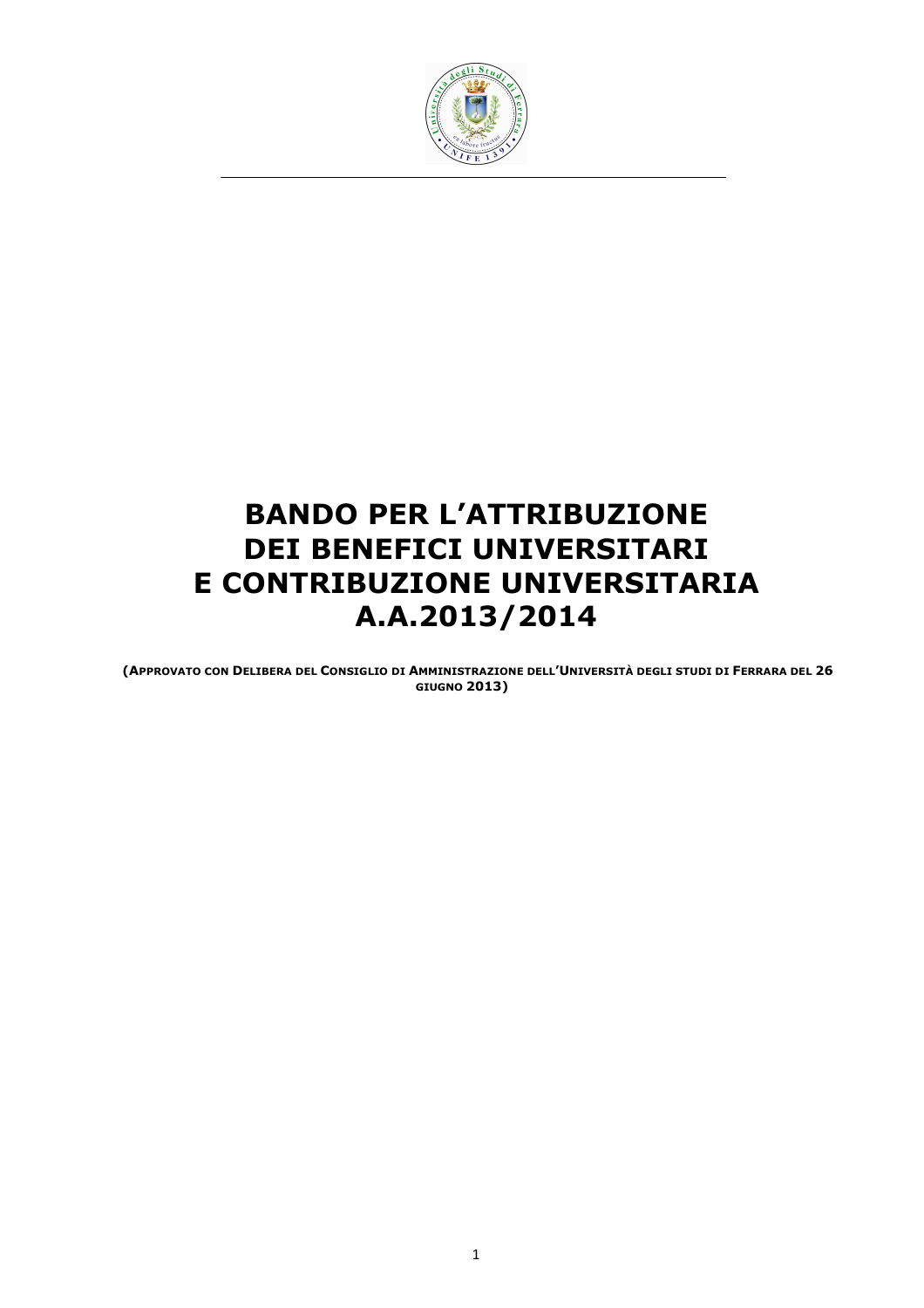

# Sommario

| SEZIONE 3 - TERMINI DI IMMATRICOLAZIONE/ISCRIZIONE AI CORSI DI STUDIO                |  |
|--------------------------------------------------------------------------------------|--|
|                                                                                      |  |
|                                                                                      |  |
|                                                                                      |  |
|                                                                                      |  |
|                                                                                      |  |
| TERMINI PER IL CALCOLO DELL'IDONEITA ALL'ASSEGNAZIONE DELLA FASCIA DI                |  |
|                                                                                      |  |
|                                                                                      |  |
|                                                                                      |  |
| DETERMINAZIONE DELL'INDICATORE DELLA SITUAZIONE ECONOMICA EQUIVALENTE (I.S.E.E.)  13 |  |
|                                                                                      |  |
| DETERMINAZIONE DELL'INDICATORE DELLA SITUAZIONE PATRIMONIALE EQUIVALENTE 13          |  |
|                                                                                      |  |
|                                                                                      |  |
| SEZIONE 6 - ESONERO TOTALE O PARZIALE CONCESSO DALL'UNIVERSITA'  15                  |  |
| ESONERO PER COLORO CHE SI ISCRIVONO AL PRIMO ANNO DI UN CORSO LAUREA TRIENNALE,      |  |
|                                                                                      |  |
|                                                                                      |  |
|                                                                                      |  |
|                                                                                      |  |
|                                                                                      |  |
| SEZIONE 7 - ESONERO TOTALE O PARZIALE PER GLI STUDENTI CHE ACCEDONO AI BENEFICI      |  |
|                                                                                      |  |
|                                                                                      |  |
| MODALITA' DI INTEGRAZIONE DELLE TASSE UNIVERSITARIE PER GLI STUDENTI RISULTATI NON   |  |
|                                                                                      |  |
|                                                                                      |  |
| SEZIONE 8 - ALTRE TIPOLOGIE DI ESONERO (AI SENSI DELL'ART.9 COMMA 4 E 5 DEL          |  |
|                                                                                      |  |
| 1) RICONGIUNZIONI DOPO UN PERIODO DI INTERRUZIONE DEGLI STUDI DI ALMENO 2 ANNI       |  |
|                                                                                      |  |
|                                                                                      |  |
|                                                                                      |  |
|                                                                                      |  |
|                                                                                      |  |
|                                                                                      |  |
| MODALITÀ DI ESONERO PER STUDENTI ISCRITTI AD ANNI SUCCESSIVI AL PRIMO  19            |  |
|                                                                                      |  |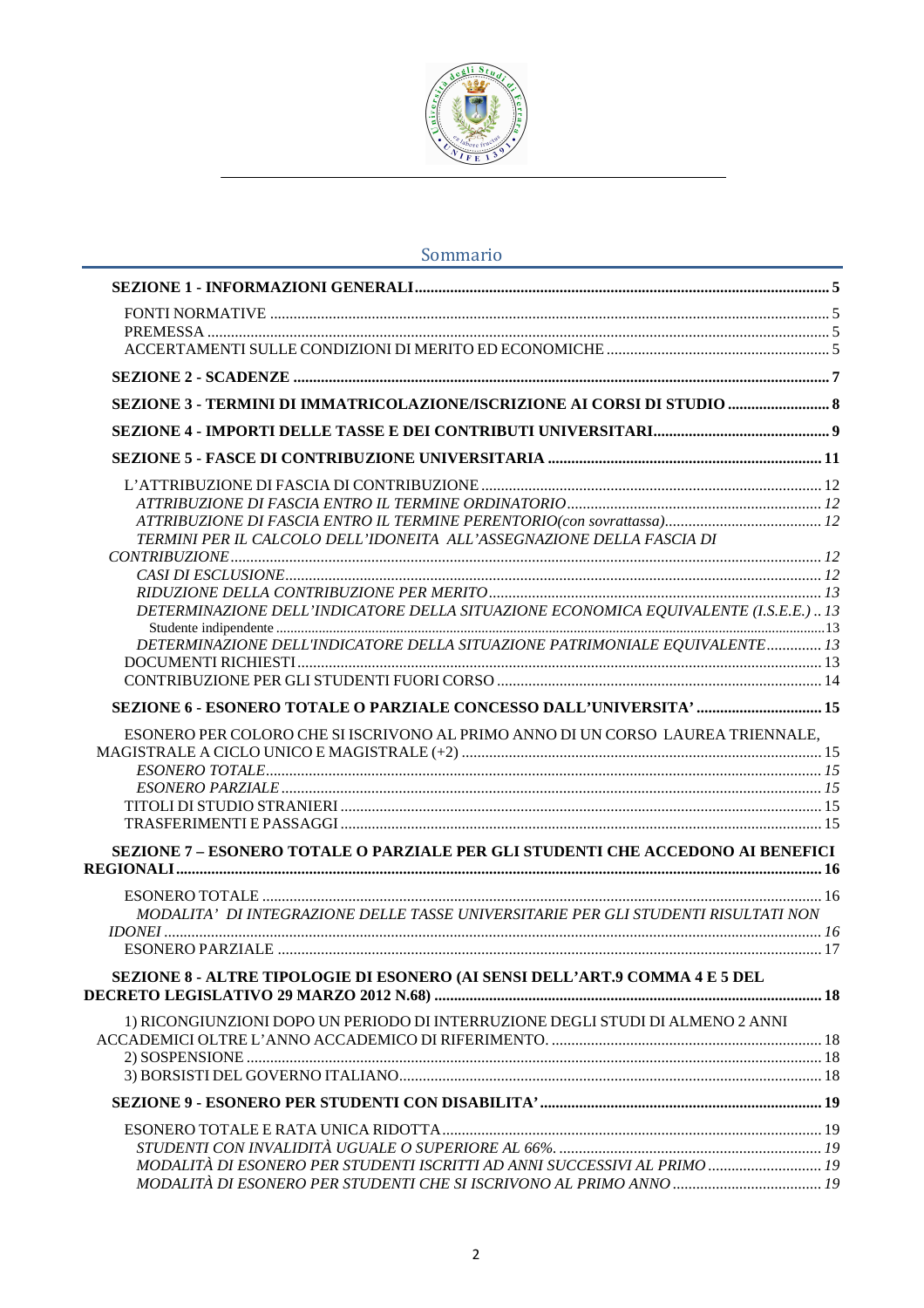

| MODALITÀ DI ESONERO PER STUDENTI ISCRITTI AD ANNI SUCCESSIVI AL PRIMO  20                      |  |
|------------------------------------------------------------------------------------------------|--|
|                                                                                                |  |
| ESONERO TOTALE O PARZIALE PER STUDENTI CON DISABILITÀ ISCRITTI AL DOTTORATO DI RICERCA 21      |  |
| RICHIESTA DI ESONERO PER STUDENTI NON ANCORA IN POSSESSO DELLA CERTIFICAZIONE DI INVALIDITÀ 21 |  |
|                                                                                                |  |
| SEZIONE 10 - RICHIESTA AUSILI PER STUDENTI CON DISABILITA' E STUDENTI CON DISTURBI             |  |
| PER IL SOSTENIMENTO DEL TEST DI AMMISSIONE AI CORSI A NUMERO CHIUSO  22                        |  |
| PER IL SOSTENIMENTO DELLE PROVE DI VALUTAZIONE PER I CORSI AD ACCESSO LIBERO E                 |  |
| PER IL SOSTENIMENTO DEL CONCORSO DI AMMISSIONE AL DOTTORATO DI RICERCA  22                     |  |
|                                                                                                |  |
| SEZIONE 12 - ESONERO A FIGLI DI GENITORI INVALIDI (AI SENSI DELL'ART. 30 DELLA LEGGE           |  |
| SEZIONE 13 - COLLABORAZIONI CONNESSE A SERVIZI RESI DAGLI STUDENTI                             |  |
|                                                                                                |  |
|                                                                                                |  |
|                                                                                                |  |
|                                                                                                |  |
|                                                                                                |  |
|                                                                                                |  |
|                                                                                                |  |
|                                                                                                |  |
| <b>SEZIONE 14 - DOCUMENTI E PROCEDURE OCCORRENTI PER POTER COMPILARE LE</b>                    |  |
|                                                                                                |  |
|                                                                                                |  |
| ELENCO DELLA DOCUMENTAZIONE DA PRESENTARE AL CAF PER LA COMPILAZIONE DELLA                     |  |
| DICHIARAZIONE SOSTITUTIVA UNICA ED IL RILASCIO DELL'ATTESTAZIONE ISEE DELL'INPS.  29           |  |
|                                                                                                |  |
|                                                                                                |  |
|                                                                                                |  |
|                                                                                                |  |
|                                                                                                |  |
|                                                                                                |  |
|                                                                                                |  |
|                                                                                                |  |
|                                                                                                |  |
|                                                                                                |  |
| STUDENTI CHE NON SI LAUREANO ENTRO L'ANNO ACCADEMICO (SESSIONE STRAORDINARIA) 34               |  |
|                                                                                                |  |
|                                                                                                |  |
|                                                                                                |  |
|                                                                                                |  |
|                                                                                                |  |
|                                                                                                |  |
|                                                                                                |  |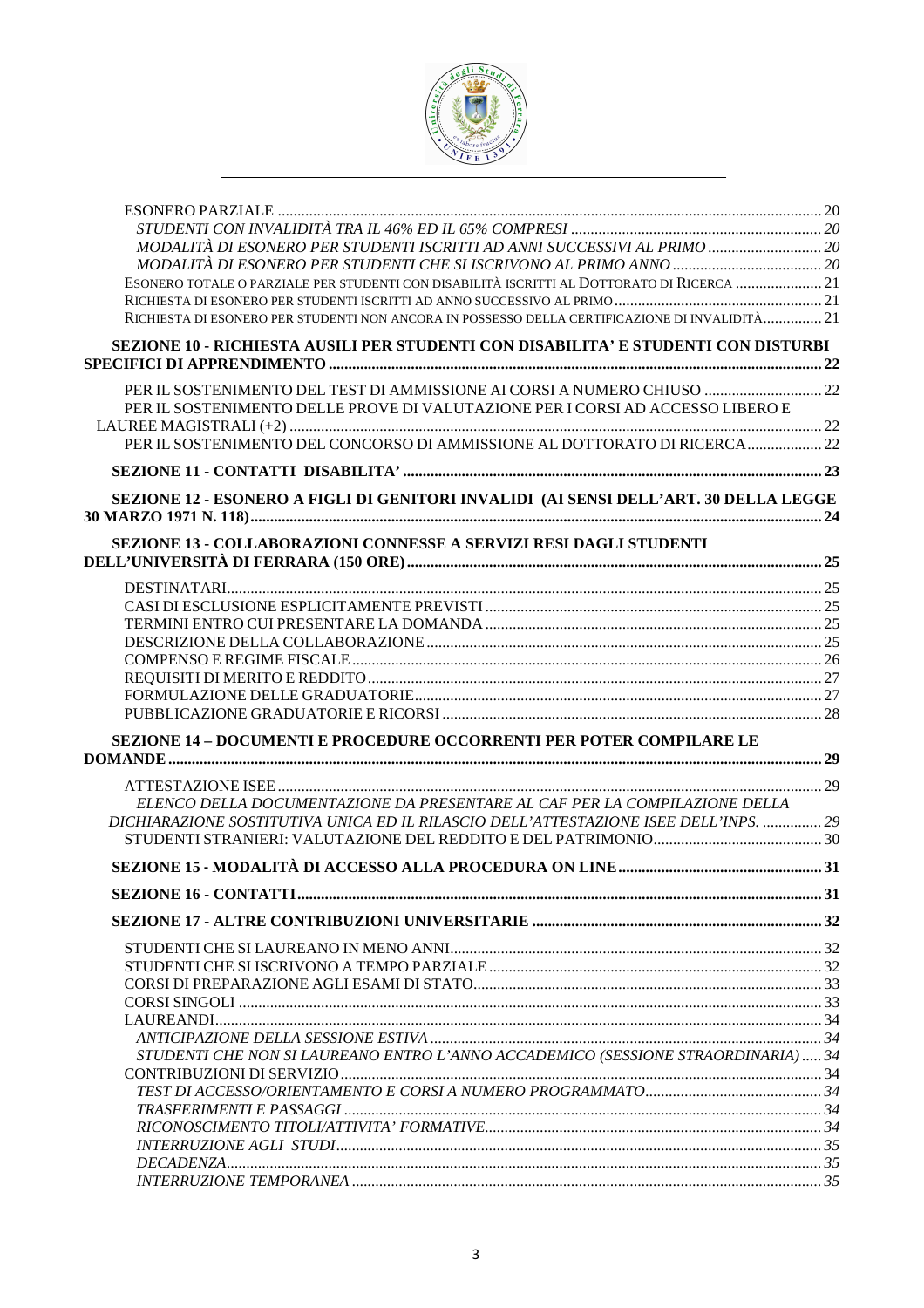

| RIMBORSO PRIMA RATA A STUDENTI RINUNCIATARI DEL PRIMO ANNO DI CORSO 35 |  |
|------------------------------------------------------------------------|--|
|                                                                        |  |
|                                                                        |  |
|                                                                        |  |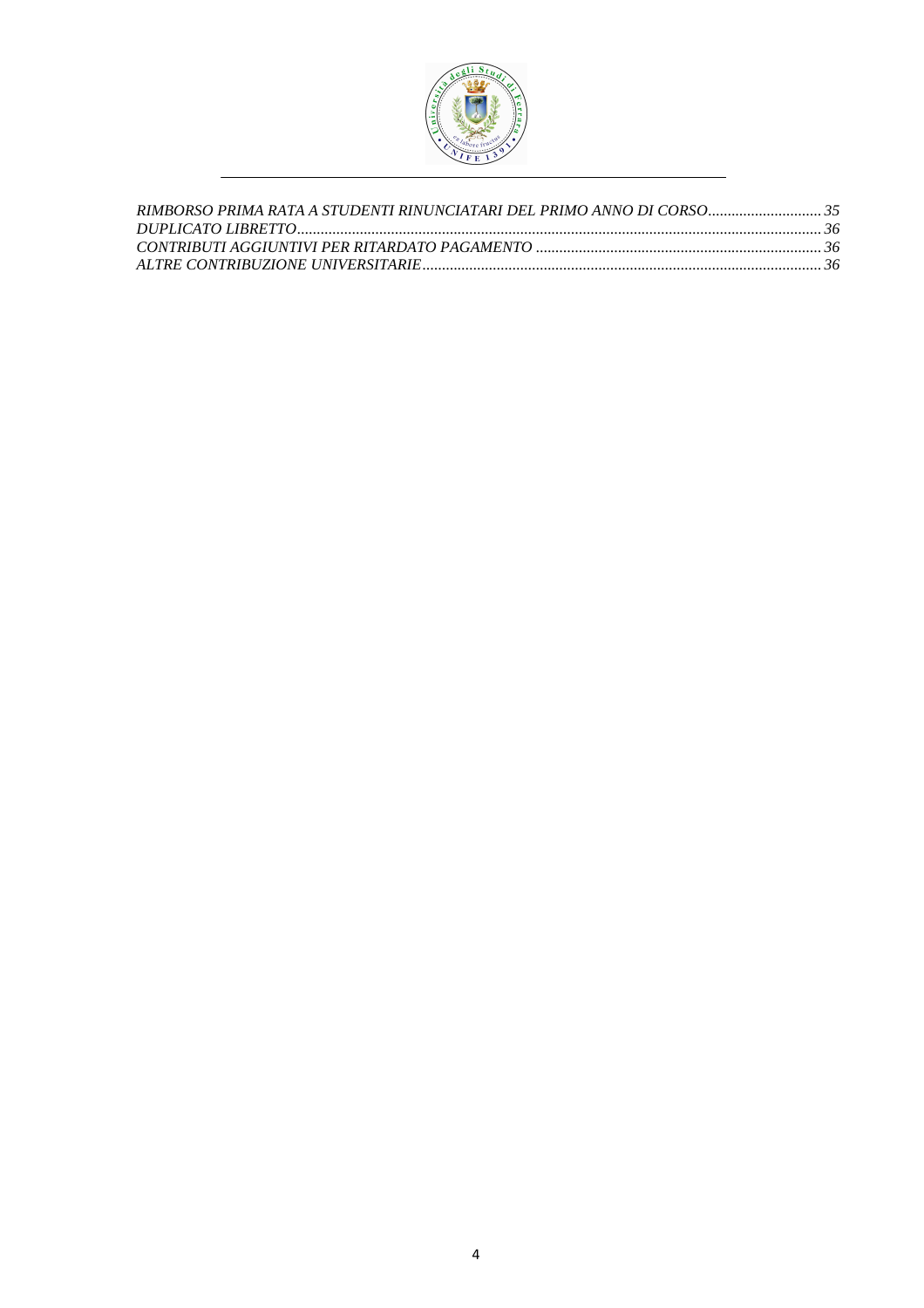

# Sezione 1 - INFORMAZIONI GENERALI

#### FONTI NORMATIVE

Legge 24 dicembre 1993, n. 537 "Interventi correttivi di finanza pubblica"/articolo 5 "Università"

DPR 25 Luglio 1997, n. 306 "Regolamento recante disciplina in materia di Contributi Universitari";

Dlgs 31 Marzo 1998, n.109 "Definizioni di criteri unificati di valutazione della situazione economica dei soggetti che richiedono prestazioni sociali agevolate, a norma dell'articolo 59, comma 51, della L. 27 dicembre 1997, n. 449";

DPCM 7 maggio 1999 n. 221 "Regolamento concernente le modalità attuative e gli ambiti di applicazione dei criteri unificati di valutazione della situazione economica dei soggetti che richiedono prestazioni agevolate";

D.P.R n. 445 del 28 dicembre 2000;

Decreto Legislativo 3 maggio 2000, n. 130 "Disposizioni correttive ed integrative del decreto legislativo 31 marzo 1998, n. 109, in materia di criteri unificati di valutazione della situazione economica dei soggetti che richiedono prestazioni sociali agevolate";

DPCM 4 aprile 2001 n. 242 "Regolamento concernente modifiche al decreto del Presidente del Consiglio dei Ministri 7 maggio 1999, n. 221, in materia di criteri unificati di valutazione economica dei soggetti che richiedono prestazioni sociali agevolate e di individuazione del nucleo familiare per casi particolari, a norma degli articoli 1, comma 3, e 2, comma 3, del decreto legislativo 31 marzo 1998, n. 109, come modificato dal decreto legislativo 3 maggio 2000, n. 130.";

DPCM 9 aprile 2001"Uniformità di trattamento sul diritto agli studi universitari, ai sensi dell'art. 4 della legge 2 dicembre 1991, n. 390;

Decreto legislativo n.196 del 30 giugno 2003;

Decreto Ministeriale n. 270 del 22 ottobre 2004;

Regione Emilia- Romagna, Legge regionale 27 luglio 2007 n. 15;

Decreto legislativo 29 marzo 2012 n. 68 "Revisione della normativa di principio in materia di diritto allo studio e valorizzazione dei collegi universitari legalmente riconosciuti, in attuazione della delega prevista dall'articolo 5, comma 1, lettere a), secondo periodo, e d), della legge 30 dicembre 2010, n. 240, e secondo i principi e i criteri direttivi stabiliti al comma 3, lettera f), e al comma 6";

D.L95/2012 conv. legge 135/2012 G.U 14.08.2012 n.186 art.7 comma 42;

Decreto ministeriale 26 marzo 2013 "Tassa minima di iscrizione per l'anno accademico 2013/2014".

#### **PREMESSA**

I benefici economici dell'Università di Ferrara vengono attribuiti in allineamento ai criteri utilizzati dall'Azienda per il Diritto allo Studio Universitario della Regione Emilia Romagna (Er.Go) nell'assegnazione dei benefici economici per il Diritto allo Studio secondo quanto stabilito all'art 3 comma 4 del sopra menzionato DPCM 9 aprile 2001 che resta in vigore ai sensi dell'art. 8 comma 5 del decreto legislativo 29 marzo 2012 n. 68.

Tutti i benefici economici universitari indicati nel presente documento vengono concessi previo il possesso dei seguenti requisiti:

- $>$  non essere iscritti per la seconda volta o successive ad un corso di studi di medesimo livello (vedi nota);
- nel caso di trasferimenti o passaggi di corso di laurea il computo degli anni per cui si può richiedere il beneficio decorre dal primo anno di iscrizione nel circuito universitario nazionale.
- iscrizione ad un corso di laurea specialistica/magistrale a ciclo unico con il possesso di un titolo triennale. In questo caso il beneficio è concesso per gli ultimi 2 o 3 anni a seconda del corso di studi di iscrizione.

N.B.

- laurea triennale: primo livello
- laurea specialistica/magistrale: secondo livello
- laurea specialistica/magistrale a ciclo unico: comprende il primo ed il secondo livello
- laurea ante riforma: comprende il primo e il secondo livello

- iscrizione ad un corso di studio che rilascia un titolo di valore identico o inferiore a quello già posseduto

#### ACCERTAMENTI SULLE CONDIZIONI DI MERITO ED ECONOMICHE

L'Università provvederà al controllo della veridicità delle dichiarazioni prodotte dagli studenti svolgendo le verifiche necessarie, avvalendosi della normativa vigente ed in particolare dell'art. 10 del decreto legislativo 29 marzo 2012 n.68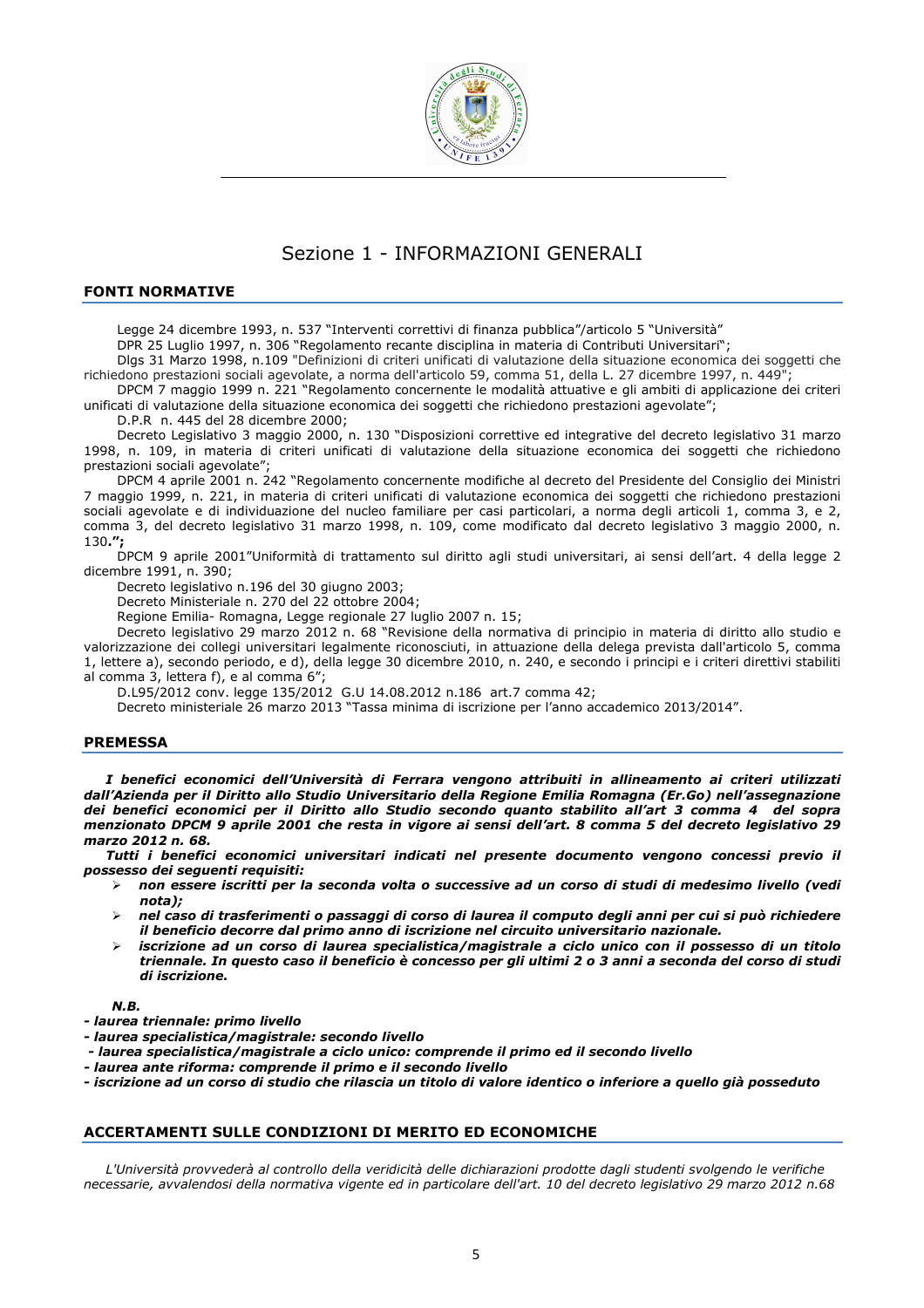

Chiunque, senza trovarsi nelle condizioni stabilite dalle disposizioni statali e regionali, presenti dichiarazioni non veritiere, proprie o dei membri del nucleo familiare, al fine di fruire dei relativi interventi, è soggetto ad una sanzione amministrativa consistente nel pagamento di una somma di importo triplo rispetto a quella percepita, o al valore dei servizi indebitamente fruiti, e perde il diritto ad ottenere altre erogazioni per la durata del corso degli studi, fatta salva in ogni caso l'applicazione delle sanzioni di cui all'articolo 38, comma 3, del decreto-legge 31 maggio 2010, n. 78, convertito, con modificazioni, dalla legge 30 luglio 2010, n. 122, nonchè delle norme penali per i fatti costituenti reato.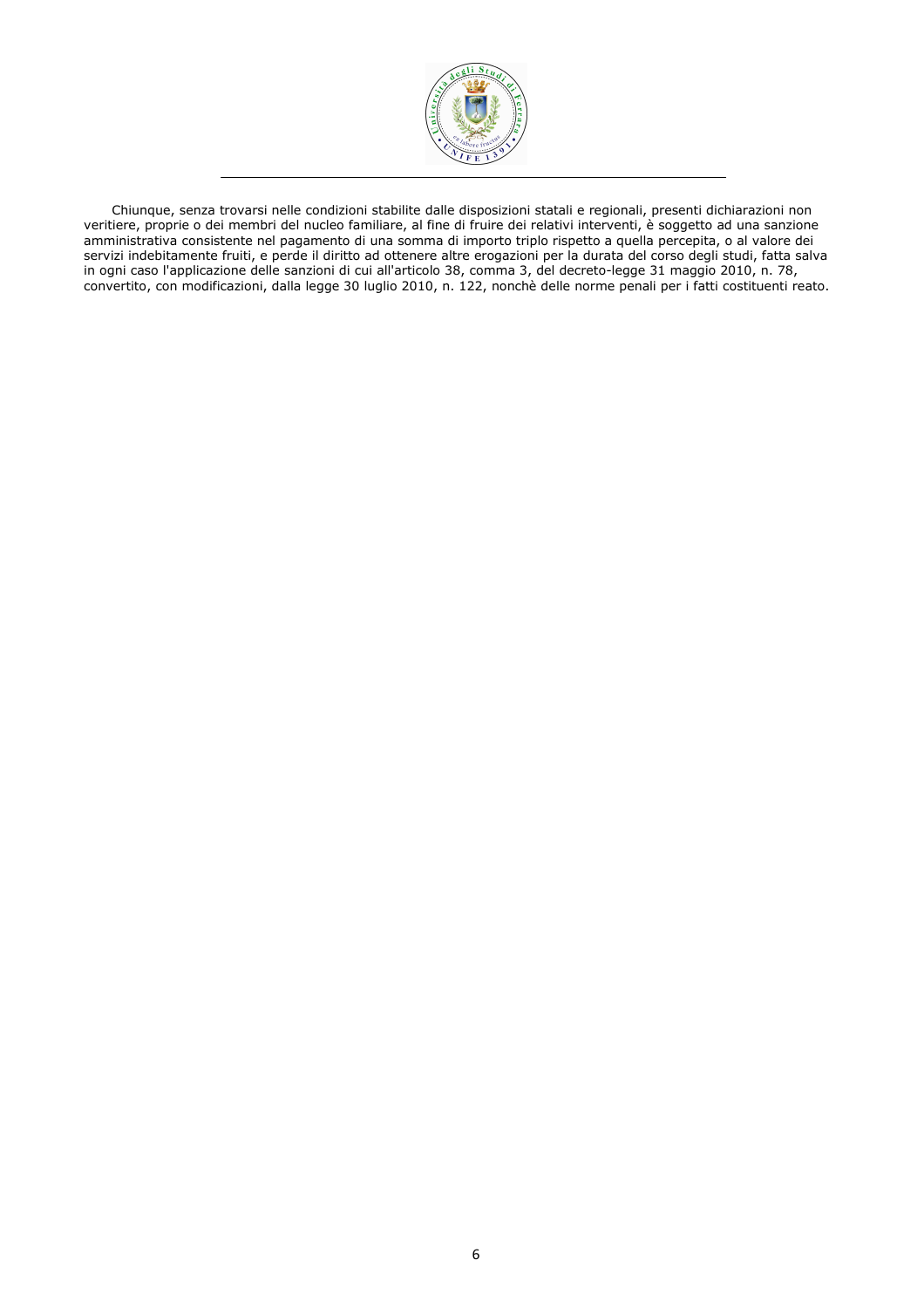

# Sezione 2 - SCADENZE

| IMMATRICOLAZIONI/                                  | Termine          | Termine                                                 | Termine                                  |
|----------------------------------------------------|------------------|---------------------------------------------------------|------------------------------------------|
| <b>ISCRIZIONI</b>                                  | iscrizione/      | iscrizione/immatricolazione                             | consegna                                 |
|                                                    | immatricolazione | con pagamento di                                        | documentazione                           |
| <b>CORSI DI LAUREA AD</b>                          |                  | contributo aggiuntivo                                   | cartacea                                 |
| <b>ACCESSO LIBERO</b><br>(triennali e magistrali a |                  |                                                         |                                          |
| ciclo unico ed anni successivi                     |                  |                                                         |                                          |
| magistrali + 2)                                    |                  |                                                         |                                          |
| <b>CORSI NON A NUMERO</b>                          | 30/09/2013       | 31/12/2013                                              | entro gli stessi                         |
| <b>PROGRAMMATO</b>                                 |                  |                                                         | termini previsti per<br>il pagamento     |
| PRE ISCRIZIONI                                     | 30/09/2013       | 15/01/2014                                              | entro gli stessi                         |
| LAUREE MAGISTRALI + 2                              |                  |                                                         | termini previsti per                     |
|                                                    |                  |                                                         | il pagamento                             |
| IMMATRICOLAZIONI                                   | 31/03/2014       |                                                         | entro gli stessi<br>termini previsti per |
| LAUREE MAGISTRALI +2                               |                  |                                                         | il pagamento                             |
| IMMATRICOLAZIONI                                   |                  | SECONDO QUANTO INDICATO NEI BANDI                       |                                          |
| <b>CORSI A NUMERO</b>                              |                  |                                                         |                                          |
| <b>PROGRAMMATO</b>                                 |                  |                                                         |                                          |
| <b>ATTRIBUZIONE FASCIA</b>                         | 20/12/2013       |                                                         | 28/02/2014                               |
| DI CONTRIBUZIONE -                                 |                  |                                                         |                                          |
| TERMINE ORDINATORIO                                |                  |                                                         |                                          |
| <b>ATTRIBUZIONE FASCIA</b>                         |                  | 28/02/2014                                              | 07/03/2014                               |
| DI CONTRIBUZIONE -                                 |                  |                                                         |                                          |
| <b>TERMINE PERENTORIO</b>                          |                  |                                                         |                                          |
|                                                    |                  |                                                         |                                          |
|                                                    |                  |                                                         |                                          |
| <b>SCADENZA 1 RATA</b>                             | 30/09/2013       | Vedi sezione 15 "Contributi                             |                                          |
|                                                    |                  | aggiuntivi per ritardato                                |                                          |
| <b>SCADENZA 2 RATA</b>                             | 5/12/2013        | pagamento"<br>Vedi sezione 15 "Contributi               |                                          |
|                                                    |                  | aggiuntivi per ritardato                                |                                          |
|                                                    |                  | pagamento"                                              |                                          |
| <b>SCADENZA 3 RATA</b>                             | 17/03/2014       | Vedi sezione 15 "Contributi<br>aggiuntivi per ritardato |                                          |
|                                                    |                  | pagamento"                                              |                                          |
| <b>SCADENZA 4 RATA</b>                             | 15/05/2014       | Vedi sezione 15 "Contributi                             |                                          |
|                                                    |                  | aggiuntivi per ritardato                                |                                          |
| COLLABORAZIONI                                     | 30/09/2013       | pagamento"<br><b>NO</b>                                 |                                          |
| STUDENTESCHE (150 ORE)                             | <b>TERMINE</b>   |                                                         |                                          |
|                                                    | PERENTORIO       |                                                         |                                          |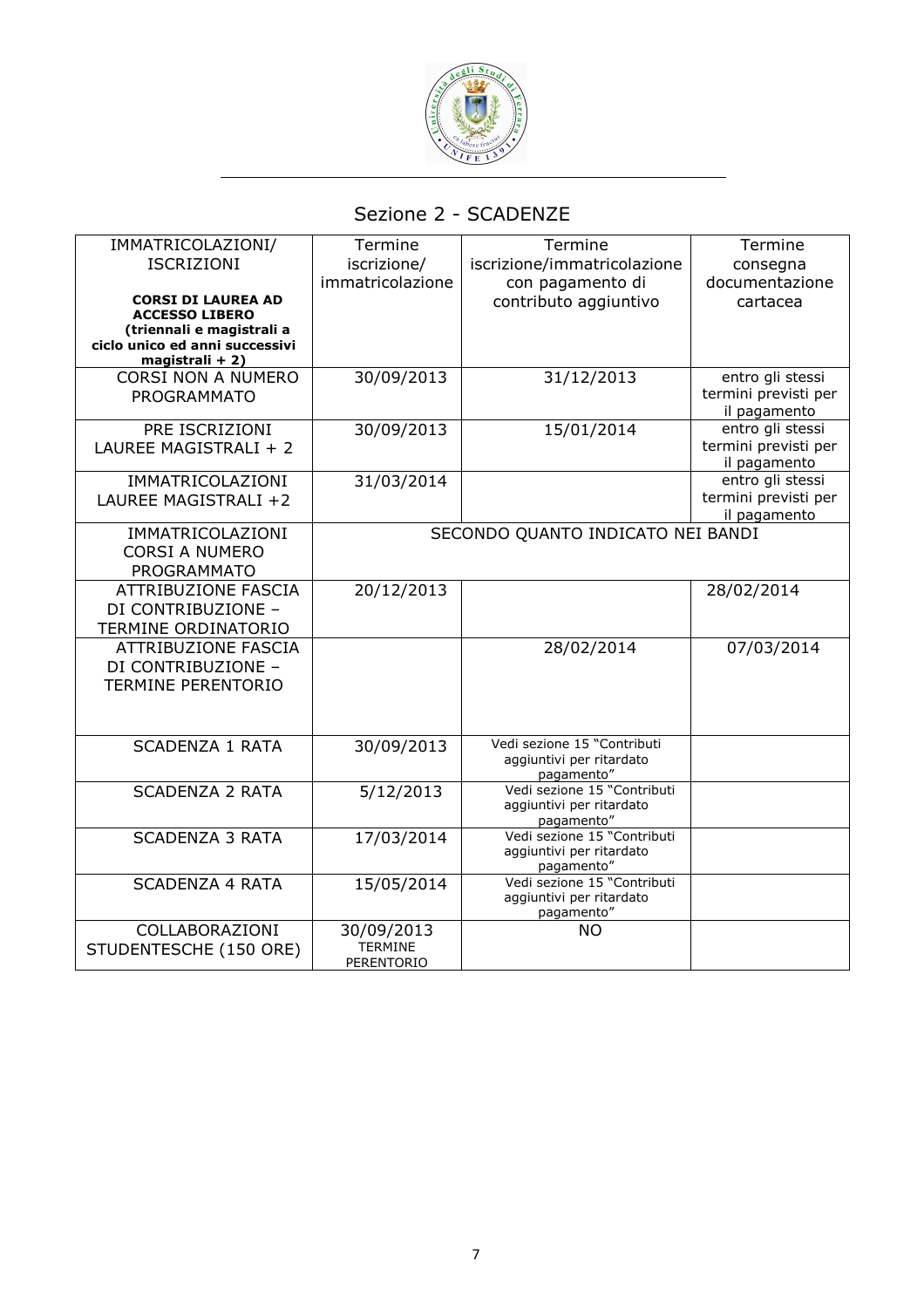

# Sezione 3 - TERMINI DI IMMATRICOLAZIONE/ISCRIZIONE AI CORSI DI STUDIO

# CORSI A NUMERO PROGRAMMATO:

- valgono le regole del bando<br>• la prova stabilita deve ess
	- la prova stabilita deve essere espletata comunque anche se i preiscritti sono inferiori al numero dei posti;

# $\triangleright$  CORSI NON A NUMERO PROGRAMMATO

Le iscrizioni/immatricolazioni

#### avranno inizio a partire dal 29 luglio 2013 e termineranno il 30 settembre 2013

Previo pagamento di un contributo per ritardato pagamento: entro il 31 dicembre 2013

#### $>$  STUDENTI CHE SI ISCRIVONO AL PRIMO ANNO DELLE LAUREE MAGISTRALI (+2)

Gli studenti dovranno effettuare la preiscrizione senza la quale non sarà possibile l'immatricolazione.

La preiscrizione deve essere effettuata secondo la procedura on line

dal 29 luglio 2013 al 30 settembre 2013

E' possibile la preiscrizione dal 1° ottobre 2013 al 15 gennaio 2014 previo pagamento di un contributo di euro 50,00. Detto contributo non è in nessun caso rimborsabile.

La preiscrizione deve essere presentata anche da coloro che non sono ancora in possesso della laurea triennale e che la conseguiranno entro il 31 marzo 2014.

Le immatricolazioni alle lauree magistrali (+2) termineranno il 31 marzo 2014.

## NOTA BENE:

Si consiglia agli interessati di perfezionare la propria immatricolazione alla laurea magistrale (+2) da condizionata a definitiva al fine di rendere possibili gli adempimenti amministrativi che comportano delle scadenze:

- registrare in carriera gli esami di profitto
- ottenere certificazioni del proprio stato di studente
- presentare un piano degli studi o la scelta di insegnamenti
- usufruire dei benefici regionali ed universitari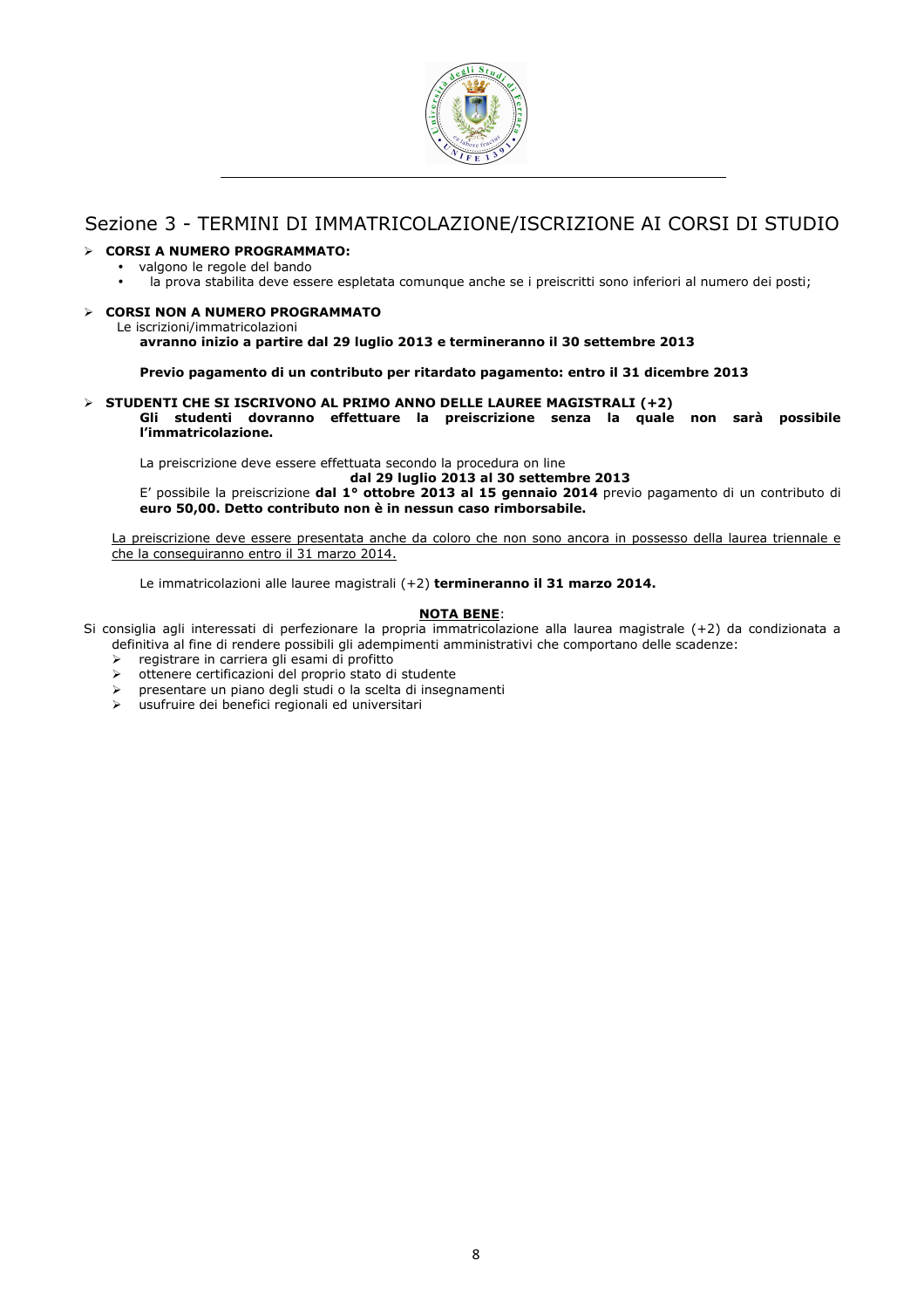

# Sezione 4 - IMPORTI DELLE TASSE E DEI CONTRIBUTI UNIVERSITARI

Ogni studente contribuisce al costo necessari alla copertura del costo dei servizi offerti dall'università, in base all'art. 2 ed all'art. 3 del DPR 25 luglio 1997 n. 306 pagando, ogni anno, un importo comprensivo delle seguenti voci: tassa di iscrizione (tassa definita per legge)

assicurazione studenti (tutti gli studenti dell'Università degli studi di Ferrara sono assicurati contro gli infortuni); bollo;

tassa regionale per il diritto allo studio (contributo richiesto dalla regione Emilia Romagna per incrementare gli aiuti forniti allo studio, fissato in Euro 140,00 dal decreto legislativo 29 marzo 2012 n.68 art.18 comma 8 e recepito dalla regione Emilia Romagna con nota del 05/07/2012 n. 0166112);

contributo (ciò che si deve pagare per poter usufruire dei servizi universitari).

A decorrere dall'anno accademico 2012/2013 la modalità di pagamento delle tasse e contributi universitari avviene utilizzando il mav online che consente una maggiore rateizzazione dell'importo totale, fino ad oggi suddiviso in due rate. Pertanto le tasse e contributi universitari sono suddivisi in quattro rate con le scadenze e gli importi di seguito indicati

| <b>PRIMA RATA</b>        | scadenza 30 settembre 2013 |  |  |
|--------------------------|----------------------------|--|--|
| Descrizioni causali      | I RATA<br>uguale per tutti |  |  |
| Tassa                    | € 195,46                   |  |  |
| Assicurazione            | 12,00<br>€                 |  |  |
| Imposta di bollo         | $16,00*$<br>€              |  |  |
| <b>Totale Università</b> | € 223,46                   |  |  |
| Tassa regionale          | € 140,00                   |  |  |
| <b>Totale</b>            | € 363,46                   |  |  |

| <b>SECONDA RATA</b> | scadenza 5 dicembre 2013    |
|---------------------|-----------------------------|
| Descrizioni causali | II RATA<br>uguale per tutti |
| Contributo          | € 360,72                    |

\*legge 24 giugno 2013, n.71 art. 7- bis

La prima rata e la seconda rata sono uguali per tutti gli studenti iscritti ai vari corsi di laurea, laurea specialistica/magistrale e corsi di studio di ordinamenti riformati.

Coloro che presenteranno domanda per ottenere la Borsa di studio regionale hanno diritto a pagare una RATA UNICA RIDOTTA che comprende il solo versamento dei costi obbligatori quali il bollo, l'assicurazione e la tassa regionale per un importo pari ad € 168,00, salvo il dover corrispondere la differenza qualora non dovesse più sussistere la condizione di idoneità alla borsa. Nel Bando annuale per i benefici universitari e regionali verranno fornite tutte le indicazioni necessarie.

Oltre alle prime due rate, uguali per tutti gli studenti, e composte da voci fisse, gli studenti devono corrispondere i contributi universitari, differenziati sulla base delle condizioni economiche familiari degli studenti.

Le ulteriori due rate (3° e 4° rata) dell'importo relativo alla attribuzione della fascia di contribuzione universitaria avranno le seguenti scadenze:

| <b>TERZA RATA</b> |  |
|-------------------|--|
| AUARTA BATA       |  |

17 marzo 2014 (50% dell'intero importo della fascia assegnata) QUARTA RATA 15 maggio 2014 (50% dell'intero importo della fascia assegnata)

I bollettini MAV delle prime due rate saranno disponibili on line a decorrere dal 29 luglio 2013.

Lo studente può decidere di effettuare il pagamento di queste prime DUE rate (prima e seconda insieme) entro la data del 30 settembre 2013.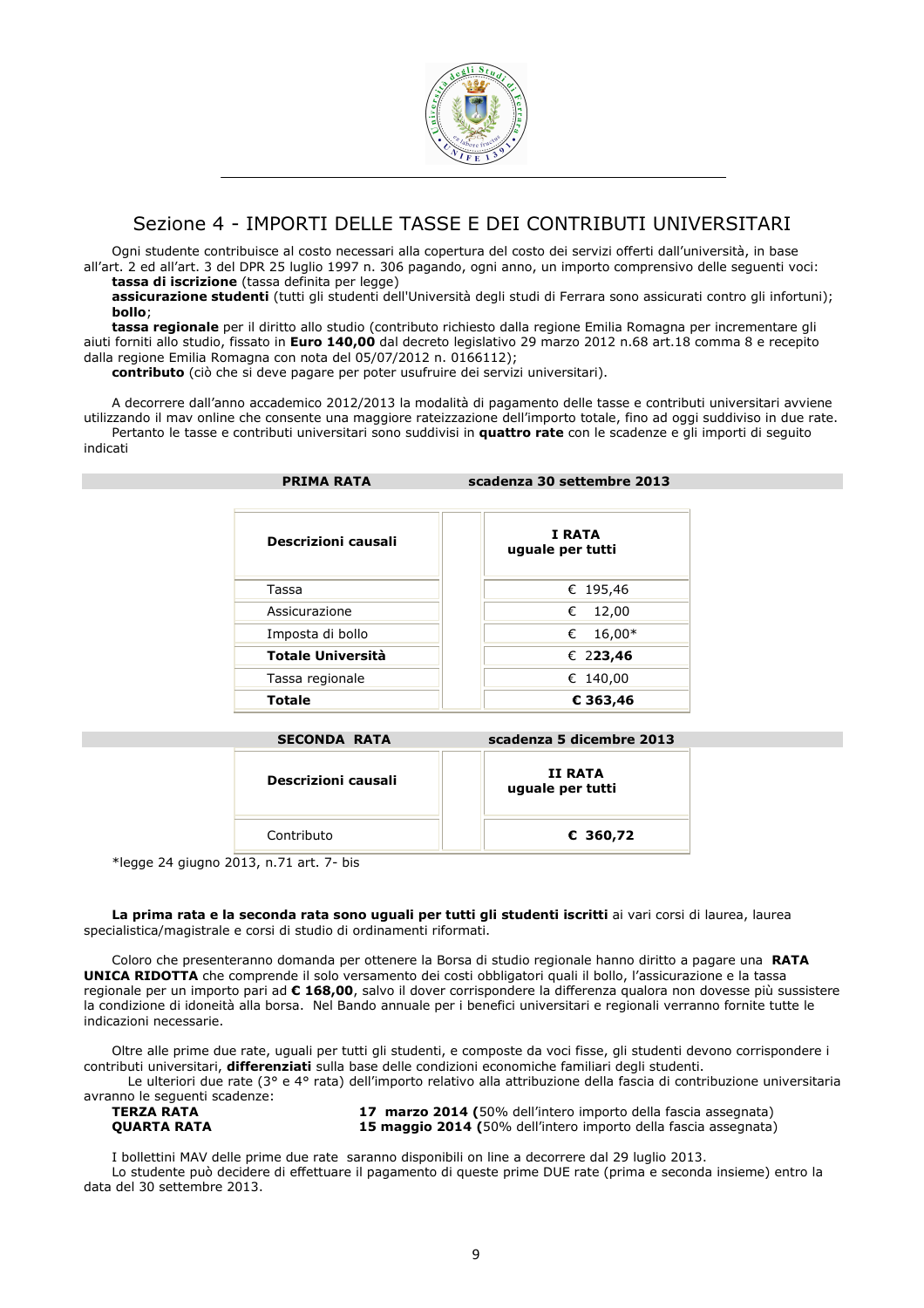

I MAV della terza e quarta rata saranno disponibili on line almeno 30 giorni prima la scadenza della terza rata.

Lo studente può decidere di effettuare il pagamento di queste ulteriori DUE rate (terza e quarta insieme) entro la data del 17 marzo 2014.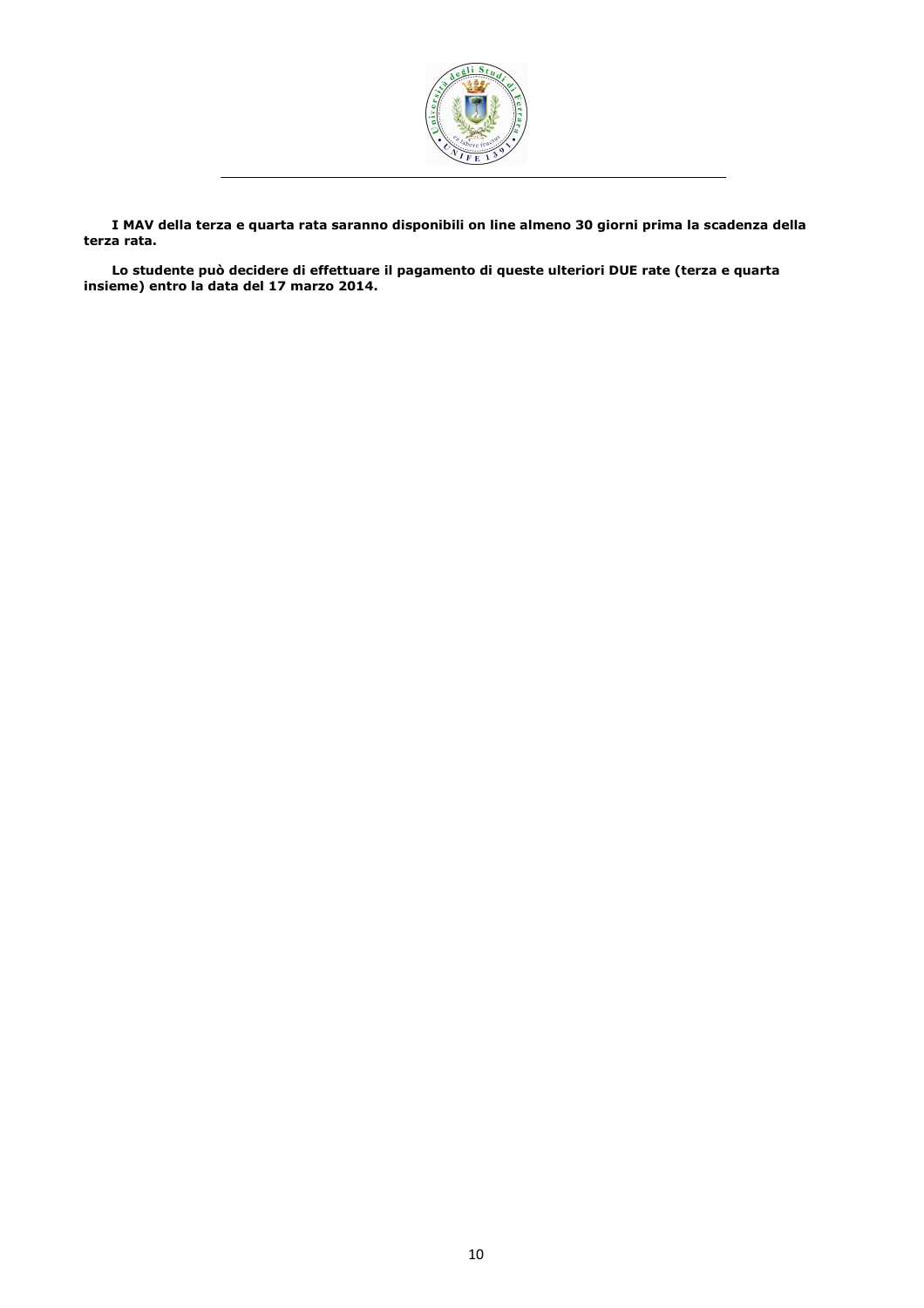

# Sezione 5 - FASCE DI CONTRIBUZIONE UNIVERSITARIA

L'importo dei contributi universitari è graduato in 5 fasce di contribuzione, determinate sulla base di scaglioni ISEE (Indicatore della situazione economica equivalente) e ISPE (Indicatore della situazione patrimoniale equivalente) inferiori o uguali alle soglie sotto indicate. E' prevista **la possibilità, nell'ambito della stessa fascia, di avere un** importo ridotto nel caso lo studente sia in possesso del merito relativamente ad un numero di crediti pari a quelli richiesti per l'ottenimento dell'idoneità alla borsa di studio regionale, superati con una media aritmetica di 27/30, entro la data del 31 dicembre 2013, secondo la tabella 1, presente nella pagina seguente:

# Tabella 1 - FASCE DI CONTRIBUZIONE UNIVERSITARIA

| Fasce                                                                     | $\mathbf{1}$   | $\mathbf{z}$         | з               | 4               | 5      | <b>Merito utile</b><br>Per una ulteriore<br>riduzione                                                      | Immatricolati<br>Corsi di<br>laurea    |
|---------------------------------------------------------------------------|----------------|----------------------|-----------------|-----------------|--------|------------------------------------------------------------------------------------------------------------|----------------------------------------|
| <b>ISEE</b><br>(indicatore<br>situazione<br>economica<br>equivalente)     | 0-<br>19152,97 | 19152,98<br>$-21000$ | 21001-<br>25000 | 25001-<br>40000 | >40000 | Crediti maturati<br>al 31/12/2013                                                                          |                                        |
| <b>ISPE</b><br>(indicatore<br>situazione<br>patrimoniale<br>equivalente)  | 0-<br>32320,64 | 32320,65-46000       |                 | >46000          |        | $2$ anno = 25<br>2 anno $LS = 30$<br>$3$ anno = $80$<br>$4$ anno = 135<br>$5 anno = 190 6$<br>$ann = 245$  | 1 anno=100<br>LS/LM<br>$1$ anno= $110$ |
| Tipologia<br>didattica                                                    |                |                      |                 |                 |        |                                                                                                            |                                        |
| <b>Economia</b><br>Giurisprudenza<br>Lettere<br>Corsi in<br>Teledidattica | 63             | 252                  | 441             | 567             | 630    |                                                                                                            |                                        |
| In caso di merito                                                         | O              | 126                  | 308             | 425             | 504    | $2$ anno = 25<br>2 anno $LS = 30$<br>$3$ anno = $80$<br>$4$ anno = 135<br>$5$ anno = 190                   | 1 anno=100<br>LS/LM<br>1 anno=110      |
| <b>Scientifica</b>                                                        | 73             | 292                  | 511             | 657             | 730    |                                                                                                            |                                        |
| In caso di merito                                                         | 0              | 146                  | 358             | 493             | 584    | $2$ anno = 25<br>2 anno $LS = 30$<br>$3$ anno = $80$<br>$4$ anno = 135<br>$5$ anno = 190<br>$6$ anno = 245 | 1 anno=100<br>LS/LM<br>$1$ anno= $110$ |
| Ingegneria                                                                | 78             | 312                  | 546             | 702             | 780    |                                                                                                            |                                        |
| In caso di merito                                                         | 0              | 156                  | 382             | 526             | 624    | $2$ anno = 25<br>$2$ anno LS = 30<br>$3$ anno = $80$                                                       | 1 anno=100<br>LS/LM<br>1 anno=110      |
| Architettura                                                              | 85             | 340                  | 595             | 765             | 850    |                                                                                                            |                                        |
| In caso di merito                                                         | 0              | 170                  | 416             | 574             | 680    | $2$ anno = 25<br>2 anno $LS = 30$<br>$3$ anno = $80$<br>$4$ anno = 135<br>$5$ anno = 190                   | 1 anno=100<br>LS/LM<br>1 anno=110      |
| Odontoiatria                                                              | 133            | 532                  | 931             | 1197            | 1330   |                                                                                                            |                                        |
| In caso di merito                                                         | 0              | 266                  | 652             | 898             | 1064   | $2$ anno = 25<br>2 anno $LS = 30$<br>$3$ anno = $80$<br>$4$ anno = 135<br>$5$ anno = 190<br>$6$ anno = 245 | 1 anno=100<br>LS/LM<br>1 anno=110      |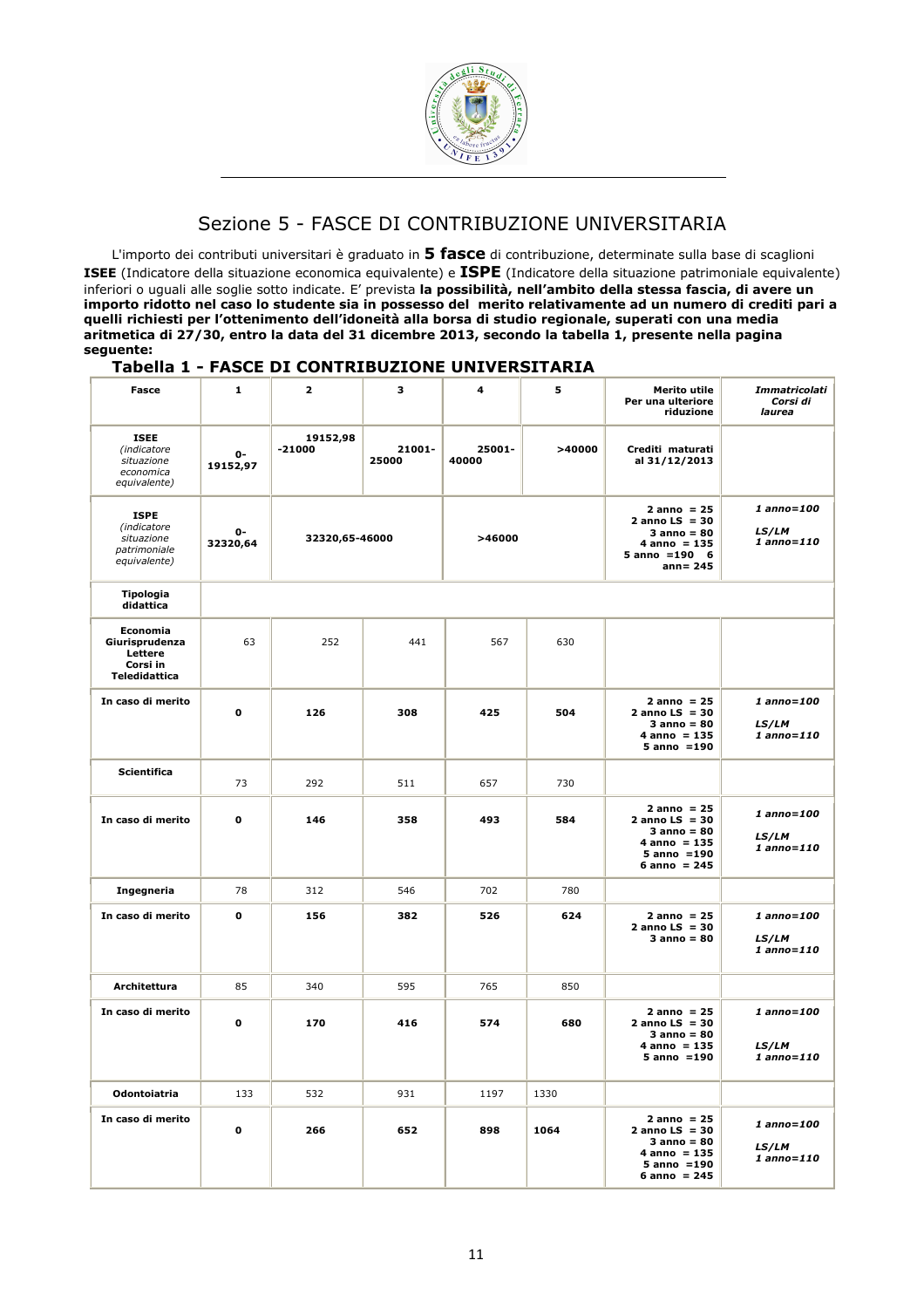

# L'ATTRIBUZIONE DI FASCIA DI CONTRIBUZIONE

# **ATTRIBUZIONE DI FASCIA ENTRO IL TERMINE ORDINATORIO**

L'attribuzione di fascia, avviene sulla base degli intervalli degli indicatori ISEE e ISPE come indicato in tabella; per l'ottenimento della fascia di contribuzione devono essere rispettati entrambi i limiti ISEE e ISPE.

La domanda di attribuzione di fascia di contribuzione viene presentata da parte degli studenti inserendo i propri dati reddituali via web utilizzando la procedura disponibile nel sito:

#### http// studiare.unife.it.

Per l'anno accademico 2013/2014 la scadenza per presentare la domanda è stata fissata al

## 20 dicembre 2013

Dopo aver inserito i propri dati lo studente dovrà stampare il documento di autocertificazione e farlo pervenire all' Università degli Studi, Ufficio Diritto allo studio, entro il 24 gennaio 2014, utilizzando una delle seguenti modalità:

- e-mail dirittostudio@unife.it;
- fax 0532293368

Gli studenti italiani o stranieri che producono reddito all'estero dovranno far pervenire la succitata documentazione con le medesime modalità, allegando inoltre, copia della dichiarazione dei redditi debitamente tradotta ed autenticata in italiano.

La mancata consegna del documento comporta l'impossibilità di assegnare la fascia di contribuzione e quindi l'attribuzione automatica della fascia massima.

## **ATTRIBUZIONE DI FASCIA ENTRO IL TERMINE PERENTORIO(con sovrattassa)**

Sarà possibile presentare domanda di attribuzione fascia oltre il 20 dicembre 2013 e fino al 28 febbraio 2014, utilizzando la procedura on line, ma in questo caso verrà attribuito il pagamento di un contributo per ritardata presentazione di documentazione pari ad € 20,00 non rimborsabili.

#### Oltre tale data non sarà più possibile presentare domanda di attribuzione di fascia.

La consegna del documento di autocertificazione, allegando fotocopia del documento di identità, dovrà essere consegnato entro il 7 marzo 2014 pena l'impossibilità di attribuire la fascia di contribuzione. In questo caso lo studente viene inserito nella fascia massima.

#### IMPORTANTE

Gli studenti in fase di trasferimento, di passaggio o in attesa della graduatoria definitiva per i corsi a numero programmato, possono presentare ugualmente la domanda di attribuzione di fascia utilizzando le credenziali fornite all'atto della registrazione nell'home page di Ateneo.

# **TERMINI PER IL CALCOLO DELL'IDONEITA ALL'ASSEGNAZIONE DELLA FASCIA DI CONTRIBUZIONE**

- L'attribuzione della fascia di contribuzione viene calcolata in base all'anno di prima immatricolazione nel circuito universitario nazionale.
- Per determinare la durata dell'assegnazione non viene preso in considerazione il periodo di interruzione degli studi/sospensione per gli studenti che interrompono la carriera nei seguenti casi:
	- per gravi e prolungate infermità, debitamente certificate
	- interruzione della carriera per almeno due anni accademici

#### **CASI DI ESCLUSIONE**

Non è prevista una riduzione della fascia in base al reddito per gli studenti che:

- si iscrivono a partire dal terzo anno oltre la durata normale del corso.
- si iscrivono per la seconda volta ad un corso di laurea di medesimo livello (vedi nota in premessa). In questo caso la seconda rata dovrà essere pagata in fascia massima (Fascia 5)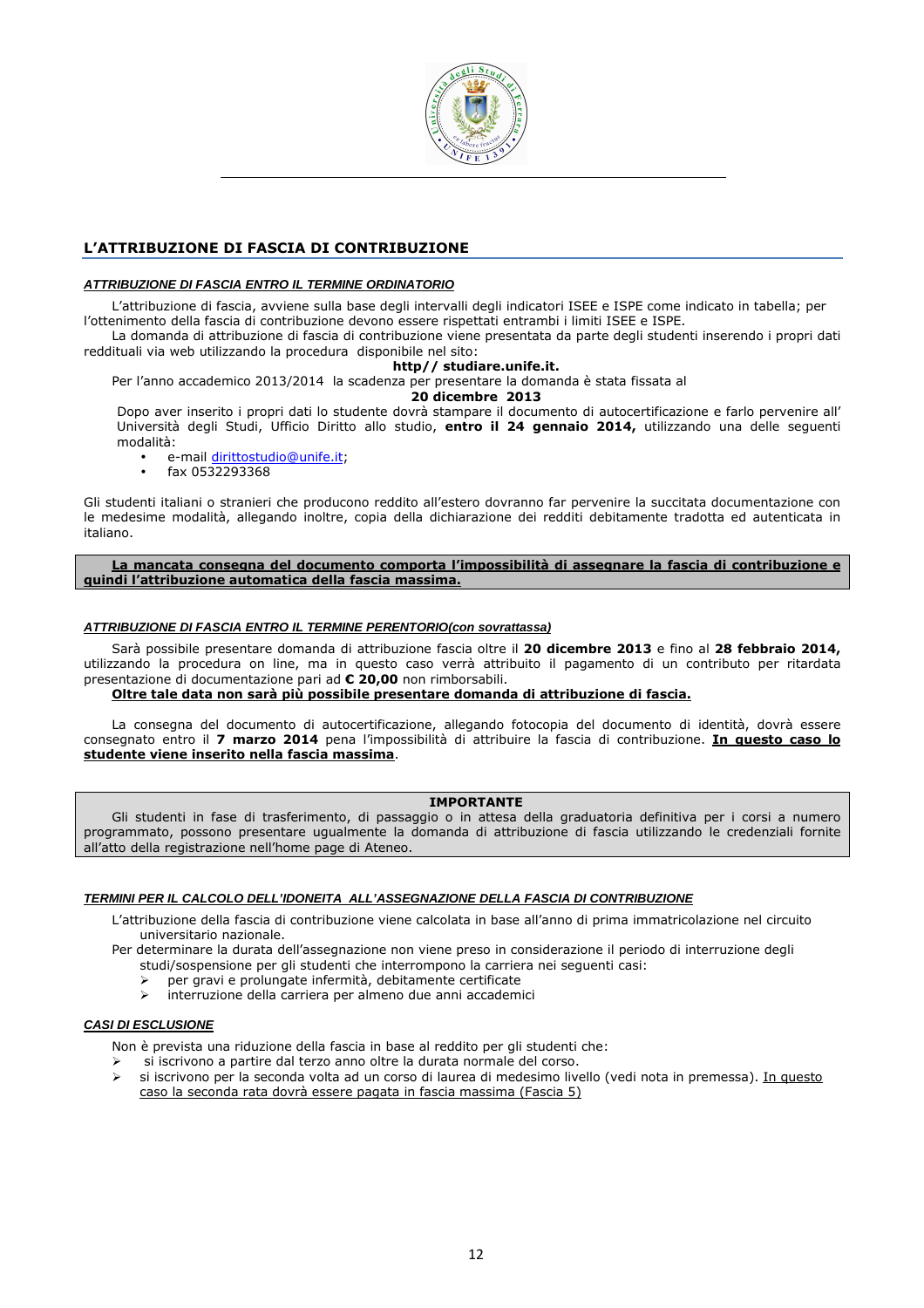

# **RIDUZIONE DELLA CONTRIBUZIONE PER MERITO**

Il merito maturato e l'attribuzione della fascia di contribuzione sono calcolati in base all'anno di prima immatricolazione nel circuito universitario nazionale.

- La riduzione della terza e quarta rata è applicabile solamente agli studenti iscritti entro la durata normale del corso.
- I requisiti di merito fanno riferimento ai requisiti necessari per l'ottenimento dell'idoneità alla borsa di studio regionale, con la sola differenza che la data entro cui devono essere maturati è stata posticipata al 31 Dicembre dell'anno accademico di riferimento.

I crediti devono essere ottenuti con la valutazione di almeno 27/30 (media aritmetica).

Non è prevista una riduzione per merito per gli studenti che:

- sono iscritti oltre la durata normale del corso
- si iscrivono alla seconda laurea di medesimo livello
- studenti che si immatricolano con abbreviazione di corso

## **DETERMINAZIONE DELL'INDICATORE DELLA SITUAZIONE ECONOMICA EQUIVALENTE (I.S.E.E.)**

La valutazione della situazione economica del richiedente è determinata con riferimento al nucleo familiare dello studente definito secondo le modalità previste dal Decreto del Presidente del Consiglio dei Ministri 7 maggio 1999 n° 221, art. 1- bis e successive modificazioni ed integrazioni.

#### Studente indipendente

Al fine di tener conto dei soggetti che sostengono effettivamente l'onere di mantenimento dello studente, il nucleo familiare del richiedente i benefici è integrato con quello dei suoi genitori quando non incorrano entrambi i seguenti requisiti:

- residenza, risultante dall'evidenza anagrafica, esterna all'unità abitativa della famiglia di origine, stabilita da almeno due anni rispetto alla data di presentazione della domanda e in un immobile non di proprietà di un componente del nucleo familiare di origine;
- indicatore della condizione economica dello studente richiedente, che deve derivare esclusivamente da redditi da lavoro dipendente o assimilati, fiscalmente dichiarati, da almeno due anni, non prestato alle dipendenze di un familiare, non inferiore a € 7.077,15 annui con riferimento ad un nucleo familiare di una persona.

## **DETERMINAZIONE DELL'INDICATORE DELLA SITUAZIONE PATRIMONIALE EQUIVALENTE**

L'indicatore della situazione patrimoniale equivalente è calcolato secondo le modalità di cui al decreto legislativo 31 marzo 1998, n° 109 e successive modificazioni ed integrazioni, tenendo anche conto dei patrimoni posseduti all'estero. Tali patrimoni sono considerati con le stesse modalità del decreto legislativo con le seguenti integrazioni:

- i patrimoni immobiliari localizzati all'estero, detenuti alla data del 31/12/2012 sono valutati solo nel caso di fabbricati, considerati sulla base del valore convenzionale di € 500,00 al mq;
- i patrimoni immobiliari sono valutati sulla base del tasso di cambio medio dell'euro nel 2012.

# DOCUMENTI RICHIESTI

Per presentare la domanda di attribuzione di fascia di contribuzione è indispensabile essere in possesso della certificazione ISEE sui redditi dell'anno 2012 ( saranno escluse per mancanza dei requisiti di reddito le domande di benefici recanti un'attestazione ISEE relativa a redditi di anni antecedenti al 2012).

Gli studenti indipendenti dovranno allegare al documento di autocertificazione reddituale anche

l'autocertificazione dello stato di residenza conforme a quanto indicato nella sezione "studenti indipendenti". Il modulo di autocertificazione può essere scaricato d al seguente indirizzo web:

http://www.unife.it/studenti/dirittostudio/i-nostri-servizi/attribuzione-di-

fascia/Dichiarazionesostitutivadiresidenza.pdf

#### IMPORTANTE

#### Ai fini della validità dell'attestazione ISEE farà fede l'anno di rilevazione della situazione reddituale (anno 2012) e NON la data di scadenza del documento di certificazione ISEE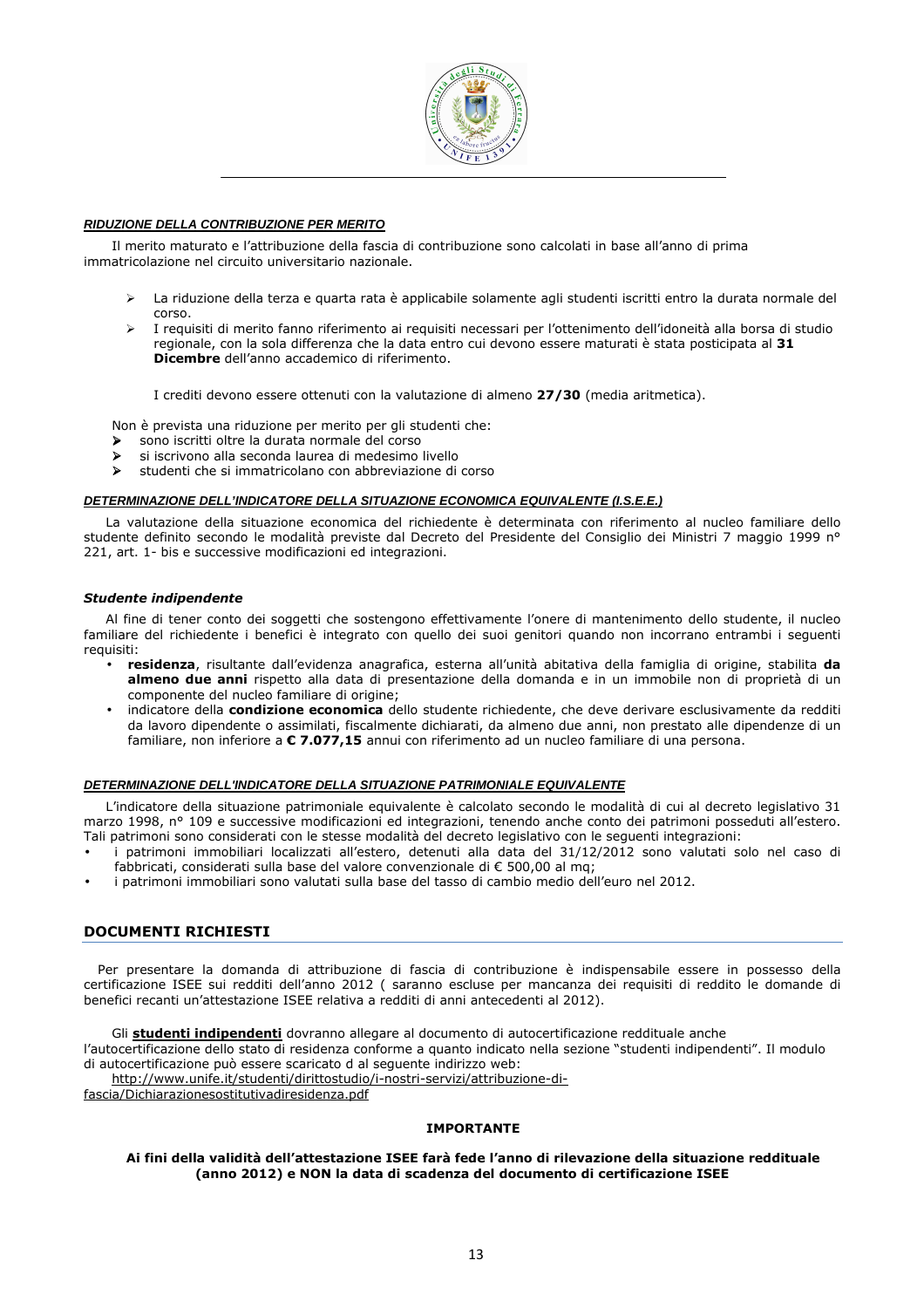

Per il rilascio della dichiarazione sostitutiva unica (DSU) e dell'attestazione ISEE gli studenti devono rivolgersi ai Centri di Assistenza Fiscale (CAF) convenzionati con INPS su tutto il territorio nazionale, muniti della documentazione necessaria.

#### N.B. CITTADINI CON REDDITO ALL'ESTERO: LA MANCATA PRESENTAZIONE DELLA DOCUMENTAZIONE RICHIESTA AGGIORNATA AI REDDITI DEL 2012 NON CONSENTIRÀ L'ATTRIBUZIONE DELLA FASCIA DI CONTRIBUZIONE.

L'elenco provvisorio degli idonei all'attribuzione di fascia per reddito e per merito verrà pubblicato successivamente alla scadenza per la presentazione della domanda di attribuzione di fascia on-line nel seguente sito: www.unife.it/studenti/dirittostudio/i-nostri-servizi/attribuzione-di-fascia/attribuzione

Coloro che non risulteranno negli elenchi, ma che ritengano di averne diritto, dovranno farne segnalazione inviando una e-mail all'indirizzo di posta elettronica:

#### dirittostudio@unife.it

#### Il calcolo della riduzione della seconda rata in base al merito avverrà automaticamente senza che lo studente debba fare alcuna domanda.

Gli studenti potranno tuttavia verificare il numero totale di crediti maturati nel seguente modo:

- accedendo alla procedura on line (http://studiare.unife.it/benefici/tasse) e selezionando il link relativo ai benefici regionali o alla richiesta di "150 ore", verrà fornito il dato riassuntivo del numero totale di crediti registrati regolarmente nella carriera dello studente;
- accedendo direttamente all'area riservata dello studente e selezionando la voce "libretto" del menu.

N.B. Gli studenti che verificassero la mancanza di esami sostenuti dovranno farne segnalazione utilizzando il form:

#### www.unife.it/studenti/dirittostudio/segnala-gli-esami-non-registrati

Sarà cura dell'Ufficio Diritto allo studio e Servizi disabilità studenti inoltrare la richiesta alla segreteria studenti di competenza.

# CONTRIBUZIONE PER GLI STUDENTI FUORI CORSO

Gli studenti che sono iscritti oltre il secondo anno rispetto la durata normale del corso e nell'anno accademico precedente quello di riferimento non hanno sostenuto alcune esame avranno un incremento sul contributo della terza e quarta rata, secondo lo schema seguente:

- Dal 3° al 5° FC aumento del contributo del 5% calcolato sull'importo in fascia 5;
- Dal 6° al 10° FC aumento del contributo del 10% calcolato sull'importo in fascia 5;
- Dal il 11° FC al 15°aumento del 15% calcolato sull'importo in fascia 5;
- Oltre il 15 ° FC aumento del 20% calcolato sull'importo in fascia 5;

#### N.B. - Nel caso di trasferimenti o passaggi di corso di laurea il computo degli anni per stabilire la condizione di studente fuori corso decorre dal primo anno di iscrizione nel circuito universitario nazionale.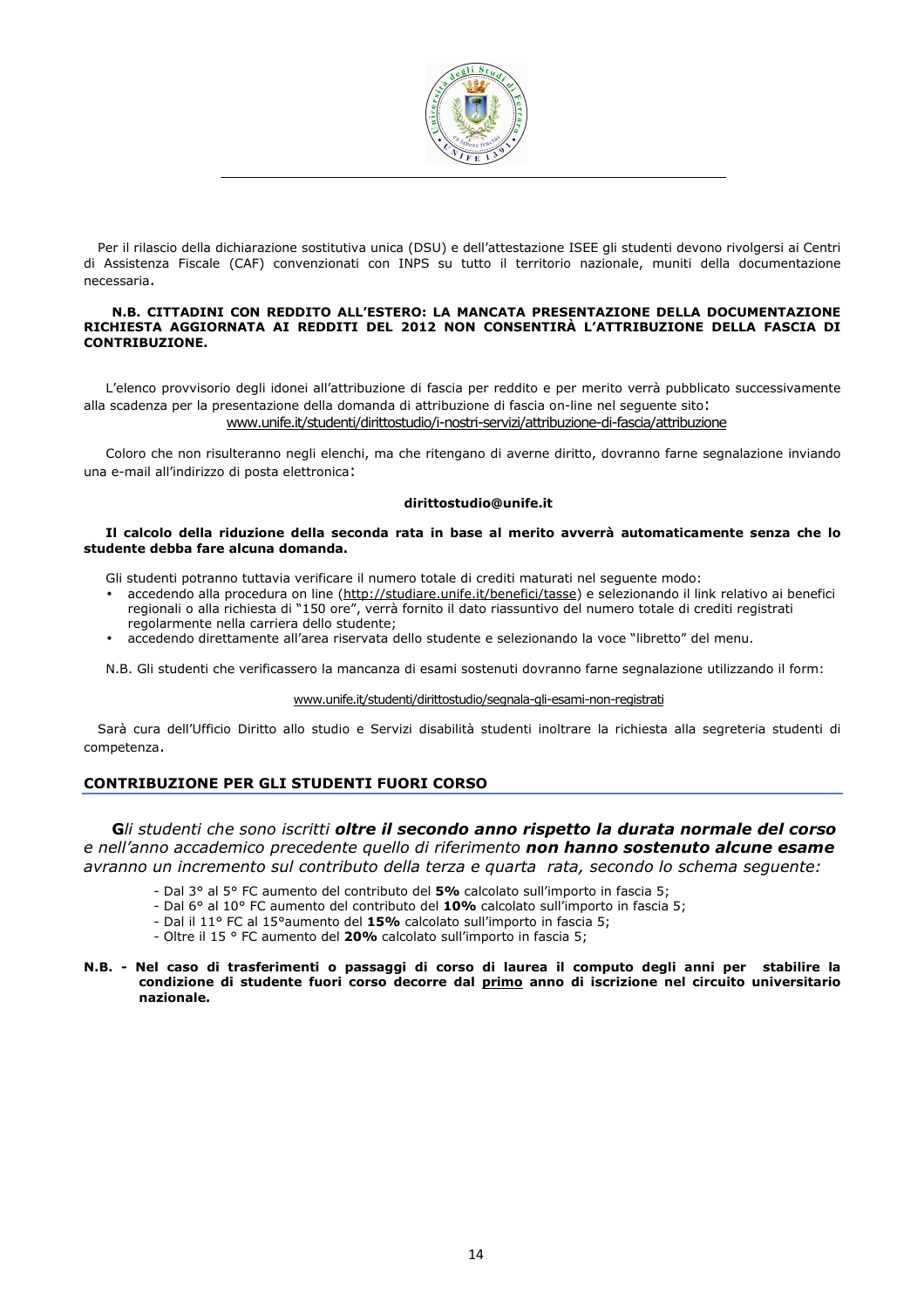

# Sezione 6 - ESONERO TOTALE O PARZIALE CONCESSO DALL'UNIVERSITA'

# ESONERO PER COLORO CHE SI ISCRIVONO AL PRIMO ANNO DI UN CORSO LAUREA TRIENNALE, MAGISTRALE A CICLO UNICO E MAGISTRALE (+2)

#### **ESONERO TOTALE**

Hanno l'esonero totale dalle tasse e dai contributi univeristari, per l'anno accademico 2013/2014, le seguenti categorie di studenti:

- **-** gli studenti che si sono diplomati alla scuola media superiore con voto 100 e lode e si immatricolano ( primo anno di entrata nel circuito universitario nazionale) ai corsi di laurea triennali e specialistici/magistrali a ciclo unico
- **-** gli studenti che si sono laureati ad una laurea triennale con 110 e lode e si immatricolano al primo anno di corso di una laurea specialistica/ magistrale (+2)

Questi studenti, limitatamente al primo anno di corso, devono corrispondere solamente le voci fisse non rimborsabili secondo lo schema seguente: RATA UNICA

| uguale per tutti i corsi dell'Ateneo |              |                    |                    |
|--------------------------------------|--------------|--------------------|--------------------|
| Premio<br><b>Assicurazione</b>       | <b>Bollo</b> | Tassa<br>regionale | <b>Totale Rata</b> |
| C. 12.00                             | C.16.00      | E.140.00           | C.168.00           |

#### **ESONERO PARZIALE**

Per l'anno accademico 2013/2014 avranno diritto all'esonero parziale dal pagamento delle tasse universitarie le seguenti categorie di studenti:

- gli studenti che si sono diplomati alla scuola media superiore con voto 100 e si immatricolano ( primo anno di entrata nel circuito universitario nazionale) ai corsi di laurea triennali e specialistici/magistrali a ciclo unico e
- gli studenti che si sono laureati ad una laurea triennale con 110 e si immatricolano al primo anno di corso di una laurea specialistica/ magistrale  $(+2)$

Essi dovranno corrispondere regolarmente la prima rata e la seconda rata di tasse universitarie, ed hanno diritto alla riduzione della terza e della quarta rata secondo le fasce reddituali ed in base ai requisiti di merito, riferiti ai corsi di laurea di appartenenza, come indicato nella tabella 1 sopra riportata.

#### TITOLI DI STUDIO STRANIERI

Per le tipologie di esonero sopraelencate, nel caso di studenti il cui diploma di scuola superiore per l'accesso alla laurea di primo livello o il titolo che consente l'accesso alla laurea magistrale sia stato ottenuto presso scuole di altro ordinamento (non italiano), l'esonero totale viene attribuito solo nel caso il voto ottenuto sia corrispondente esattamente al 100 e, dove è prevista la Lode, rappresenti il voto massimo attribuibile più un'ulteriore riconoscimento di eccezionalità equiparabile alla lode del sistema italiano.

#### TRASFERIMENTI E PASSAGGI

Possono usufruire dell'esonero anche gli studenti che effettuino un passaggio di Corso di Studi all'interno dell'Università di Ferrara o si trasferiscano da un altro Ateneo, a patto che il passaggio o il trasferimento avvengano nello stesso anno di immatricolazione (A.A. 2013-2014).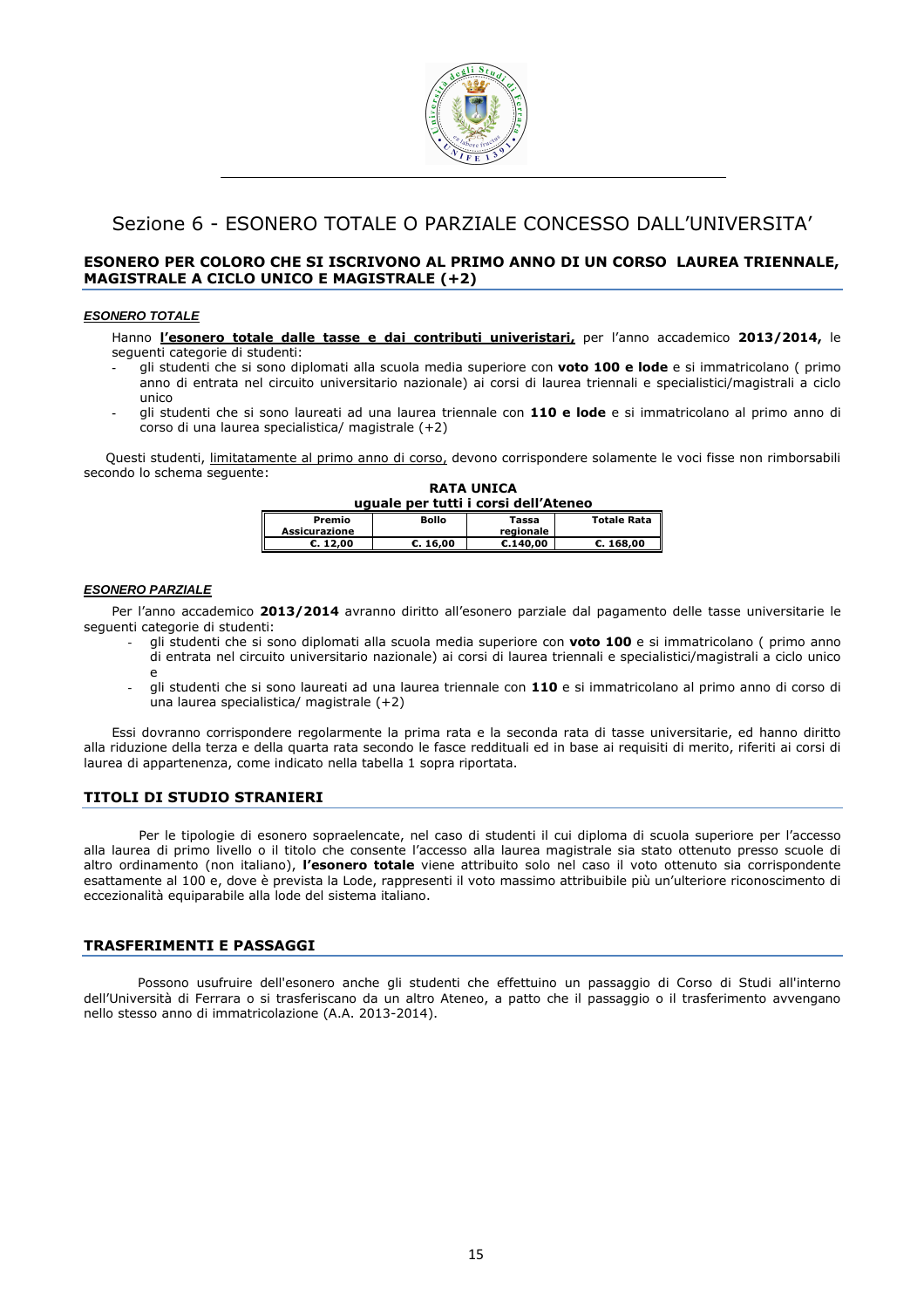

# Sezione 7 – ESONERO TOTALE O PARZIALE PER GLI STUDENTI CHE ACCEDONO AI BENEFICI REGIONALI

# ESONERO TOTALE

Gli studenti idonei alla Borsa di studio regionale ottengono automaticamente l'esonero totale dalla tassa di iscrizione e dai contributi universitari e devono corrispondere solamente le voci fisse non rimborsabili secondo lo schema seguente:

| <b>RATA UNICA</b><br>uguale per tutti i corsi dell'Ateneo |              |                    |                    |  |
|-----------------------------------------------------------|--------------|--------------------|--------------------|--|
| Premio<br><b>Assicurazion</b>                             | <b>Bollo</b> | Tassa<br>regionale | <b>Totale Rata</b> |  |
| E. 12.00                                                  | C. 16,00     | C.140.00           | C. 168,00          |  |

Hanno l'esonero totale dal pagamento delle tasse universitarie, le seguenti categorie di studenti:

- studenti, iscritti ad anni successivi al primo, risultati idonei all'atto della domanda di borsa di studio regionale;
- studenti iscritti al primo anno del corso di studi, in base alle regole definite dal DPCM 9 aprile 2001, idonei alla borsa di studio regionale, che raggiungano il numero di crediti richiesto per l'erogazione della seconda rata di borsa di studio.

#### **MODALITA' DI INTEGRAZIONE DELLE TASSE UNIVERSITARIE PER GLI STUDENTI RISULTATI NON IDONEI**

#### > gli studenti iscritti ad anni successivi al primo

All'atto della pubblicazione delle graduatorie predefinitiva della borsa di studio regionale, coloro che risulteranno NON IDONEI dovranno corrispondere il conguaglio della tasse universitarie non pagate precedentemente. Pertanto per l'anno accademico 2013/14 gli studenti in parola dovranno provvedere, entro i termini che saranno loro comunicati, al pagamento delle voci di seguito indicate con i rispettivi importi:

| rassa     | Contributo | Totale I e I rata |
|-----------|------------|-------------------|
| C. 195,46 | C.360,72   | C.556,18          |

terza e la quarta rata verranno modulate secondo la fascia di contribuzione corrispondente alla ISEE certificata all'atto dell'inserimento della domanda di borsa di studio.

Tempi e modi di pagamento degli addebiti verranno tempestivamente comunicati dall'Amministrazione tramite avviso che giungerà sulla posta elettronica di ateneo.

Coloro che non regolarizzano il pagamento della tasse universitarie arretrate, entro i termini che verranno loro comunicati, non potranno svolgere alcun atto di carriera scolastica (art.18, comma 4 del Regolamento studenti dell'Università di Ferrara).

## $\triangleright$  gli studenti iscritti al primo anno di corso:

Coloro che NON maturano i crediti stabiliti a bando della borsa di studio regionale, entro il 30 Novembre dell'anno successivo, dovranno corrispondere l'intero importo della prima e seconda rata, come riportato nella seguente tabella:

| Tassa    | Contributo | Totale I° e II Rata |
|----------|------------|---------------------|
| C.195.46 | C.360,72   | C.556,18            |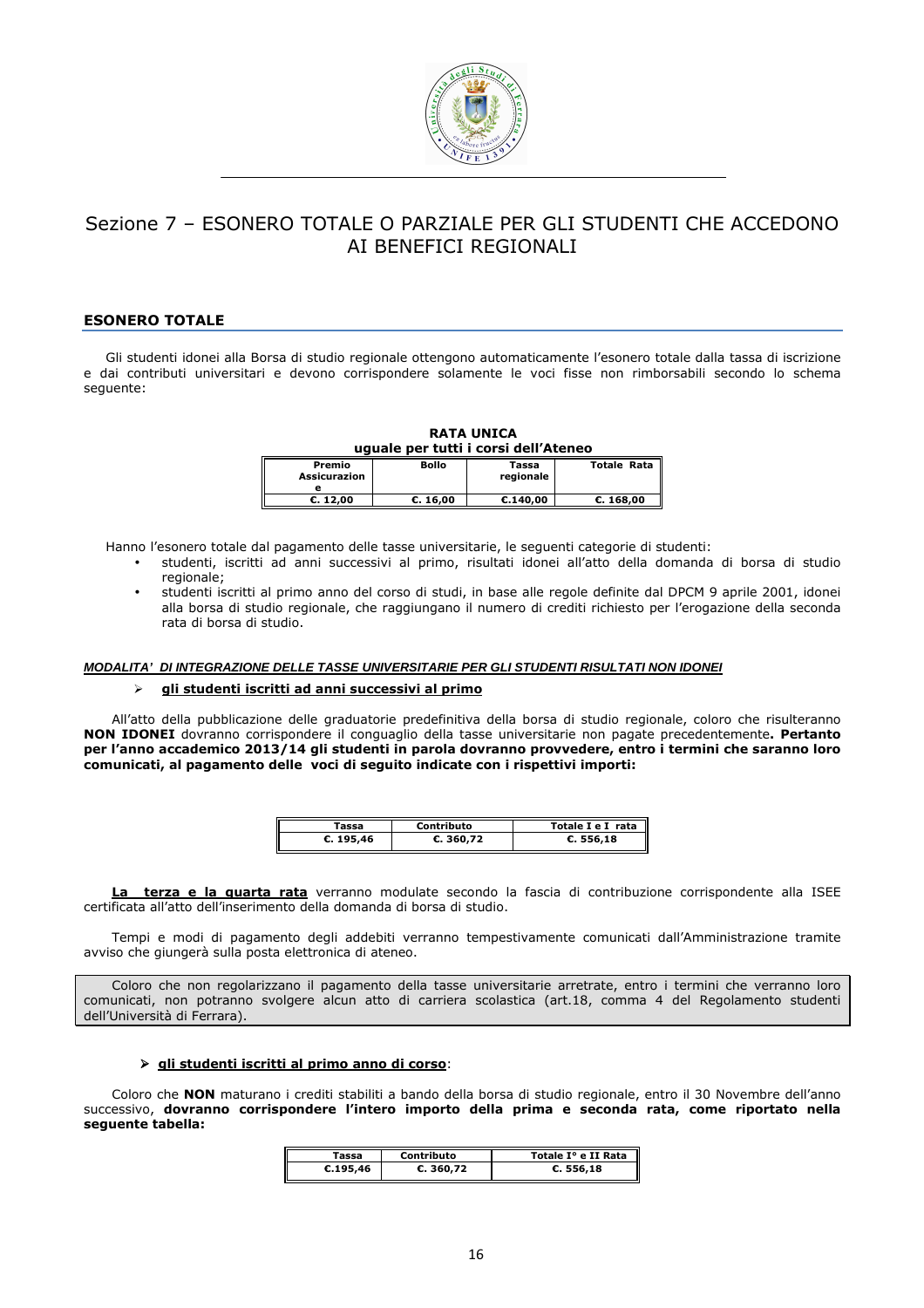

ed avranno addebitata la terza e quarta rata del precedente anno accademico, il cui importo è modulato secondo la fascia di contribuzione corrispondente alla ISEE certificata all'atto dell'inserimento della domanda di borsa di studio.

Tempi e modi di pagamento degli addebiti verranno tempestivamente comunicati dall'Amministrazione tramite avviso che giungerà sulla posta elettronica di ateneo.

# ESONERO PARZIALE

Studenti idonei alla borsa di studio regionale iscritti ad un anno oltre la durata del corso di studio dall'anno accademico di prima immatricolazione (Laurea triennale, Laurea specialistica/magistrale di 2° livello, Laurea specialistica/magistrale a ciclo unico).

Tipo di esonero: lo studente verrà esonerato dal 50% della quota di contributo.

Il 50% della parte di contributo compreso nella seconda rata di tasse, e non corrisposto all'atto del pagamento della prima rata ridotta poiché non inserito fra le voci fisse (bollo, assicurazione, tassa regionale), verrà conteggiato con il 50% del contributo di terza e quarta rata, il cui importo è modulato secondo la fascia di contribuzione corrispondente alla ISEE certificata all'atto dell'inserimento della domanda di borsa di studio.

Studenti idonei iscritti al primo anno di corso che non raggiungono i crediti per il pagamento della seconda tranche della borsa di studio, ma che raggiungono i crediti richiesti dal bando entro il 30 novembre dell'anno successivo.

Modalità di esonero Gli studenti immatricolati nell'anno accademico 2013/2014, che non maturano, entro il 10 agosto 2014, i crediti stabiliti dal bando per i benefici regionali a.a. 2013/2014 al fine di ottenere il pagamento della seconda tranche della borsa di studio regionale, ai sensi dell'art. 8 comma 3 del DPCM 9 aprile 2001 ancora vigente, sono esonerati solamente dal 50% della quota di contributo. Pertanto la quota di contributo compreso nella seconda rata di tasse, e non corrisposto all'atto del pagamento della rata unica ridotta poiché non inserito fra le voci fisse (bollo, assicurazione, tassa regionale), verrà sommato al 50% del contributo di terza e quarta rata.

L'importo della terza e quarta rata sarà modulato secondo la fascia di contribuzione corrispondente alla ISEE certificata all'atto dell'inserimento della domanda di borsa di studio, e dovrà essere corrisposto nei termini che saranno comunicati agli interessati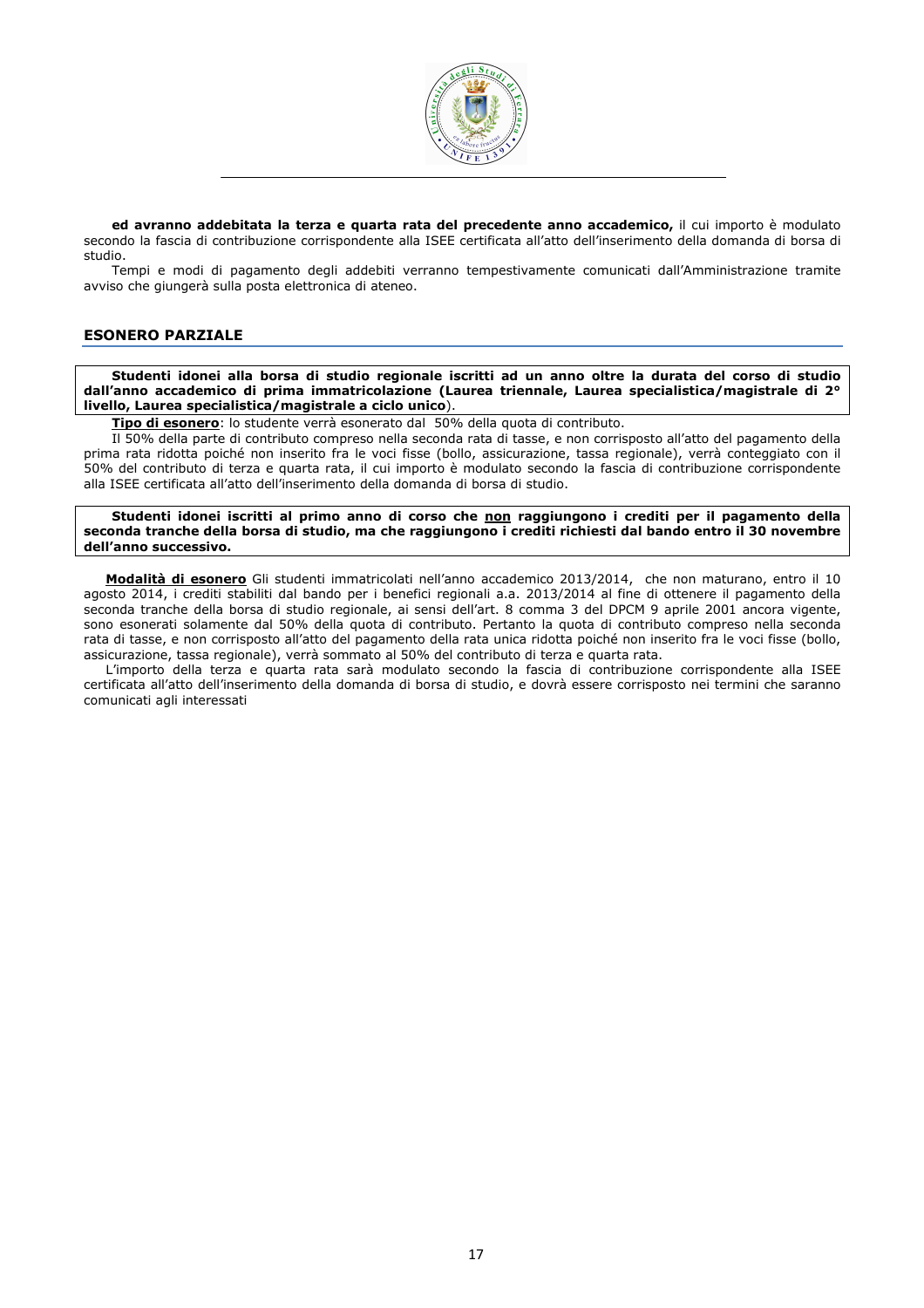

# Sezione 8 - ALTRE TIPOLOGIE DI ESONERO (ai sensi dell'art.9 comma 4 e 5 del decreto legislativo 29 marzo 2012 n.68)

### 1) RICONGIUNZIONI DOPO UN PERIODO DI INTERRUZIONE DEGLI STUDI DI ALMENO 2 ANNI ACCADEMICI OLTRE L'ANNO ACCADEMICO DI RIFERIMENTO.

Lo studente che non abbia regolarizzato le tasse per almeno due anni accademici consecutivi, qualora desideri recuperare la sua posizione pregressa, e regolarizzare la propria iscrizione, è esonerato totalmente dal pagamento della tassa di iscrizione e dei contributi universitari e paga solo un diritto fisso per ciascun anno spento, mentre corrisponde l'iscrizione completa per l'anno accademico di riferimento.

Per l'anno accademico 2013/14 la quota di ricognizione è pari ad € 200,00.

## 2) SOSPENSIONE

Lo studente che sia costretto ad interrompere gli studi a causa di infermità gravi e prolungate debitamente certificate è esonerato totalmente dal pagamento delle tasse e contributi universitari.

L'istanza di sospensione, con durata minima di un anno, deve essere presentata nel momento in cui lo studente riprende gli studi e sarà esente bollo, ai sensi dell'art. 11 – all. B del D.P.R. 26/10/1972 n. 642 e successive modificazioni,

La sospensione è cumulabile con gli anni di interruzione agli studi ai fini dell'attribuzione dell'esonero per ricognizione (2 anni di interruzione ali studi).

Gli studenti che beneficiano degli esoneri indicati ai punti 1) e 2) non possono effettuare nessun atto di carriera scolastica nell'anno accademico di interruzione/sospensione.

Gli anni di sospensione e di ricognizione non sono presi in considerazione ai fini della valutazione del merito per l'assegnazione dei benefici nell'ambito del diritto allo studio.

### 3) BORSISTI DEL GOVERNO ITALIANO

Gli studenti stranieri beneficiari di Borse di studio del Governo italiano nell'ambito dei programmi di cooperazione allo sviluppo e degli accordi inter governativi culturali e scientifici e relativi periodici programmi esecutivi possono usufruire della concessione dell'esonero totale dalla contribuzione universitaria previa presentazione della domanda di esonero allegando il documento relativo all'attribuzione della borsa di studio. Negli anni successivi al primo, l'esonero è condizionato al rinnovo della borsa di studio da parte del Ministero degli Affari esteri.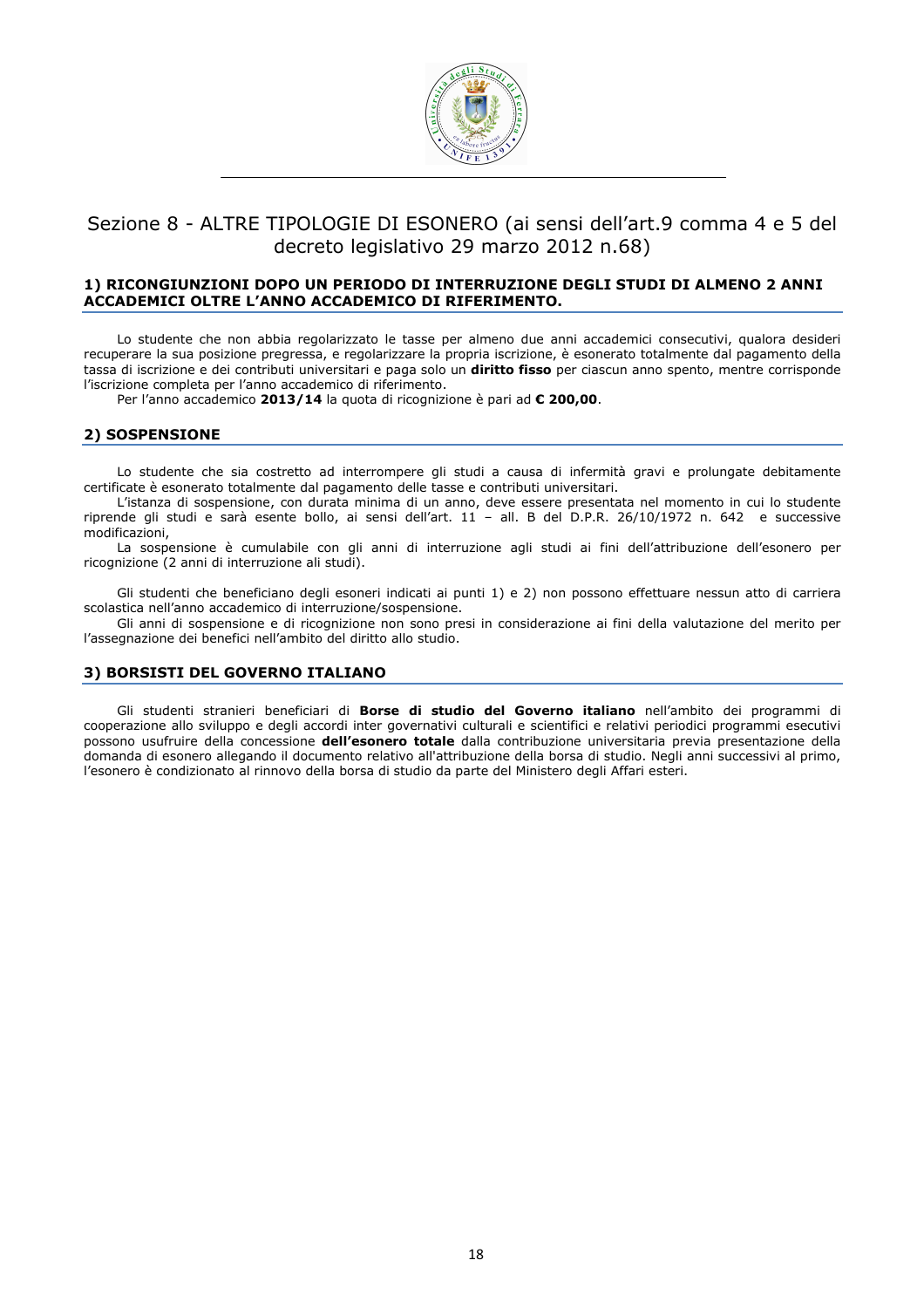

# Sezione 9 - ESONERO PER STUDENTI CON DISABILITA'

L'Università concede l'esonero totale o parziale dalle tasse universitarie agli studenti con disabilità, ai sensi del Decreto legislativo del 29 marzo 2012 n.68, e del D.P.C.M. 9 aprile 2001 ancora vigente ai sensi dell'art.8 comma 5 del già citato decreto legislativo.

L'esonero viene concesso indipendentemente dalla situazione economica del nucleo familiare per un numero di anni pari ai 3/2 oltre la durata normale del corso di laurea di iscrizione.

Pertanto:

j

Coloro che si iscrivono ad una laurea triennale potranno chiedere l'esonero per una durata massima complessiva di 8 anni.

Coloro che si iscrivono ad una laurea specialistica/magistrale (+2) potranno chiedere l'esonero per una durata massima complessiva di 5 anni.

Coloro che si iscrivono ad una laurea specialistica/magistrale a ciclo unico o ante riforma della durata di 5 anni potranno chiedere l'esonero per una durata massima complessiva di 13 anni.

Coloro che si iscrivono ad una laurea specialistica/magistrale a ciclo unico della durata di 6 anni potranno chiedere l'esonero per una durata massima complessiva di 15 anni.

Coloro che sono iscritti ad una laurea ante riforma della durata di 4 anni potranno chiedere l'esonero per una durata massima complessiva di 10 anni.

L'esonero è rivolto anche agli iscritti al dottorato di ricerca senza borsa di studio per la durata massima di 8 anni. L'esonero non è concesso:

- a coloro che si iscrivono per la seconda volta ad una laurea di pari livello a quella per la quale è stato conseguito il precedente titolo (così come citato in premessa)
- agli iscritti alle scuole di specializzazione dell'area medico-sanitaria (D.P.C.M. 9 aprile 2001, art. 3 comma 1)
- agli iscritti a master e corsi di formazione e perfezionamento.

# ESONERO TOTALE E RATA UNICA RIDOTTA

#### **STUDENTI CON INVALIDITÀ UGUALE O SUPERIORE AL 66%.**

Agli studenti con invalidità uguale o superiore al 66% viene concesso l'esonero totale indipendentemente dalla situazione economica del nucleo familiare.

Gli studenti devono pagare una tassa di iscrizione composta dalle voci fisse non rimborsabili come indicato nel prospetto sotto riportato:

## Tabella PRIMA RATA RIDOTTA

| Premio<br>Assicurazione | Bollo   | Tassa<br>regionale | <b>Totale Rata</b> |
|-------------------------|---------|--------------------|--------------------|
| C.12.00                 | C.16.00 | C.140.00           | C.168.00           |

#### **MODALITÀ DI ESONERO PER STUDENTI ISCRITTI AD ANNI SUCCESSIVI AL PRIMO**

Per gli studenti iscritti ad anni successivi al primo - nel caso in cui la documentazione presentata negli anni accademici precedenti sia ancora valida e aggiornata<sup>1</sup> - è cura dell'Ufficio Diritto allo Studio e Servizi Disabilità Studenti provvedere al rinnovo della domanda di esonero.

Il bollettino con l'importo relativo alla RATA UNICA RIDOTTA, utile per l'iscrizione all'anno in corso, è scaricabile nella propria area riservata alla voce "pagamenti".

#### **MODALITÀ DI ESONERO PER STUDENTI CHE SI ISCRIVONO AL PRIMO ANNO**

a) Studenti che si iscrivono al primo anno di corso di laurea (lauree triennali e magistrali a ciclo unico non a numero programmato) Gli studenti si devono immatricolare tramite la procedura on line. Nel corso della procedura, per poter richiedere l'esonero, è necessario inserire nell'apposito spazio, la percentuale relativa al grado di invalidità.

Al termine dell'inserimento è possibile stampare per il pagamento la distinta con l'importo della RATA UNICA RIDOTTA pari ad € 168,00 (come indicato nella tabella sopra). N.B.: Nel caso in cui il sistema assegni una prima

<sup>&</sup>lt;sup>1</sup> Gli studenti con documentazione scaduta o non aggiornata devono far pervenire copia della nuova certificazione a: Università degli Studi di Ferrara - Ufficio Diritto allo Studio e Servizi Disabilità Studenti - Via Savonarola, 9 – 44121 Ferrara – E-mail servizio.disabilita@unife.it – tel. 0532/293366 – fax 0532/293368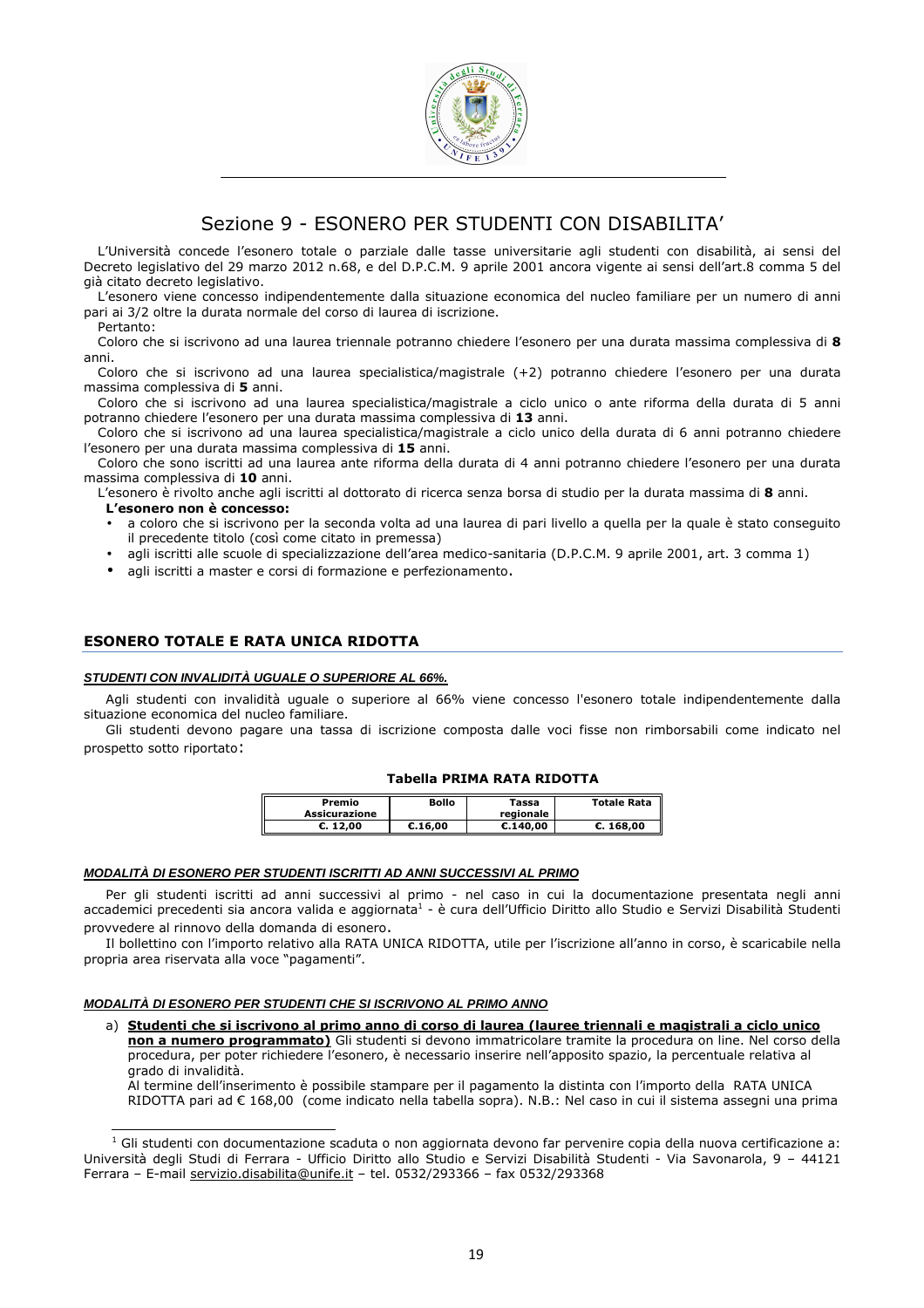

rata di importo intero non bisogna pagare ma segnalare l'anomalia a: Ufficio Diritto allo Studio e Servizi Disabilità Studenti, Tel +39 0532/293342, Fax +39 0532/293368, e-mail: dirittostudio@unife.it.

- b) **Studenti che si iscrivono al primo anno delle lauree magistrali (+2)** Si rimanda a quanto previsto per l'iscrizione alle lauree magistrali (+2) contenuto nell'apposita sezione relativa ai termini di immatricolazione.
- c) Studenti con disabilità che si iscrivono a corsi di studio a numero programmato Gli studenti devono effettuare una preiscrizione on line al test di accesso - entro la data stabilita dagli specifici bandi di ammissione ai corsi di laurea - e devono corrispondere l'importo stabilito per la partecipazione al test. L'immatricolazione potrà avvenire, seguendo le indicazioni riportate al punto a), nei tempi e nei modi indicati negli specifici bandi.

## ESONERO PARZIALE

#### **STUDENTI CON INVALIDITÀ TRA IL 46% ED IL 65% COMPRESI**

A questi studenti viene concesso l'esonero parziale dalle tasse universitarie che consiste nell'attribuzione della fascia minima di contribuzione, a prescindere dalla situazione reddituale della famiglia. Gli studenti devono pertanto pagare interamente le prime due rate e vengono automaticamente inseriti nella fascia minima di contribuzione per la terza e la quarta rata.

#### **MODALITÀ DI ESONERO PER STUDENTI ISCRITTI AD ANNI SUCCESSIVI AL PRIMO**

Per gli studenti iscritti ad anni successivi al primo - nel caso in cui la documentazione presentata negli anni accademici precedenti sia ancora valida e aggiornata<sup>2</sup> - è cura dell'Ufficio Diritto allo Studio e Servizi Disabilità Studenti provvedere al rinnovo della domanda di esonero.

#### **MODALITÀ DI ESONERO PER STUDENTI CHE SI ISCRIVONO AL PRIMO ANNO**

- a) Studenti che si iscrivono al primo anno di corso di laurea (lauree triennali e magistrali a ciclo unico non a numero programmato) Gli studenti si devono immatricolare tramite la procedura on line. Nel corso della procedura per poter richiedere l'esonero è necessario inserire, nell'apposito spazio, la percentuale relativa al grado di invalidità.
- b) Studenti che si iscrivono al primo anno di corso di laurea magistrale (+2): Si rimanda a quanto previsto per l'iscrizione alle lauree magistrali (+2) contenuto nell'apposita sezione relativa ai termini di immatricolazione.
- c) Studenti che si iscrivono a corsi di laurea a numero programmato: Gli studenti devono effettuare una preiscrizione on line al test di accesso - entro la data stabilita dagli specifici bandi di ammissione ai corsi di laurea - e devono corrispondere l'importo stabilito per la partecipazione al test. L'immatricolazione potrà avvenire, seguendo le indicazioni riportate al paragrafo 5.2 punto a), nei tempi e nei modi indicati negli specifici bandi.

#### NOTA BENE STUDENTI DISABILI ISCRITTI AL PRIMO ANNO DI CORSO CHE RICHIEDONO ESONERO TOTALE O PARZIALE

Si ricorda che per confermare quanto dichiarato durante la procedura on line è necessario far pervenire regolare certificazione rilasciata dalle commissioni mediche delle unità sanitarie locali (legge n. 295/1990) al seguente indirizzo: Università degli Studi di Ferrara - Ufficio Diritto allo Studio e Servizi Disabilità Studenti Via Savonarola, 9 – 44121 Ferrara – E-mail servizio.disabilita@unife.it – tel. 0532/293366 – fax 0532/293368 entro e non oltre il 31 dicembre 2013, pena il decadimento del beneficio.

entro e non oltre il 31 dicembre 2013, pena il decadimento del beneficio

 2 Gli studenti con documentazione scaduta o non aggiornata devono far pervenire copia della nuova certificazione a: Università degli Studi di Ferrara - Ufficio Diritto allo Studio e Servizi Disabilità Studenti - Via Savonarola, 9 – 44121 Ferrara – E-mail servizio.disabilita@unife.it – tel. 0532/293366 – fax 0532/293368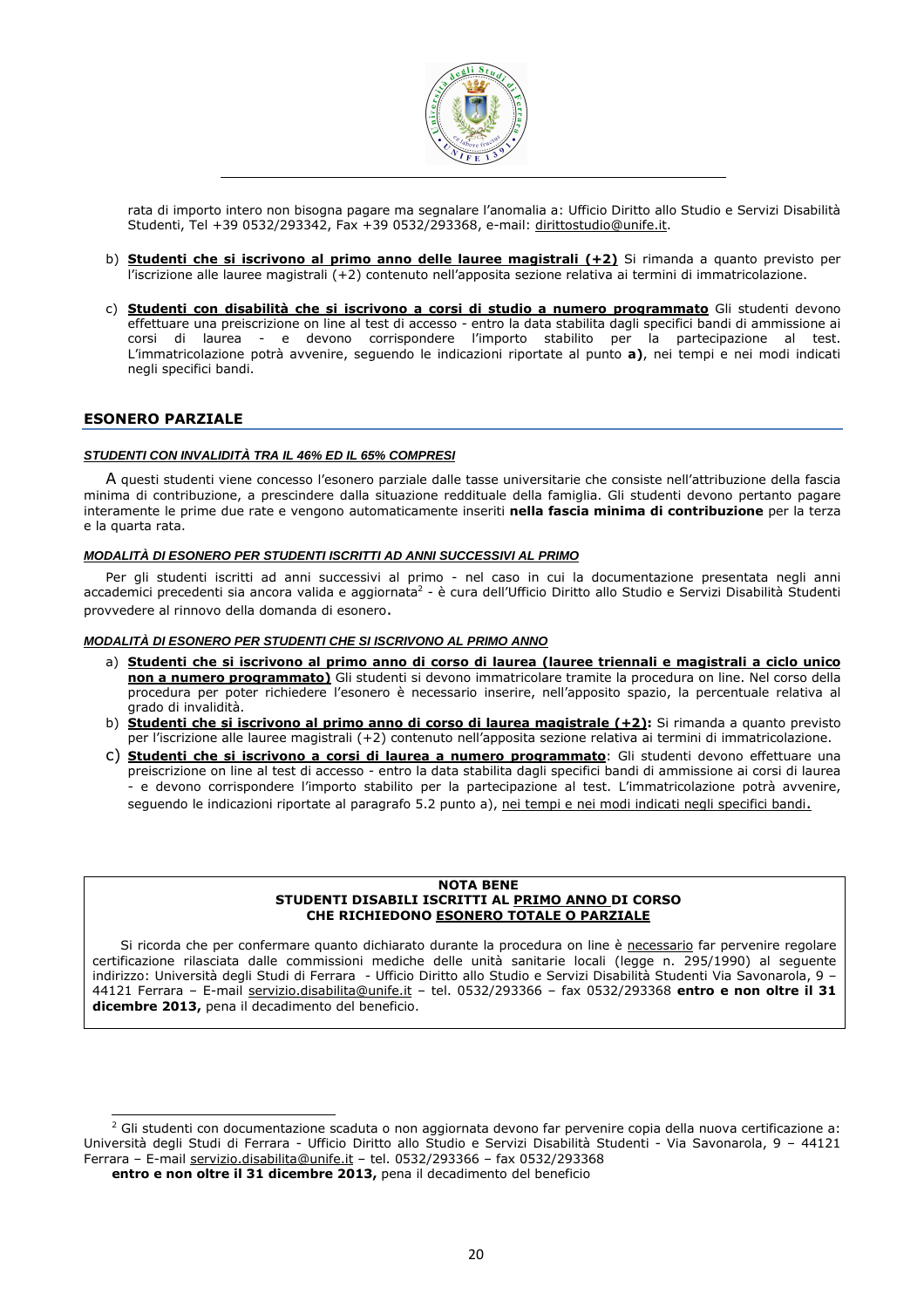

## NOTA BENE - SCADENZE E MODALITÀ DI PAGAMENTO

Per le scadenze e le modalità di pagamento delle tasse universitarie si veda quanto indicato nell'apposita sezione del presente bando.

# ESONERO TOTALE O PARZIALE PER STUDENTI CON DISABILITÀ ISCRITTI AL DOTTORATO DI RICERCA

Possono ottenere l'esonero totale o parziale dalle tasse gli studenti iscritti al dottorato di ricerca che NON percepiscono la borsa di studio. (Delibera del Consiglio di Amministrazione del 24 luglio 2012).

In particolare:

Agli studenti con invalidità uguale o superiore al 66% viene concesso l'esonero totale indipendentemente dalla situazione economica del nucleo familiare.

L'esonero totale dalle tasse comporta il pagamento delle sole voci fisse non rimborsabili (bollo, assicurazione e tassa regionale).

• Agli studenti con invalidità tra il 46% ed il 65%, compresi viene concesso l'esonero parziale dalle tasse universitarie che consiste nell'attribuzione della fascia minima di contribuzione a prescindere dalla situazione reddituale della famiglia.

Gli studenti si devono immatricolare tramite la procedura on line. Nel corso della procedura, per poter richiedere l'esonero, è necessario inserire nell'apposito spazio, la percentuale relativa al grado di invalidità.

L'esonero è in questo modo concesso sotto condizione. Gli interessati dovranno far pervenire dell'Ufficio Diritto allo Studio e Servizi Disabilità Studenti la certificazione attestante il grado di invalidità dichiarato entro il 31 dicembre dell'anno di riferimento pena il decadimento dal beneficio.

Per gli anni successivi al primo valgono le medesime modalità stabilite per gli studenti iscritti ai corsi di laurea.

#### STUDENTI DISABILI ISCRITTI AL DOTTORATO DI RICERCA CHE RICHIEDONO ESONERO TOTALE O PARZIALE

Si ricorda che per confermare quanto dichiarato durante la procedura on line è necessario far pervenire regolare certificazione rilasciata dalle commissioni mediche delle unità sanitarie locali (legge n. 295/1990) al seguente indirizzo: Università degli Studi di Ferrara - Ufficio Diritto allo Studio e Servizi Disabilità Studenti Via Savonarola, 9 – 44121 Ferrara – E-mail servizio.disabilita@unife.it – tel. 0532/293366 – fax 0532/293368

# RICHIESTA DI ESONERO PER STUDENTI ISCRITTI AD ANNO SUCCESSIVO AL PRIMO

Coloro che richiedono l'esonero per disabilità per la prima volta, ma sono iscritti ad anni successivi al primo, devono far pervenire all'Ufficio Diritto allo Studio e Servizi Disabilità Studenti l'istanza scaricabile dal sito

http://www.unife.it/studenti/sms/servizio-disabilita, debitamente compilata allegando fotocopia del documento di identità e copia della certificazione di invalidità entro il 31 dicembre dell'anno accademico di riferimento.

Oltre tale termine l'istanza non potrà essere accolta e l'interessato potrà presentare la propria richiesta nell'anno accademico successivo.

# RICHIESTA DI ESONERO PER STUDENTI NON ANCORA IN POSSESSO DELLA CERTIFICAZIONE DI INVALIDITÀ

Gli studenti che non fossero ancora in possesso della certificazione di invalidità potranno richiedere l'esonero tramite istanza entro e non oltre il 31 dicembre dell'anno accademico di riferimento, allegando la fotocopia della richiesta inviata alla commissione sanitaria.

L'esonero potrà essere concesso sotto condizione fino alla consegna della documentazione definitiva che non dovrà comunque superare il 31 ottobre dell'anno accademico di riferimento.

La mancata consegna della documentazione entro tale termine comporterà la richiesta del conguaglio degli importi di tasse non corrisposti per l'anno accademico terminato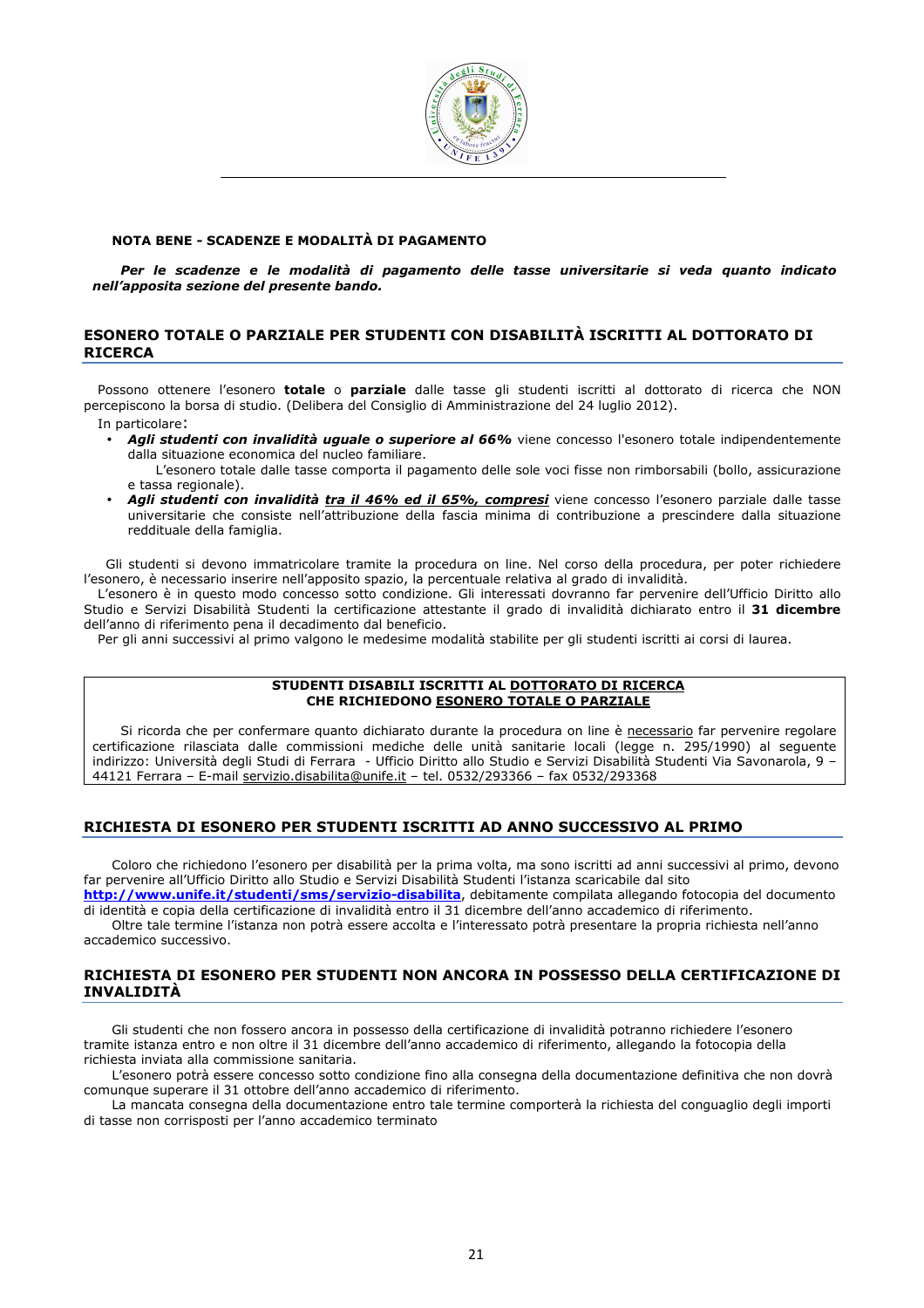

# Sezione 10 - RICHIESTA AUSILI PER STUDENTI CON DISABILITA' E STUDENTI CON DISTURBI SPECIFICI DI APPRENDIMENTO

In base alle tipologie di selezione si individuano le seguenti modalità di accesso ai concorsi o test:

# PER IL SOSTENIMENTO DEL TEST DI AMMISSIONE AI CORSI A NUMERO CHIUSO

Tutti gli studenti devono effettuare una preiscrizione on line al test di accesso entro la data stabilita dagli specifici bandi e devono corrispondere l'importo stabilito per la partecipazione al test.

Gli studenti con disabilità e con DSA potranno segnalare le proprie esigenze seguendo le modalità sotto indicate:

- Studenti con disabilità A norma della legge n. 104/1992 e successive modifiche e integrazioni, il candidato con disabilità potrà segnalare le proprie esigenze, delle quali sarà tenuto conto nell'organizzazione della prova, facendo pervenire la propria richiesta unitamente alla certificazione rilasciata dalle commissioni mediche delle unità sanitarie locali (legge n. 295/1990).
- Studenti con disturbo specifico d'apprendimento A norma della legge n. 170/2010 e del D.M. del 12/07/2011, il candidato con DSA (Disturbo Specifico d'Apprendimento) potrà segnalare le proprie esigenze, facendo pervenire la propria richiesta unitamente alla diagnosi effettuata dal Servizio Sanitario Nazionale oppure, ove non possibile, da specialisti o strutture accreditate. Agli studenti con DSA verrà concesso un tempo aggiuntivo pari al 30% in più rispetto a quello definito per le prove di ammissione.

Tutte le richieste dovranno essere inviate (indicando il corso di laurea di riferimento) all'Ufficio Diritto allo Studio e Servizi Disabilità Studenti dell'Università degli Studi di Ferrara (Via Savonarola, 9 – 44121 Ferrara – E-mail servizio.disabilita@unife.it – tel. 0532/293366 – fax 0532/293368) entro la data di scadenza della presentazione della

domanda di partecipazione alla prova stabilita dagli specifici bandi di ammissione ai corsi di laurea. Si fa presente che tali dati personali verranno custoditi con riservatezza in base al decreto legislativo del

30/06/2003 n.196.

# PER IL SOSTENIMENTO DELLE PROVE DI VALUTAZIONE PER I CORSI AD ACCESSO LIBERO E

LAUREE MAGISTRALI (+2)

Gli studenti con disabilità e con DSA che dovranno effettuare la prova/colloquio di valutazione, secondo quanto indicato nelle modalità di accesso dei singoli corsi di studio , potranno segnalare le proprie esigenze seguendo le modalità sotto indicate:

- Studenti con disabilità A norma della legge n. 104/1992 e successive modifiche e integrazioni, il candidato disabile potrà segnalare le proprie esigenze, delle quali sarà tenuto conto nell'organizzazione della prova, facendo pervenire la propria richiesta unitamente alla certificazione rilasciata dalle commissioni mediche delle unità sanitarie locali (legge n. 295/1990).
- Studenti con disturbo specifico d'apprendimento A norma della legge n. 170/2010 e del D.M. del 12/07/2011, il candidato con DSA (Disturbo Specifico d'Apprendimento) potrà segnalare le proprie esigenze, facendo pervenire la propria richiesta unitamente alla diagnosi effettuata dal Servizio Sanitario Nazionale oppure, ove non possibile, da specialisti o strutture accreditate.

Tutte le richieste dovranno essere inviate all'Ufficio Diritto allo Studio e Servizi Disabilità Studenti dell'Università degli Studi di Ferrara (V. Savonarola, 9 – 44121 Ferrara – E-mail servizio.disabilita@unife.it – tel. 0532/293366 – fax 0532/293368) dieci giorni prima il sostenimento della prova/colloquio, fatta eccezione per i corsi di laurea di Ingegneria, per i quali le richieste dovranno pervenire entro la data di scadenza di iscrizione alla prova.

Si fa presente che tali dati personali verranno custoditi con riservatezza in base al decreto legislativo del 30/06/2003 n.196.

# PER IL SOSTENIMENTO DEL CONCORSO DI AMMISSIONE AL DOTTORATO DI RICERCA

A norma della legge n. 104/1992 e successive modifiche e integrazioni, il candidato con disabilità potrà segnalare le proprie esigenze, delle quali sarà tenuto conto nell'organizzazione della prova, accompagnando la propria richiesta con la certificazione rilasciata dalle commissioni mediche delle unità sanitarie locali (legge n. 295/1990).

Le richieste dovranno essere inviate (indicando il corso di dottorato di riferimento) all'Ufficio Diritto allo Studio e Servizi Disabilità Studenti dell'Università degli Studi di Ferrara (V. Savonarola, 9 – 44121 Ferrara – E-mail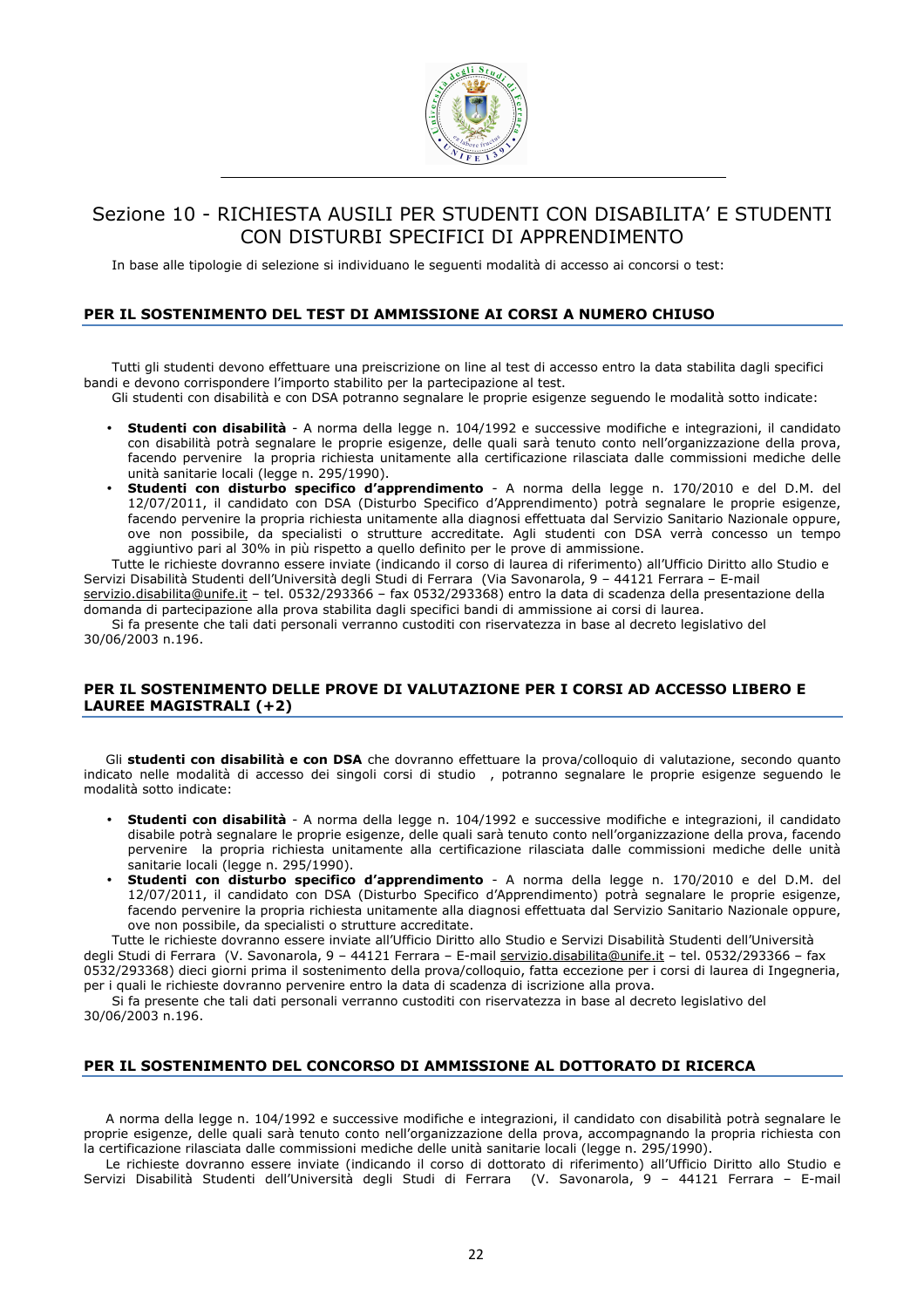

servizio.disabilita@unife.it – tel. 0532/293366 – fax 0532/293368) entro la data di scadenza della presentazione della domanda indicata nel bando di riferimento.

Si fa presente che tali dati personali verranno custoditi con riservatezza in base al decreto legislativo del 30/06/2003 n.196.

# SEZIONE 11 - CONTATTI DISABILITA'

Per ogni ulteriore informazione anche relativa ai servizi che l'Università di Ferrara offre agli studenti con disabilità e studenti con disturbi specifici di apprendimento (DSA) è possibile contattare il:

> Servizio Disabilità e DSA dal lunedì al venerdì dalle 9.00 alle 13.00 Tel. +39.0532 293366/293320 e-mail: servizio.disabilita@unife.it www.unife.it/studenti/sms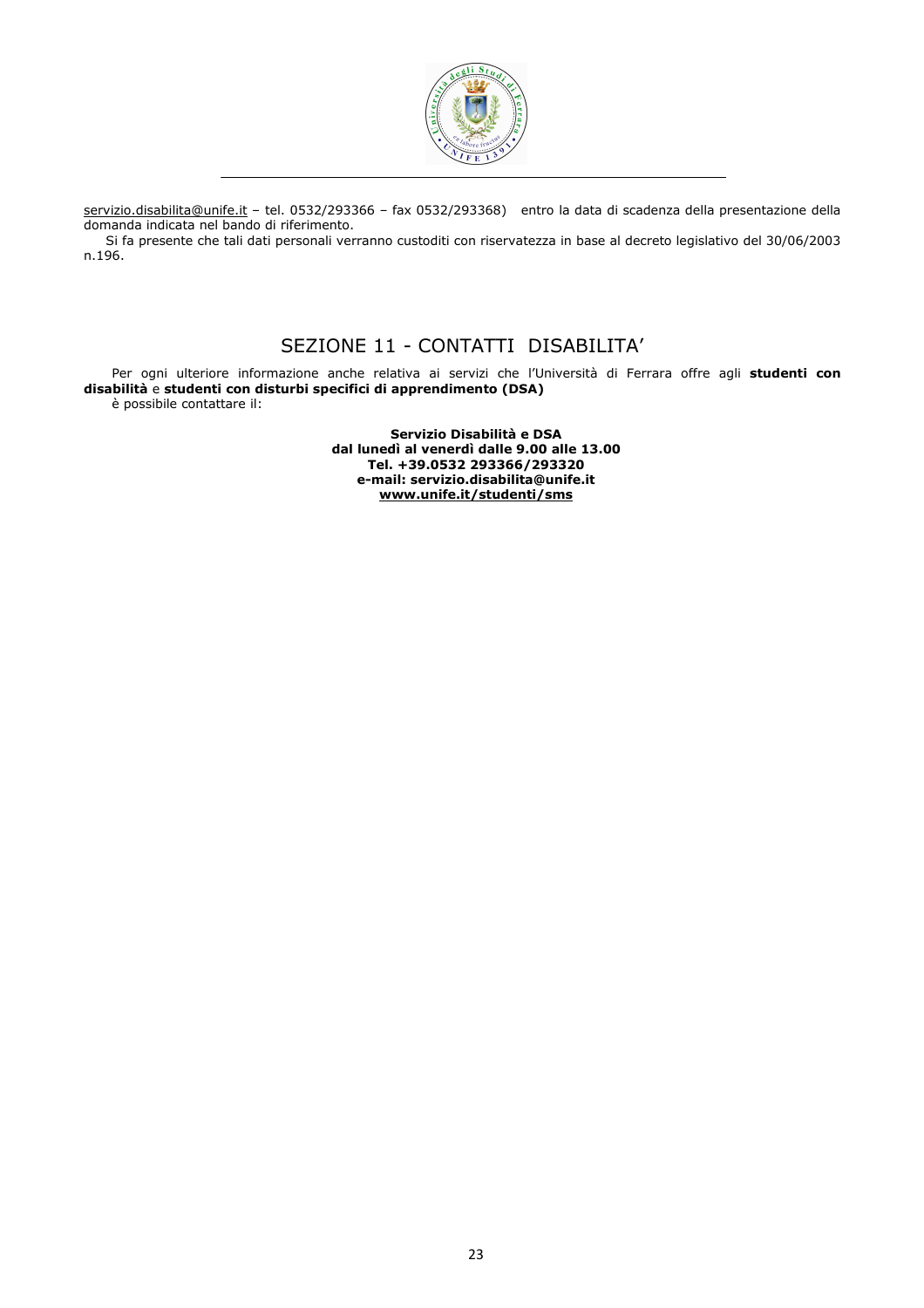

# Sezione 12 - ESONERO A FIGLI DI GENITORI INVALIDI (Ai sensi dell'art. 30 della legge 30 marzo 1971 n. 118)

Il Consiglio di Amministrazione con delibera del 29 novembre 2011 ha deliberato di concedere l'esonero totale dalle tasse e dai contributi universitari gli studenti figli di beneficiari di pensione di inabilità, orfani di guerra, ciechi civili, mutilati ed invalidi di guerra, di lavoro, di servizio, che si trovino in condizione economica disagiata secondo i criteri di seguito elencati:

- limiti dei valori ISEE e ISPE allineati con i valori indicati ogni anno dall'Azienda per il diritto allo studio universitario (Er.Go).

 - criteri di merito come indicato nel decreto legislativo 29 marzo 2012 n. 68 art. 8 comma 8 che rimanda ancora al DPCM 9 Aprile 2001 (art.14 comma 2) riferiti agli studenti disabili con invalidità pari o superiore al 66%, esplicitati nella seguente tabella:

|                                         | Anno convenzionale |    |    |                   |     |     |     |
|-----------------------------------------|--------------------|----|----|-------------------|-----|-----|-----|
| Corso di studio                         |                    |    |    |                   |     |     |     |
|                                         |                    |    |    | Crediti formativi |     |     |     |
| Laurea triennale                        | 15                 | 48 | 81 | 114               |     |     |     |
| Laurea magistrale<br>ciclo unico 5 anni | 15                 | 48 | 81 | 114               | 147 | 180 |     |
| Laurea magistrale<br>ciclo unico 6 anni | 15                 | 48 | 81 | 114               | 147 | 180 | 216 |
| Laurea magistrale<br>(+2)               | 18                 | 48 | 81 | ۰                 |     |     |     |

I crediti dovranno essere stati conseguiti entro il 10 agosto dell'anno di presentazione della domanda - Gli iscritti al primo anno accedono con i soli requisiti economici.

La durata di concessione dei benefici è di nove semestri per i corsi di laurea, di sette semestri per i corsi di laurea specialistica/magistrale e di quindici semestri per i corsi di laurea specialistica/magistrale a ciclo unico con riferimento al primo anno di immatricolazione.

La domanda va presentata ogni anno allegando la certificazione attestante l'invalidità del genitore e la certificazione ISEE che dovrà essere ripresentata ogni anno all'atto della richiesta di esonero. Qualora la certificazione d'invalidità non fosse soggetta a revisione, dovrà essere presentata la certificazione solo all'atto della prima richiesta di esonero.

La tassa d'iscrizione è composta dalle voci fisse non rimborsabili come indicato nel prospetto sotto riportato:

| Premio        | Bollo   | Tassa     | <b>Totale</b> I <sup>°</sup> Rata |
|---------------|---------|-----------|-----------------------------------|
| Assicurazione |         | regionale |                                   |
| 12,00<br>€.   | €.16.00 | €. 140.00 | C.168.00                          |

La scadenza per la richiesta di esonero coincide con la scadenza per il pagamento della prima rata di iscrizione . Per gravi e giustificati motivi è possibile presentare la domanda e pagare la tassa di iscrizione entro il 31 dicembre 2013.

Se non è ancora pervenuta la certificazione di invalidità da parte dell'autorità sanitaria competente lo studente potrà presentare domanda di esonero allegando la documentazione che attesta di essere in attesa di deliberazione da parte degli organi competenti. Qualora entro il 31 marzo 2013 non venga regolarizzata la posizione amministrativa dovranno essere integrate le tasse universitarie nella parte mancante.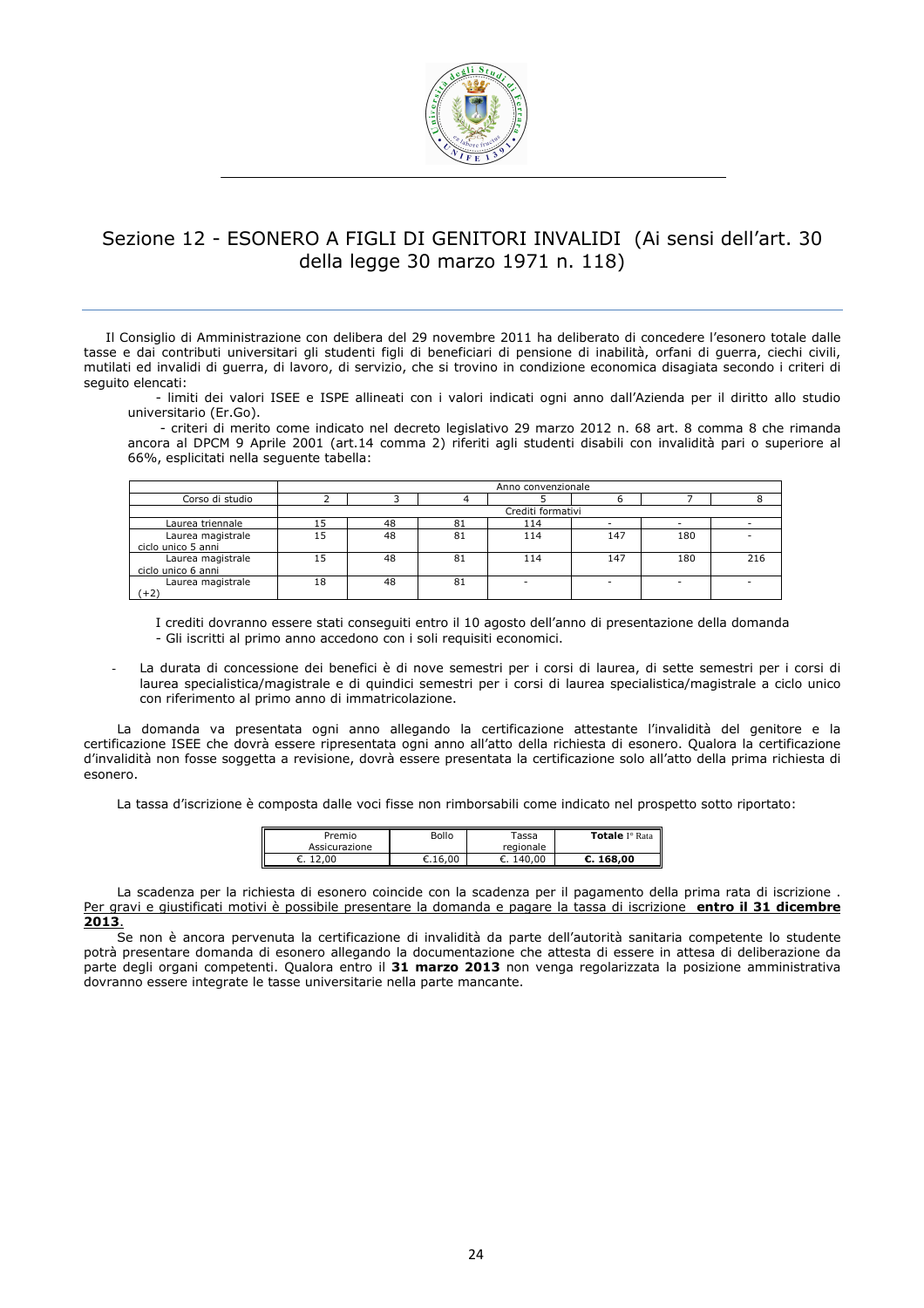

# Sezione 13 - COLLABORAZIONI CONNESSE A SERVIZI RESI DAGLI STUDENTI DELL'UNIVERSITÀ DI FERRARA (150 ORE)

#### (art. 11 decreto legislativo 29 marzo 2012 n. 68) (Regolamento per la disciplina delle forme di collaborazione degli studenti alle attivita' connesse ai servizi resi – emanato con decreto rettorale n. 811/2010)

## DESTINATARI

Per l'anno accademico 2013/2014 possono presentare domanda per essere inseriti nella graduatoria delle Collaborazioni connesse a servizi resi dagli studenti (150 ore) gli studenti iscritti all'Università di Ferrara che, in possesso dei requisiti di merito e di reddito di seguito indicati, risultano:

- iscritti dal secondo anno di corso dei corsi di laurea triennali, specialistica/magistrale a ciclo unico;
- iscritti al primo anno dei corsi di laurea specialistica/magistrale non a ciclo unico;
- iscritti non oltre il primo anno rispetto la durata normale dei corsi di laurea.
- Il conteggio dell'anno di corso per i benefici universitari viene calcolato partendo dall'anno di prima immatricolazione in una qualsiasi università italiana.

Per gli studenti iscritti a corsi di laurea interateneo l'assegnazione della collaborazione è possibile solamente qualora sussistano specifiche convenzioni.

# CASI DI ESCLUSIONE ESPLICITAMENTE PREVISTI

Non possono presentare la domanda di partecipazione all'assegnazione gli studenti:

•beneficiari di assegni per attività di collaboratore al tutorato;

•gli studenti che sono già in possesso di una laurea di pari livello;

•coloro che hanno ottenuto il beneficio per il medesimo anno di corso;

•coloro che svolgono un'attività di lavoro dipendente contestualmente al periodo di valenza del rapporto.

# TERMINI ENTRO CUI PRESENTARE LA DOMANDA

La domanda per partecipare all'attività di collaborazione retribuita di 150 ore dovrà essere presentata entro e non oltre le ore 24.00 del 30 settembre 2013 tramite procedura telematica.

La presentazione della domanda oltre la scadenze indicata determina la perdita del diritto.

# DESCRIZIONE DELLA COLLABORAZIONE

Ogni prestazione - fissata in un massimo di 150 ore - sarà svolta nelle strutture afferenti all'Università di Ferrara. La presa in carico dovrà essere effettuata durante l'anno solare 2014.

La collaborazione degli studenti consiste in attività relative al funzionamento delle strutture ed alla didattica, che siano di supporto, di ausilio o integrative di quelle normalmente assicurate dall'Università di Ferrara attraverso il lavoro

del personale dipendente. E' esclusa la collaborazione degli studenti ad attività di docenza e specialmente a quelle espressamente citate dall'articolo 12 della legge 19/11/90 N. 341: svolgimento degli esami, maneggio di pubblico denaro, servizi che comportino assunzione di responsabilità civile ed amministrativa.

Modalità ed orari di servizio saranno concordati con il responsabile della struttura in cui sarà svolta la prestazione.

Sono individuate cinque tipologie di attività di supporto nelle quali far confluire e raggruppare il servizio di assistenza degli studenti al fine di conciliare le esigenze operative delle strutture e le disponibilità degli studenti:

- 1. assistenza alle biblioteche
- 2. assistenza di portinariato
- 3. assistenza e supporto all'attività amministrativa e di segretariato
- 4. assistenza e supporto all'attività di orientamento e alla normale attività didattica
- 5. assistenza e supporto alla normale gestione dei laboratori.
- Lo studente dovrà indicare, in ordine di preferenza, tutte e cinque le tipologie di attività.

La graduatoria definitiva, suddivisa per tipologia di attività, verrà elaborata in base alle condizioni di merito, reddito ed alle preferenze indicate.

Ciascuno studente sarà strettamente vincolato alle attività a cui è stato destinato.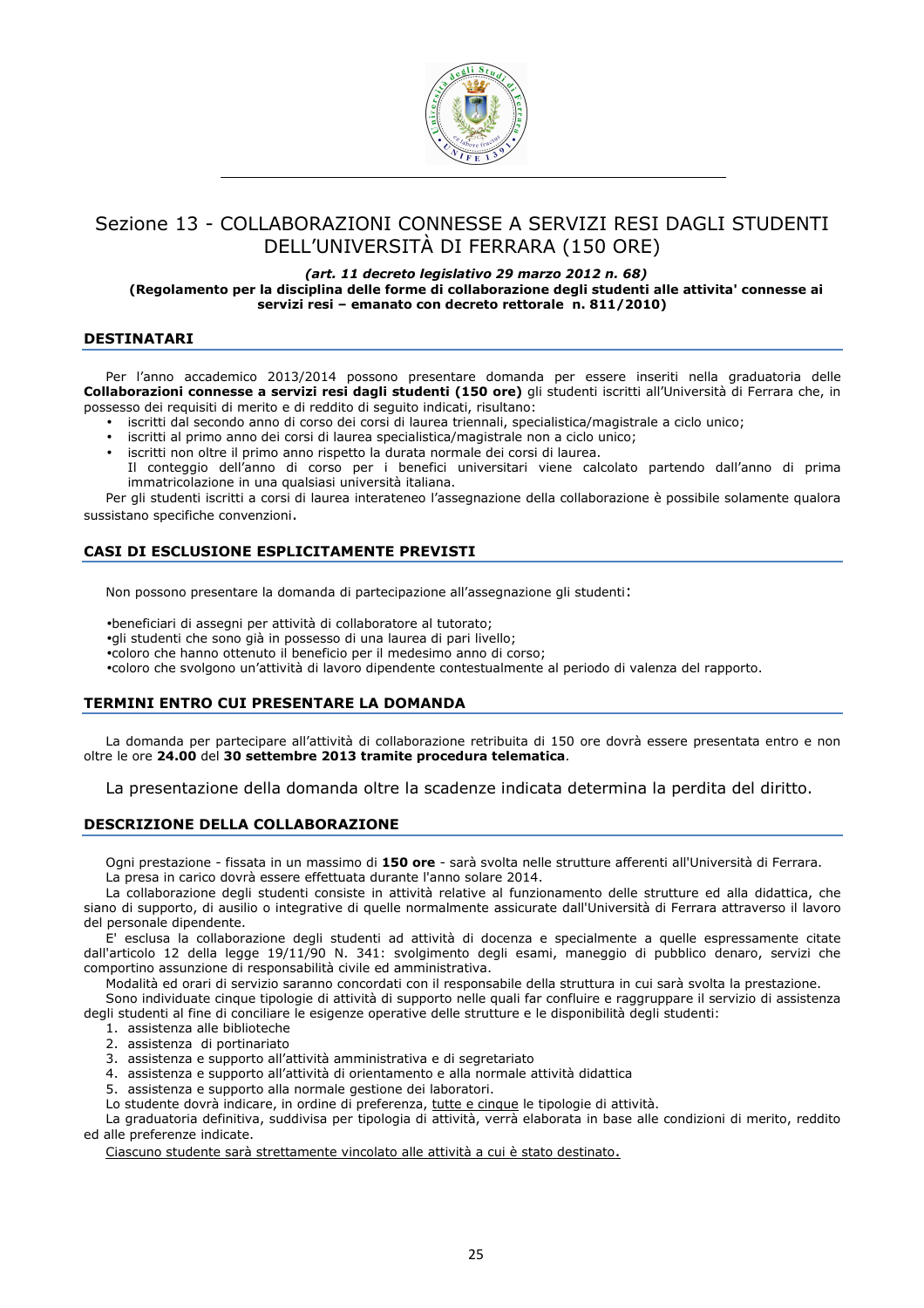

In nessun caso le attività di supporto citate possono comportare per gli studenti assunzione di responsabilità amministrative e pertanto lo studente dovrà svolgere la propria attività in presenza di personale regolarmente strutturato.

Con delibera del Consiglio di amministrazione del 26 giugno 2013 le 200 ore sono state riportate a 150 ore di collaborazione annue. Resta fermo, in base al "Regolamento per la disciplina delle forme di collaborazione degli studenti alle attività connesse ai servizi resi" dell'Università di Ferrara, art. 2 comma 9, che devono essere svolte in un arco di tempo non superiore a 10 mesi, dal momento dell'assunzione in servizio. Se a questa data non saranno state completate le ore, verranno liquidate solamente quelle effettivamente svolte.

Per l'anno accademico 2013/2014, con decreto direttoriale Rep. n. 893/2013 Prot. n. 18579 del 30 luglio 2013, è stato determinato il numero delle unità di studenti suddiviso per tipologia di attività, secondo la tabella di seguito riportata:

| Tipologia dell'attività di supporto                                                              | <b>Numero</b><br>studenti |
|--------------------------------------------------------------------------------------------------|---------------------------|
| Assistenza di biblioteche                                                                        | 121                       |
| Assistenza di portineria                                                                         | 180                       |
| Assistenza amministrativa                                                                        | 186                       |
| Assistenza all'orientamento e alla normale attività didattica<br>(supporto ai manager didattici) | 49                        |
| Assistenza ai laboratori                                                                         | 58                        |
| Totale                                                                                           | 594                       |

## COMPENSO E REGIME FISCALE

Il corrispettivo orario della collaborazione richiesta allo studente è differenziato in due tariffe, in base alle tipologie di attività di supporto, che sono state determinate con delibera del Consiglio di Amministrazione del 26 giugno 2013, ed hanno il seguente importo:

- euro 5,16
	- 1) assistenza alle biblioteche
	- 2) assistenza di portinariato
- euro 6,00
	- 1) assistenza e supporto all'attività amministrativa e di segretariato
	- 2) assistenza e supporto all'attività di orientamento e alla normale attività didattica
	- 3) assistenza e supporto alla normale gestione dei laboratori.

Per le collaborazioni studentesche svolte fuori dalla sede di Ferrara (Cona, Rovigo, Cento) il compenso è incrementato di euro 48,00 e tale incremento è corrisposto solamente se viene svolto non meno del 50% delle 150 ore presso le sedi fuori Ferrara.

Tale corrispettivo è esente dall'imposta sul reddito delle persone fisiche (Articolo 11, decreto legislativo 29 marzo 2012, n. 68).

Lo studente è coperto da un'assicurazione contro gli infortuni.

All'atto della convocazione da parte dell'Ufficio competente, lo studente dovrà accettare per iscritto la collaborazione assegnatagli e comunicare le modalità di erogazione del compenso.

La collaborazione non configura in alcun modo un rapporto di lavoro subordinato e non dà luogo ad alcuna valutazione ai fini dei pubblici concorsi.

Il rapporto può essere risolto in qualsiasi momento secondo quanto previsto dal Regolamento per la disciplina delle forme di collaborazione degli studenti alla attività connesse ai servizi resi (art.9) ed il pagamento sarà relativo alle ore effettivamente svolte. In ogni caso la collaborazione non può superare le 150 ore per anno accademico, come previsto dall'art. 11 del sopracitato decreto.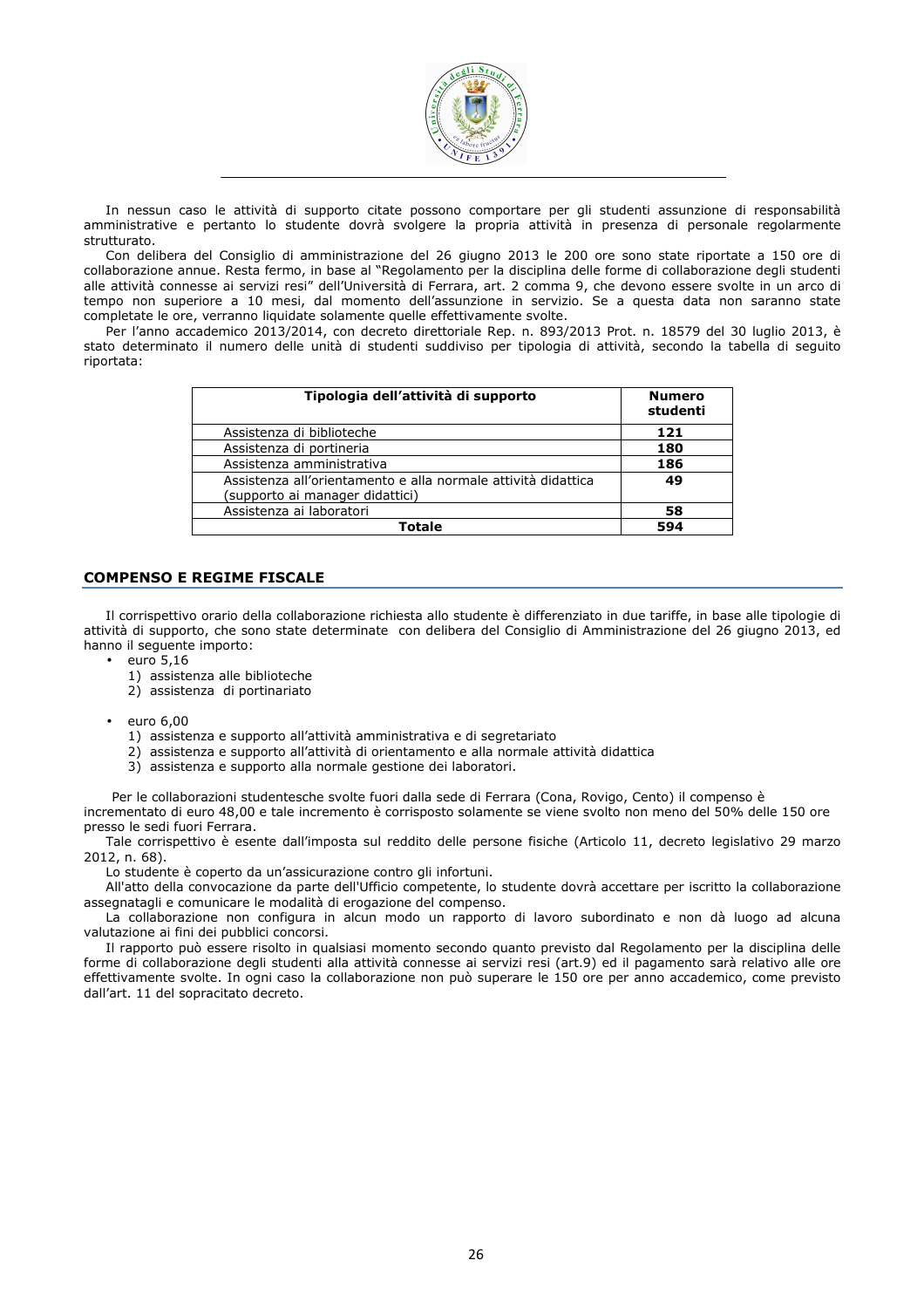

# REQUISITI DI MERITO E REDDITO

Merito

Gli studenti devono aver conseguito, entro il 10 agosto 2013, il numero di crediti indicati nella seguente tabella :

| TABELLA CREDITI DA CONSEGUIRE                                                                                                                           |                 |               |               |                                |               |                |                |
|---------------------------------------------------------------------------------------------------------------------------------------------------------|-----------------|---------------|---------------|--------------------------------|---------------|----------------|----------------|
| Tipologia corsi di laurea                                                                                                                               |                 |               |               | Anno accademico di riferimento |               |                |                |
|                                                                                                                                                         | 13/14           | 12/13         | 11/12         | 10/11                          | 09/10         | 08/09          | 07/08          |
| Laurea triennale                                                                                                                                        | Non<br>ammessi  | 12<br>crediti | 36<br>crediti | 60<br>crediti                  | $=$           | $=$            | $=$            |
| Laurea<br>magistrale/specialistica a ciclo<br>unico<br>(Odontoiatria<br>quinquennale, Farmacia,<br>Chimica e tecnologia<br>farmaceutiche, Architettura) | Non<br>ammessi  | 12<br>crediti | 36<br>crediti | 60<br>crediti                  | 84<br>crediti | 108<br>crediti |                |
| Laurea<br>magistrale/specialistica a ciclo<br>unico<br>(Medicina e Chirurgia,<br>Odontoiatria)                                                          | Non<br>ammessi  | 12<br>crediti | 36<br>crediti | 60<br>crediti                  | 84<br>crediti | 108<br>crediti | 132<br>crediti |
| Laurea<br>nagistrale/specialistiche NON a<br>ciclo unico $(+2)$                                                                                         | Solo<br>reddito | 12<br>crediti | 36<br>crediti | $=$                            | $=$           | $=$            |                |

I requisiti di merito per gli studenti che, al momento della presentazione della domanda si trovino in fase di passaggio/trasferimento da un corso di laurea ad un altro della nostra o da altra Università, saranno calcolati sulla carriera universitaria del corso di laurea di arrivo, considerando come anno di prima immatricolazione quello nel sistema universitario italiano.

#### Reddito

Le condizioni economiche sono determinate sulla base del reddito, situazione economica equivalente (ISEE) indicata nell'attestazione ISEE presentata dallo studente e sulla base del patrimonio, situazione patrimoniale equivalente (ISPE), ricavabile dalla medesima attestazione.

#### Le condizioni ISEE e ISPE devono essere inferiori a quelle indicate per l'inserimento nella fascia massima prevista per la contribuzione universitaria.

Gli studenti iscritti al primo anno della laurea specialistica/magistrale non a ciclo unico (+2) sono valutati solo sulla base del requisito reddituale. In questo caso saranno inseriti in coda alla graduatoria definitiva unica.

# FORMULAZIONE DELLE GRADUATORIE

1 - La graduatoria provvisoria e la graduatoria definitiva unica saranno formulate sulla base dei requisiti di reddito e di merito. Il calcolo del punteggio totale, ai fini della elaborazione della graduatoria, viene effettuato sulla base di requisiti di merito, che incidono per il 75%, e di requisiti di reddito, che incidono per il 25%, secondo i seguenti criteri:

Valutazione del reddito:

ISEE del nucleo familiare dello studente diviso per parametro massimo per l'attribuzione di fascia e moltiplicato per 1.000. Il risultato va sottratto a 1.000.

# 1.000 – [(I.S.E.E. studente : A) x 1000]

A = parametro massimo per l'attribuzione di fascia

#### Valutazione del merito:

da 0 a 550 punti applicando la seguente formula:

#### (Somma crediti Studente - Somma crediti Minima) x 550

(Somma crediti Massima - Somma crediti Minima)

#### Legenda:

Somma crediti Studente= somma dei crediti effettivamente conseguiti dallo studente: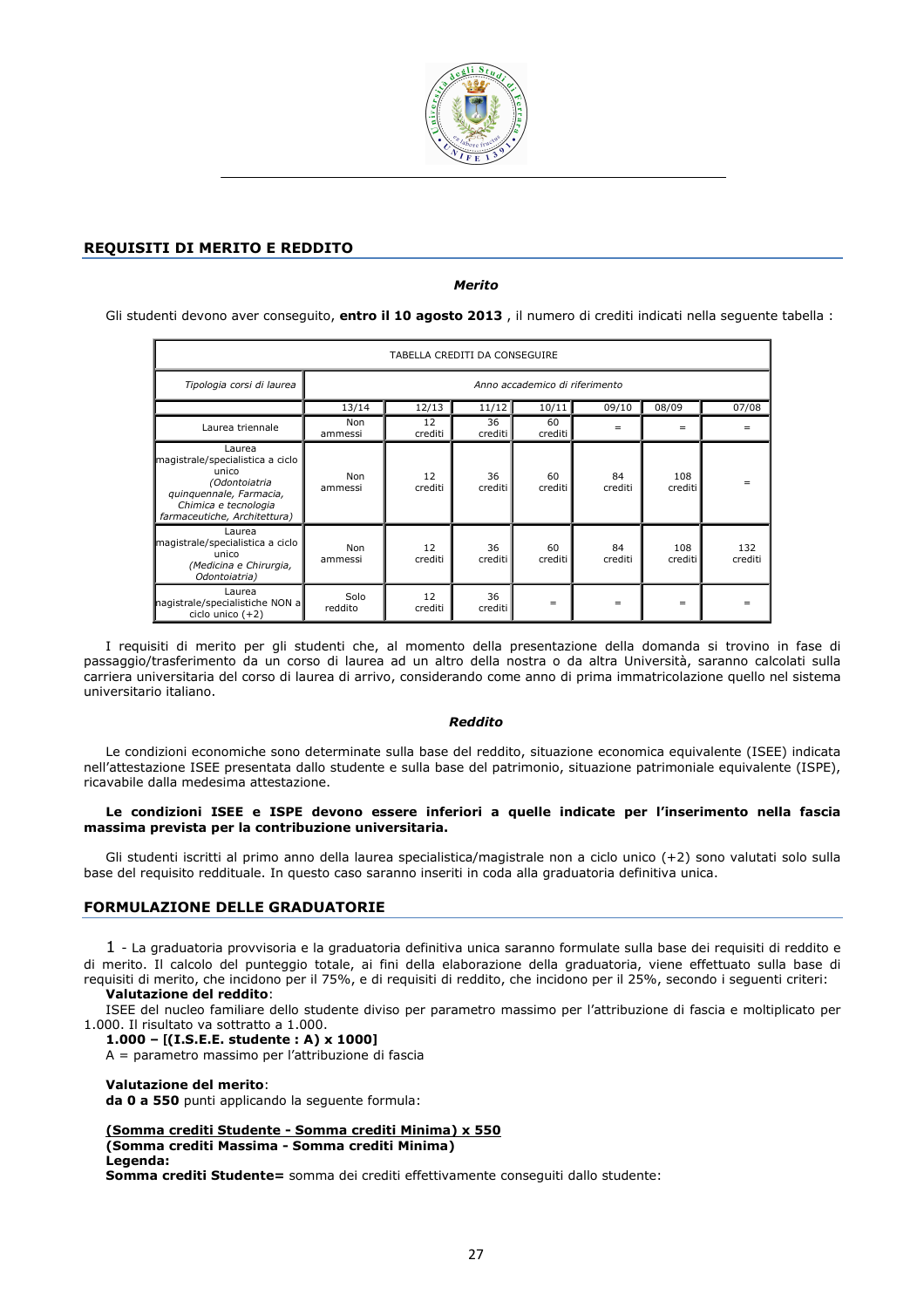

Somma crediti Massima= numero massimo di crediti maturabili (riferibili a 60 crediti per anno di corso): Somma crediti Massima= vedi tabella art. 6 comma 1.

L'anno di corso viene calcolato rispetto all'anno di prima immatricolazione al sistema universitario nazionale.

da 270 a 450 punti per la votazione media conseguita con l'attribuzione del punteggio evidenziato nella seguente tabella:

| media Punti |     | Media punti |       | Media punti |     |
|-------------|-----|-------------|-------|-------------|-----|
| 18/30       | 270 | 23/30       | 345   | 28/30       | 420 |
| 19/30       | 285 | 24/30       | 360 l | 27/30       | 405 |
| 20/30       | 300 | 25/30       | 375   | 29/30       | 435 |
| 21/30       | 315 | 26/30       | 390   | 30/30       | 450 |
| 22/30       | 330 |             |       |             |     |

2 - Dopo la scadenza per la presentazione della domanda verrà elaborata, ed in seguito pubblicata, la graduatoria provvisoria unica al fine di consentire agli studenti di presentare eventuali ricorsi.

3 - L'ufficio competente predisporrà, sulla base della valutazione dei ricorsi. la graduatoria definitiva unica.

4 - Successivamente, partendo dalla graduatoria definitiva unica, verranno elaborate le cinque graduatorie definitive sulla base del punteggio totale acquisito nella graduatoria definitiva unica e sulla base della scelte indicate da ciascuno, comprendendo esclusivamente gli studenti risultati in graduatoria utile entro i posti totali indicati nel bando.

5 - Gli idonei eccedenti il numero delle collaborazioni messe a bando, restano nella graduatoria definitiva unica a copertura dei posti che si renderanno disponibili. In questo caso non sarà presa in considerazione la scelta della tipologia di attività richiesta dall'interessato ai fini dell'assegnazione alla struttura.

6 - Gli studenti che riceveranno una valutazione negativa sulla collaborazione prestata, qualora presentino domanda nell'anno accademico successivo, verranno inseriti in coda nelle graduatoria definitiva unica a prescindere dal punteggio ottenuto.(art.7 comma 6 del Regolamento per la disciplina delle forme di collaborazione degli studenti alle attività connesse ai servizi resi)

# PUBBLICAZIONE GRADUATORIE E RICORSI

Le graduatorie saranno rese pubbliche mediante affissione presso il front office dell'Ufficio Diritto allo Studio e Servizi Disabilità Studenti, presso Rettorato - via Savonarola, 9 Ferrara - e mediante pubblicazione sul portale di ateneo.

Sarà possibile effettuare ricorso avverso alla graduatoria provvisoria entro 15 giorni dalla data di pubblicazione della stessa. Decorso il termine verrà predisposta la graduatoria unica definitiva che verrà approvata con decreto direttoriale.

La pubblicazione di ciascuna graduatoria sarà preceduta dall'invio di una e-mail di avviso a tutti gli studenti dell'ateneo.

Per ogni comunicazione sarà utilizzato esclusivamente l'indirizzo e-mail di ateneo assegnato a ciascun studente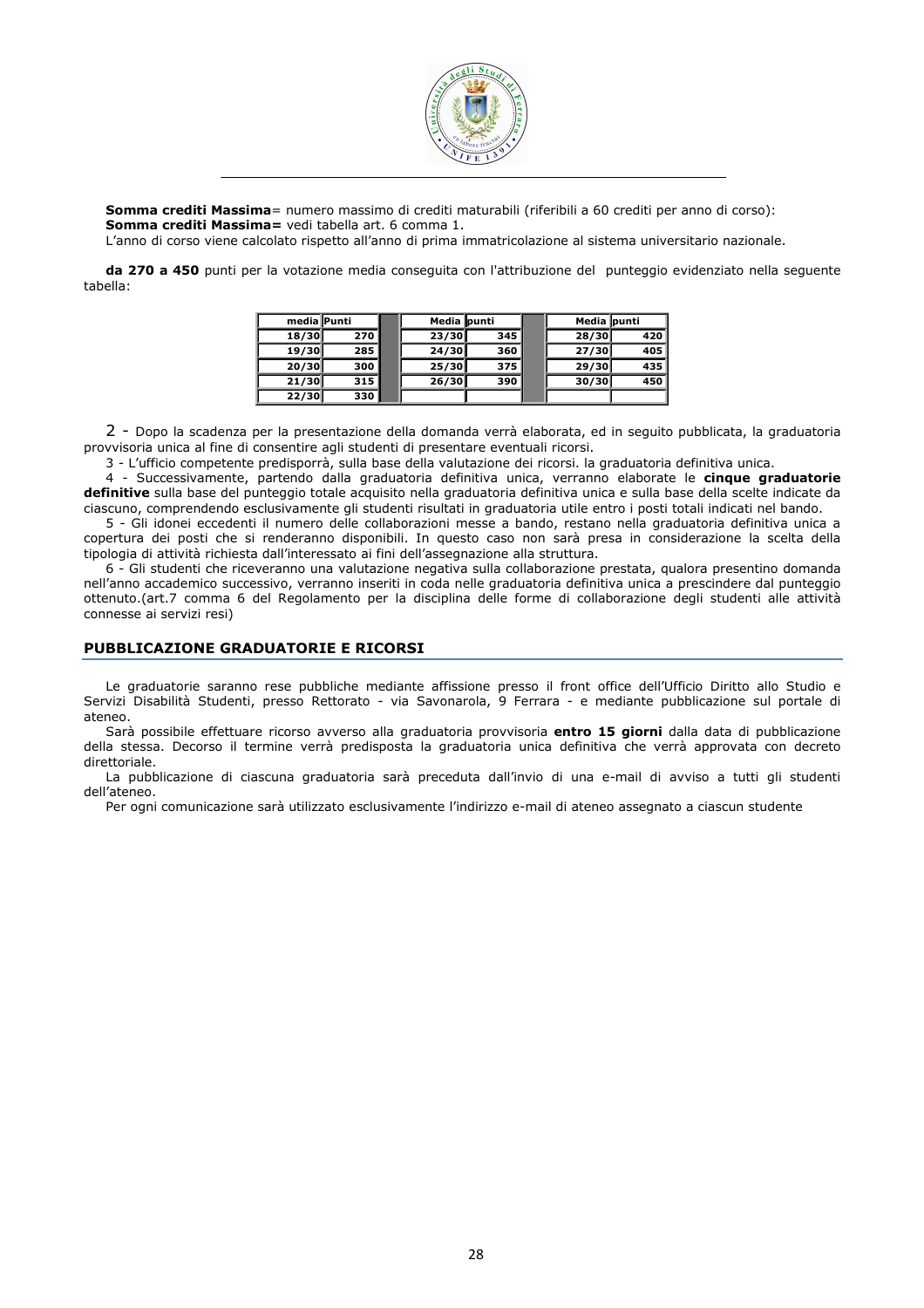

# Sezione 14 – DOCUMENTI E PROCEDURE OCCORRENTI PER POTER COMPILARE LE DOMANDE

## ATTESTAZIONE ISEE

Le condizioni economiche dello studente sono individuate sulla base dell'Indicatore della Situazione Economica Equivalente (I.S.E.E.), di cui al decreto legislativo 31 marzo 1998 n° 109 e successive modificazioni ed integrazioni relativamente ai redditi e alla situazione patrimoniale del 2012 ( saranno escluse per mancanza dei requisiti di reddito le domande di benefici recanti un'attestazione ISEE relativa ai redditi di anni antecedenti al 2012).

#### Ai fini della validità dell'attestazione ISEE farà fede l'anno di rilevazione della situazione reddituale (anno 2012) e NON la data di scadenza del documento di certificazione ISEE

L'Attestazione **ISEE** consente di valutare in maniera sintetica le condizioni economiche del nucleo familiare dello studente.

L'ISEE è il risultato della elaborazione dei dati auto certificati nella DSU (Dichiarazione Sostitutiva Unica). Essa serve a documentare la situazione economica del nucleo familiare del dichiarante quando qualcuno dello stesso intende richiedere una prestazione sociale agevolata.

La "Dichiarazione Sostitutiva Unica" (D.S.U.) viene elaborata presso uno qualsiasi dei Comuni o Centri di Assistenza Fiscale (CAF) o sedi INPS presenti sul territorio nazionale.

Solo con i dati riportati nell'ISEE è possibile compilare correttamente la domanda.

#### L'Università effettuerà i controlli di rito per i benefici universitari.

#### **ELENCO DELLA DOCUMENTAZIONE DA PRESENTARE AL CAF PER LA COMPILAZIONE DELLA DICHIARAZIONE SOSTITUTIVA UNICA ED IL RILASCIO DELL'ATTESTAZIONE ISEE DELL'INPS.**

- codice fiscale di tutti i componenti del nucleo familiare;
- codice dell'Azienda USL di appartenenza dello studente e dei componenti del nucleo familiare;
- documentazione relativa al riconoscimento di soggetto portatore di handicap o di persona invalida, se presenti all'interno del nucleo familiare;
- reddito complessivo dichiarato ai fini IRPEF per l'anno 2012 da ciascun componente del nucleo familiare (Mod. UNICO quadro RN; MOD. 730/3 6; Mod. CUD);
- dati relativi al patrimonio immobiliare posseduto dai singoli componenti del nucleo familiare al 31.12.2012; rendita catastale di fabbricati e terreni, valore di aree edificabili;
- contratto di locazione (se la casa di abitazione del nucleo familiare è in affitto);
- dichiarazione della banca che attesta il valore della quota capitale residua al 31.12.2012 degli eventuali contratti di mutuo sui fabbricati posseduti;
- dati relativi al patrimonio mobiliare posseduto dai singoli componenti del nucleo familiare alla data del 31.12.2012;
	- a) depositi e conti correnti bancari e postali, depositi COOP: valore del saldo contabile attivo, al netto degli interessi, al 31.12.2012;
	- b) titoli di stato, obbligazioni, certificati di deposito e credito, buoni fruttiferi ed assimilati: valore nominale delle consistenze al 31.12.2012;
	- c) azioni o quote di organismi di investimento collettivo di risparmio (O.I.C.R.) italiani o esteri: valore risultante dall'ultimo prospetto redatto dalla società di gestione alla data del 31.12.2012;
	- d) partecipazioni azionarie in società italiane ed estere quotate in mercati regolamentati: valore alla data del 31.12.2012 o, in mancanza, nel giorno più prossimo antecedente tale data;
	- e) partecipazioni azionarie in società non quotate in mercati regolamentati e partecipazioni in società non azionarie: valore della frazione di patrimonio netto, determinato sulla base delle risultanze dell'ultimo bilancio approvato prima della presentazione della dichiarazione sostitutiva unica; in caso di esonero dall'obbligo di redazione del bilancio, il valore è determinato dalla somma delle rimanenze finali e dal costo complessivo dei beni ammortizzabili, al netto dei relativi ammortamenti, nonché degli altri cespiti o beni patrimoniali.
	- f)masse patrimoniali, costituite da somme di denaro o beni non relativi all'impresa, affidate in gestione ad un soggetto abilitato ai sensi del D.lgs. n. 415/1996: valore delle consistenze risultanti dall'ultimo rendiconto predisposto dal gestore del patrimonio anteriormente al 31.12.2012, secondo i criteri stabiliti dai regolamenti emanati dalla Commissione nazionale per le società e la borsa;
	- g) altri strumenti e rapporti finanziari: valore corrente al 31.12.2012;
	- h) contratti di assicurazione mista sulla vita e di capitalizzazione: importo dei premi complessivamente versati al 31.12.2012; polizze a premio unico anticipato per tutta la durata del contratto: importo del premio versato. Sono esclusi i contratti di assicurazione mista sulla vita per i quali al 31.12.2012 non è esercitabile il diritto di riscatto;

i) imprese individuali: valore del patrimonio netto, determinato con le stesse modalità di cui al punto e);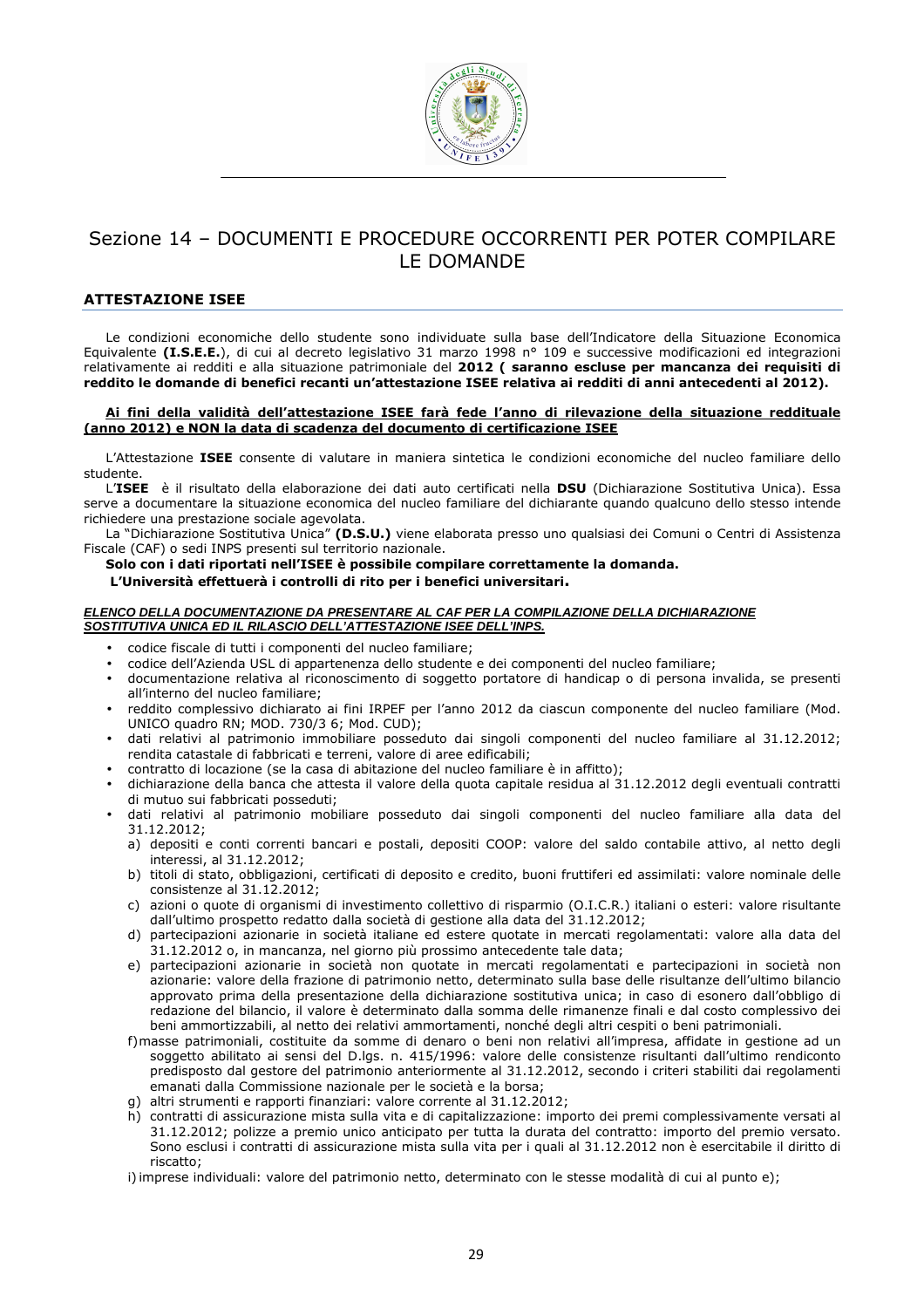

• dati relativi a chi gestisce il patrimonio mobiliare: nome e codice di identificazione della banca, della società di investimento, della società di gestione con la quale si intrattengono i rapporti di deposito, gestione, custodia, amministrazione.

#### STUDENTI STRANIERI: VALUTAZIONE DEL REDDITO E DEL PATRIMONIO

Gli studenti stranieri non appartenenti all'Unione Europea accedono ai servizi e agli interventi per il diritto allo studio secondo le modalità e le procedure definite per gli studenti italiani e comunitari.

In base al D.P.R. 31.8.1999 n. 394, art. 46, comma 5, la condizione economica e patrimoniale, relativa all'anno solare 2012, degli studenti stranieri non appartenenti all'Unione Europea è certificata con apposita documentazione rilasciata dalle competenti autorità del Paese ove i redditi sono stati prodotti e tradotta in lingua italiana dalle autorità diplomatiche italiane competenti per territorio. Tale documentazione è resa dalle competenti rappresentanze diplomatiche o consolari estere in Italia per quei Paesi ove esistono particolari difficoltà a rilasciare la certificazione attestata dalla locale Ambasciata italiana, e legalizzata dalle Prefetture ai sensi dell'art. 33, comma 4, D.P.R. 28 dicembre 2000, n. 445.

Per gli studenti stranieri provenienti da paesi particolarmente poveri di cui all'elenco che segue, la valutazione della condizione economica è effettuata sulla base di una certificazione della Rappresentanza italiana nel paese di provenienza che attesti che lo studente non appartiene ad una famiglia notoriamente di alto reddito e di elevato livello sociale.

| Afganistan      | Equatorial Guinea | Liberia          | Sierra Leone       | Zambia  |
|-----------------|-------------------|------------------|--------------------|---------|
| Angola          | Eritrea           | Madagascar       | Solomon<br>Islands | Zimbawe |
| Bangladesh      | Ethiopia          | Malawi           | Somalia            |         |
| <b>Benin</b>    | Gambia            | Mali             | South Sudan        |         |
| <b>Bhutan</b>   | Guinea            | Mauritania       | Sudan              |         |
| Burkina Faso    | Guinea Bissau     | Mozambique       | Tanzania           |         |
| Burundi         | Haiti             | Mvanmar          | Tajikistan         |         |
| Cambogia        | Kenya             | Nepal            | Timor-Leste        |         |
| Central African | Kiribati          | Niger            | Togo               |         |
| Rep.            |                   |                  |                    |         |
| Chad            | Korea, Dem. Rep.  | Rwanda           | Tuvalu             |         |
| Comoros         | Kyrgyz Rep.       | Samoa            | <b>Uganda</b>      |         |
| Congo Dem. Rep. | Laos              | &<br>Sao<br>Tome | Vanuatu            |         |
|                 |                   | Principe         |                    |         |
| Diibouti        | Lesotho           | Senegal          | Yemen              |         |

# ELENCO DEI PAESI DI CUI AL D.M. 19 febbario 2013

Gli studenti stranieri appartenenti all'Unione Europea compresi gli studenti residenti a San Marino, così come gli studenti italiani con redditi o patrimoni all'estero devono presentare la dichiarazione dei redditi percepiti dal nucleo familiare per l'anno 2012 e i dati relativi al patrimonio immobiliare e mobiliare posseduto dai singoli componenti del nucleo familiare al 31.12.2012, secondo la documentazione fiscale del paese di appartenenza.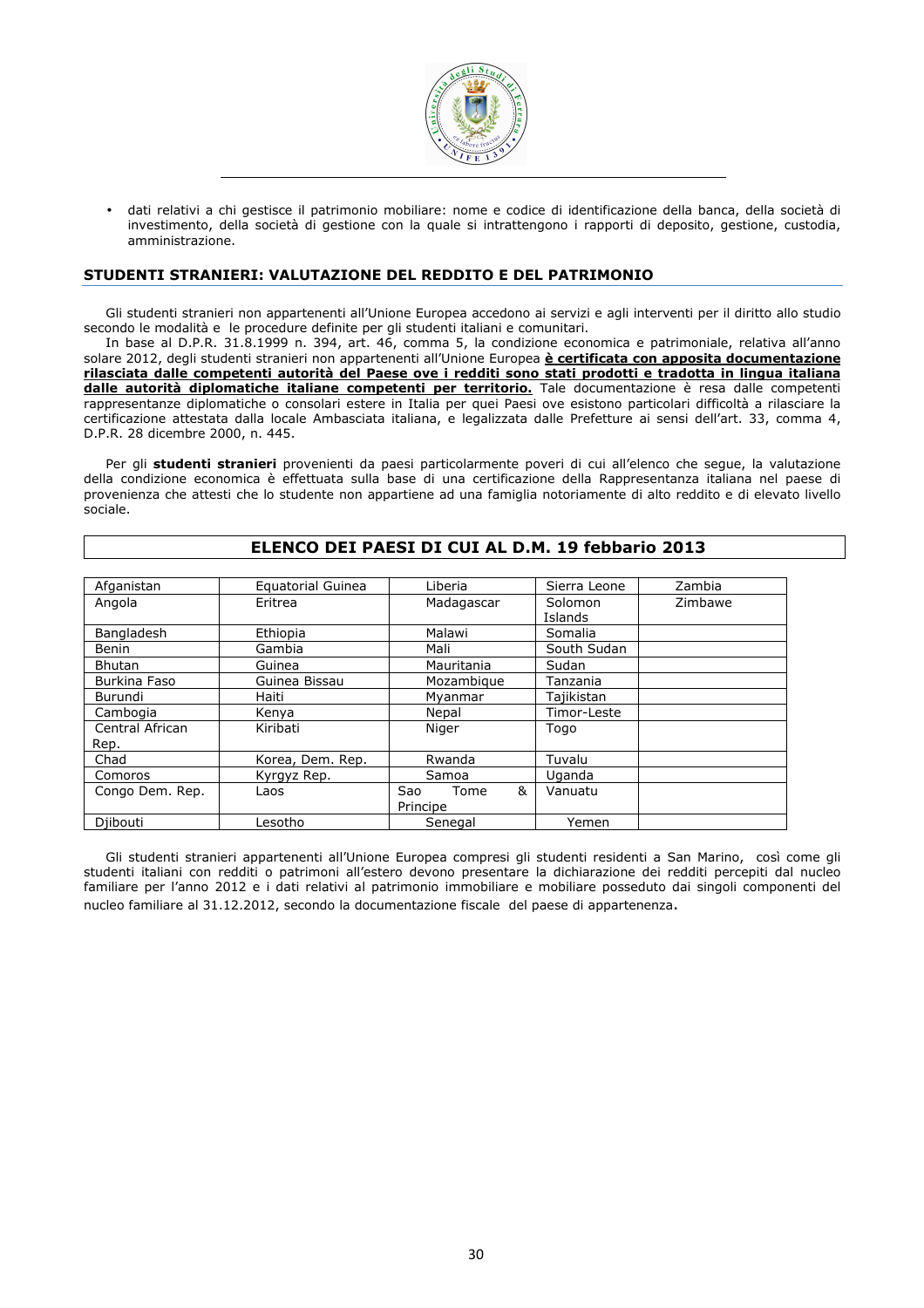

# Sezione 15 - MODALITÀ DI ACCESSO ALLA PROCEDURA ON LINE

Coloro che sono già iscritti all'Università, utilizzeranno il login che permette di accedere all'area riservata del portale **www.unife.it**, cliccando sulla voce "benefici/tasse" del menu.

Le matricole potranno effettuare una pre-iscrizione non vincolante al fine di ottenere il login.

Coloro che si sono registrati per iscriversi all'esame di ammissione per i corsi a numero chiuso potranno utilizzare il login per accedere alla medesima area.

 Coloro che hanno effettuato on line una immatricolazione in quanto studenti trasferiti da altro Ateneo potranno utilizzare il login assegnato per richiedere i benefici *anche se l'iter burocratico di riconoscimento dei crediti non è* stato ancora concluso; il possesso dei requisiti autocertificati sarà verificato in un secondo tempo.

# Sezione 16 – CONTATTI UFFICIO DIRITTO STUDIO

Il supporto telefonico per la procedura online sarà attivo a partire dal 10 settembre fino al 30 settembre 2013 secondo gli orari di seguito indicati:

|                  | <b>MATTINO</b>              |
|------------------|-----------------------------|
| LUNEDI'          | Dalle ore 10 alle ore 14.00 |
| <b>MARTEDI'</b>  | Dalle ore 10 alle ore 14.00 |
| <b>MERCOLEDI</b> | Dalle ore 10 alle ore 14.00 |
| GIOVEDI'         | Dalle ore 10 alle ore 14.00 |
| <b>VENERDI'</b>  | Dalle ore 10 alle ore 14.00 |

Ai seguenti numeri telefonici:

#### 0532 – 293342 0532 – 293496

Un collaboratore dell'Università provvederà ad aiutarti a portare a conclusione la pratica.

Dal 1° ottobre 2013 sarà possibile contattare l'Ufficio Diritto allo studio e servizi disabilità studenti negli orari indicati nel sito: www.unife.it/studenti/dirittostudio/contatti

La scadenza per presentare la domanda di attribuzione di fascia di contribuzione è fissata al: 20 dicembre 2013.

La scadenza per presentare la domanda di 150 ore è fissata al: 30 settembre 2013.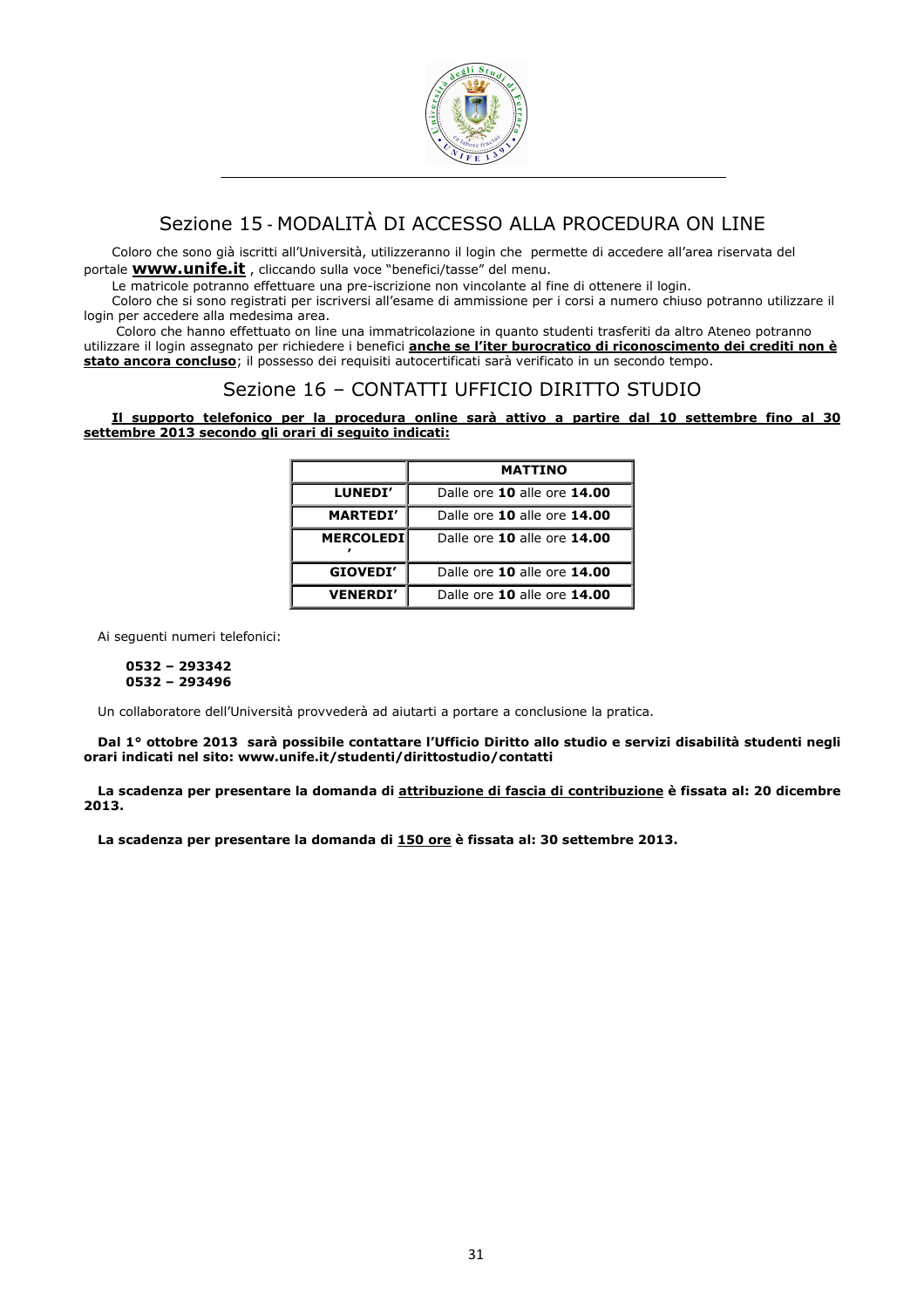

# Sezione 17 - ALTRE CONTRIBUZIONI UNIVERSITARIE

# STUDENTI CHE SI LAUREANO IN MENO ANNI

In base all'art. 10 del Regolamento studenti dell'Università di Ferrara, lo studente può laurearsi anche in meno tempo rispetto alla durata normale del corso.

L'istanza deve essere presentata in bollo.

Per ulteriori informazioni:

http://www.unife.it/studenti/agevolazioni/tasse/Tasse-2012-2013/contribuzione-universitaria-per-studenti-che-silaureano-in-meno-anni

Lo studente può iscriversi fino a 30 crediti in più oltre i 60 previsti per ogni anno di corso. E' poi possibile concludere gli studi con una ulteriore iscrizione fino a 30 crediti, con la possibilità di laurearsi in anticipo rispetto ai termini ordinari. Lo studente versa in questo caso le seguenti tasse e contributi:

- 1. Le rate corrispondenti a quanto viene versato annualmente da ogni studente con iscrizione standard a 60 crediti con riferimento alla propria fascia universitaria;
- 2. una ulteriore quota a titolo di tassa di iscrizione pari ad euro 97,73, di norma con le prime due rate;
- 3. una ulteriore quota a titolo di contributo, come da tabella 2 sottoriportata, riferita agli importi a 30 crediti conteggiati in fascia 3 di ogni tipologia, di norma con la terza e quarta rata;

Secondo quanto previsto al comma 6 dell'art.10 del Regolamento studenti di ateneo, ogni altro caso non previsto verrà sottoposto al vaglio delle strutture didattiche competenti per la parte didattica, mentre la contribuzione universitaria e le modalità di pagamento verranno concordate con gli uffici amministrativi competenti.

# STUDENTI CHE SI ISCRIVONO A TEMPO PARZIALE

In base all'art 9 del Regolamento studenti di ateneo, lo studente ha la possibilità di iscriversi a tempo parziale per conseguire un titolo accademico in un periodo di durata SUPERIORE a quella normale. E' prevista la possibilità di iscriversi fino a 30 crediti (o ad un massimo di tre esami qualora il numero complessivo di crediti sia superiore a 30).

 Gli interessati vengono ammessi negli anni successivi con qualifica di ripetente fino alla conclusione dei 60 crediti previsti dall'ordinamento degli studi deliberato dalla struttura didattica competente.

E' possibile, nei termini ordinari, chiedere un passaggio al percorso normale.

L'iscrizione avviene pagando un importo di **prima rata,** con scadenza all'atto della immatricolazione/iscrizione, composto dalle seguenti voci fisse:

## PRIMA RATA

| .                 |                           |                                         |                 |               |
|-------------------|---------------------------|-----------------------------------------|-----------------|---------------|
| regionale<br>assa | 200<br>iscrizione<br>assa | $\cdots$ - $\cdots$<br>urazione<br>assr | bollo           | ັດtale        |
| 00<br>ΛI          | ΔF                        | .00<br>∼                                | $\sim$<br>, v v | .46<br>–, ت∪ت |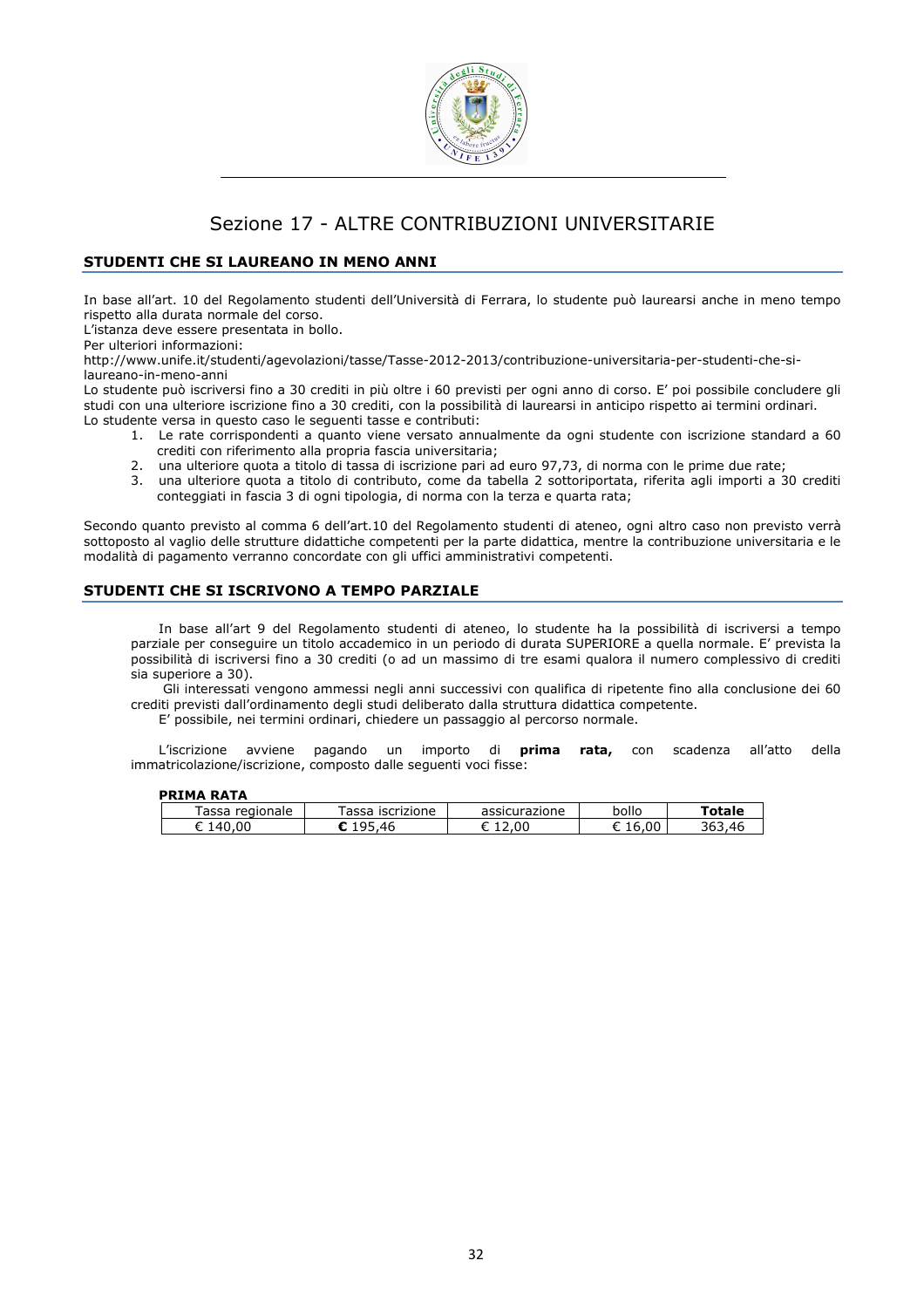

ed una seconda e terza rata di contribuzione universitaria con scadenza rispettivamente 17 marzo 2104 e 15 maggio 2014, ciascuna con importo corrispondente al 50% di quello indicato nella tabella 2 stabilito per i corsi di laurea e modulato su fasce di reddito in base alla certificazione ISEE.

| Fasce                   | <b>TABELLA 2 - STUDENTI A TEMPO PARZIALE</b><br><b>ISEE</b> | <b>ISPE</b> | Economia<br><b>Teledidattica</b><br>Giurisprudenza<br>Lettere | Interfacoltà<br><b>Scienze</b><br><b>Farmacia</b> | Ingegneria<br><b>Architettura</b> |
|-------------------------|-------------------------------------------------------------|-------------|---------------------------------------------------------------|---------------------------------------------------|-----------------------------------|
|                         |                                                             |             | 30 cfu                                                        | 30cfu                                             | 30 cfu                            |
| 1                       | 0-19152,97                                                  | $\Omega$ -  |                                                               |                                                   |                                   |
|                         |                                                             | 32320,64    | 212                                                           | 217                                               | 222                               |
| $\overline{\mathbf{2}}$ | 19152,98-                                                   | 32320,65-   |                                                               |                                                   |                                   |
|                         | 21000                                                       | 46000       | 306                                                           | 326                                               | 350                               |
| 3                       | $21001 -$                                                   |             |                                                               |                                                   |                                   |
|                         | 25000                                                       |             | 401                                                           | 436                                               | 478                               |
| 4                       | 25001-                                                      | >46000      |                                                               |                                                   |                                   |
|                         | 40000                                                       |             | 464                                                           | 509                                               | 563                               |
| 5                       | >40000                                                      |             | 495                                                           | 545                                               | 605                               |

Secondo quanto previsto all'art. 9 comma 12 del Regolamento studenti di Ateneo, ogni altro caso non previsto verrà sottoposto al vaglio delle strutture didattiche competenti per la parte didattica, mentre la contribuzione universitaria e le modalità di pagamento verranno concordate con gli uffici amministrativi competenti.

Non possono usufruire dell'iscrizione part time gli studenti:

- fuori corso, qualora abbiano già maturato tutte le frequenze agli insegnamenti;
- che hanno già usufruito dell'immatricolazione con abbreviazione di corso o iscritti a corsi in via di disattivazione a seguito dell'attivazione di un nuovo ordinamento;
- iscritti a corsi di studio per i quali è previsto il numero chiuso o iscritti a corsi dell'area medico sanitaria salvo quanto disposto dai singoli regolamenti;
- che hanno ottenuto il riconoscimento di crediti formativi a seguito di un trasferimento in arrivo e che hanno effettuato passaggio di corso (comma 10 art. 9 del Regolamento studenti di Ateneo.) ;
- che hanno ottenuto il riconoscimento dei crediti formativi ai sensi dell'art.31 del regolamento studenti di Ateneo.

Non è prevista la possibilità di riduzione per merito per gli studenti part-time. Infatti questa riduzione è stata inserita con la finalità di favorire e incentivare la laureabilità in corso degli studenti in modo che l'Ateneo possa usufruire dei relativi incentivi ministeriali.

# CORSI DI PREPARAZIONE AGLI ESAMI DI STATO

Le tasse di iscrizione ai corsi di preparazione agli esami di stato si pagano in una unica soluzione secondo le modalità indicate nei singoli bandi di attivazione.

Il contributo previsto viene incamerato per il 15 % sul bilancio di Ateneo.

# CORSI SINGOLI

L'iscrizione ai corsi singoli avviene pagando in una unica soluzione i seguenti importi: a 30 crediti (oppure 4 esami)

| $30$ creard (oppure $\div$ esample |                                 |               |         |               |  |  |  |  |
|------------------------------------|---------------------------------|---------------|---------|---------------|--|--|--|--|
| contributo                         | <sup>r</sup> assa<br>iscrizione | Assicurazione | bollo   | <b>TOTALE</b> |  |  |  |  |
| € 352                              | 195.46                          | $E$ 12.00     | € 16.00 | € 575,46      |  |  |  |  |

> da 31 a 60 crediti (oppure 5 esami) - Gli insegnamenti dovranno essere scelti da differenti corsi di laurea

| contributo | Tassa<br>iscrizione | Assicurazione | bollo   | <b>TOTALE</b> |
|------------|---------------------|---------------|---------|---------------|
| 704<br>c   | 195.46              | € 12.00       | € 16.00 | €927.46       |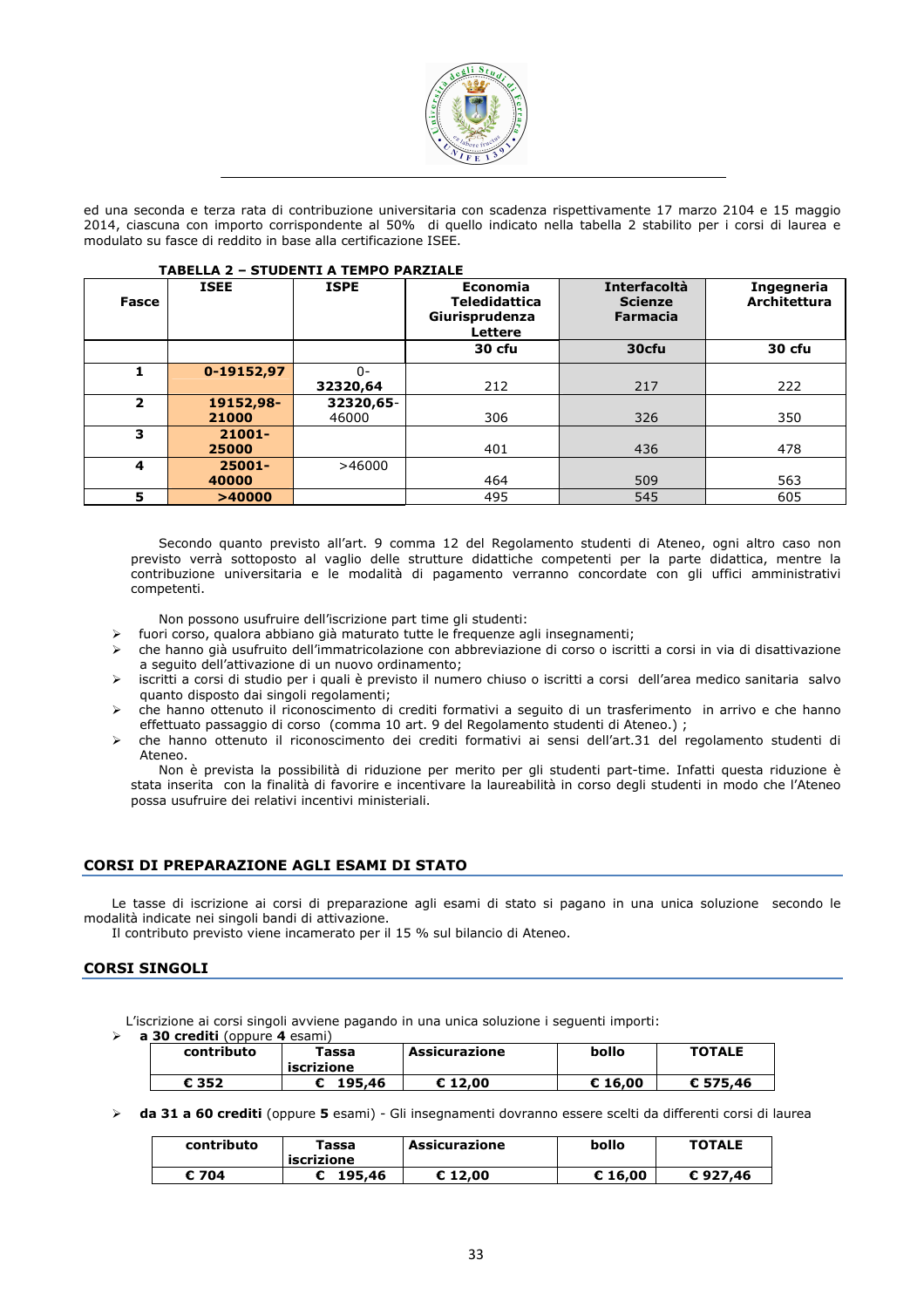

Gli esami devono essere sostenuti entro la sessione straordinaria dell'anno di iscrizione. Coloro che non sostengono gli esami entro detta scadenza dovranno effettuare una nuova iscrizione. Per gli esami non sostenuti si intenderà comunque maturata la frequenza ai corsi corrispondenti.

# LAUREANDI

#### **ANTICIPAZIONE DELLA SESSIONE ESTIVA**

Qualora sia previsto che la sessione estiva dell'anno accademico di riferimento sia anticipata al periodo marzo/aprile che generalmente coincide con la sessione straordinaria dell'anno accademico precedente, gli studenti che si laureano nella sessione estiva anticipata devono corrispondere tutte e quattro le rate previste per l'anno accademico di iscrizione (regolamento studenti art. 18 comma 4).

#### **STUDENTI CHE NON SI LAUREANO ENTRO L'ANNO ACCADEMICO (SESSIONE STRAORDINARIA)**

Gli studenti che intendono laurearsi nella sessione straordinaria e hanno presentato la domanda di laurea on line con il pagamento del relativo contributo entro i termini previsti ( 13 giorni lavorativi precedenti la data di laurea) ma non riuscissero a laurearsi, non pagheranno il contributo per ritardato pagamento della I° e II° rata del nuovo anno accademico.

N.B. Potrà essere eseguita una serie di controlli per verificare la veridicità sullo stato di laureabilità dello studente. In caso contrario saranno addebitati i contributi aggiuntivi dovuti.

Agli studenti in condizioni di laurearsi nell'appello straordinario di febbraio, iscritti al secondo anno oltre la durata normale del corso, conteggiato in base all'anno di prima immatricolazione nel circuito universitario nazionale i quali, per mancato conseguimento del titolo finale entro l'appello straordinario, si devono iscrivere all'anno accademico successivo, viene concessa l'attribuzione di fascia di contribuzione, purchè sussistano le seguenti condizioni:

- entro il 31 marzo dell'anno accademico di riferimento mancanza di non più di un esame per il sostenimento del titolo di studio finale

- situazione economica disagiata

- non essere iscritti per la seconda volta ad un corso di studi di medesimo livello.

L'istanza deve motivare il mancato sostenimento dell'esame finale con adeguata documentazione e deve contenere in allegato la certificazione ISEE.

L'istanza deve essere presentata dal 31 marzo al 31 maggio dell'anno accademico di riferimento all'ufficio competente e sono valutate dal Responsabile della Ripartizione.

# CONTRIBUZIONI DI SERVIZIO

#### **TEST DI ACCESSO/ORIENTAMENTO E CORSI A NUMERO PROGRAMMATO**

- Prove obbligatorie di verifica delle conoscenze d'accesso ai corsi di laurea e di laurea magistrale a ciclo unico: nessun pagamento
- Test di orientamento per i corsi di Ingegneria: contributo € 60,00.
- Corsi a numero programmato: contributo fisso € 60,00.

#### **TRASFERIMENTI E PASSAGGI**

Gli studenti che non abbiano superato il test di valutazione previsto dal corso di laurea di immatricolazione entro il 31 dicembre, possono presentare domanda di passaggio ad altro corso di studi entro il 15 gennaio dell'anno accademico di riferimento, senza corrispondere il contributo di passaggio, ne i contributi aggiuntivi per superata data di scadenza nella presentazione della domanda di passaggio.(art. 23 comma 5 del regolamento studenti)

#### **RICONOSCIMENTO TITOLI/ATTIVITA' FORMATIVE**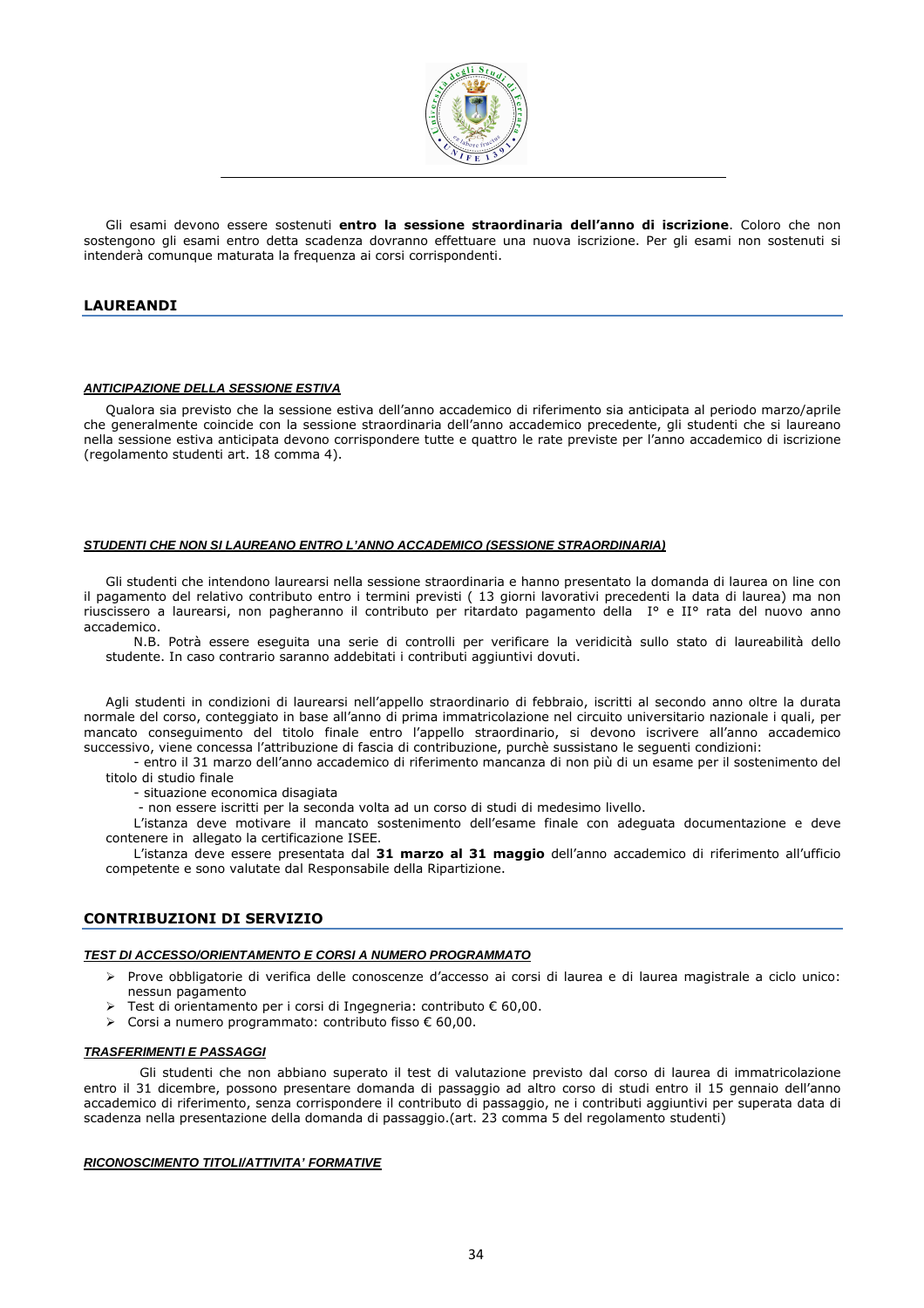

- Il pagamento del contributo per il riconoscimento di un titolo di studio italiano o straniero non è soggetto a rimborso anche qualora l'interessato non faccia seguire alla richiesta di riconoscimento l'iscrizione al corso di laurea prescelto.
- Non viene richiesto il pagamento del contributo per il riconoscimento di corsi singoli qualora lo studente effettui l'immatricolazione/iscrizione allo stesso corso di studio dove ha seguito i corsi singoli.
- Non viene richiesto il pagamento del contributo di riconoscimento per i corsi attivati in convenzione con organismi statali nei cui bandi sia già riportato il numero di crediti che l'Ateneo si impegna a riconoscere.
- Non viene richiesto il pagamento del contributo di riconoscimento per gli insegnamenti inseriti in soprannumero nel piano di studi della laurea triennale oppure non valutati, ai fini del conseguimento del titolo finale, che siano riconosciuti ai fini dell'ammissione alla laurea magistrale.
- I laureati alle lauree triennali (ex legge 509/99) afferenti al Dipartimento di Giurisprudenza dell'Università di Ferrara i cui rispettivi ordinamenti di laurea specialistica (+ 2) sono stati disattivati, possono iscriversi con abbreviazione di corso alla laurea magistrale a ciclo unico della medesima area di formazione con riferimento all'anno 2013/2014, senza dover corrispondere il contributo per il riconoscimento di titolo pregresso

#### Tutte le istanze devono essere presentate in bollo ed entro il 31 dicembre dell'anno accademico di iscrizione.

#### **INTERRUZIONE AGLI STUDI**

Gli studenti che risultano in difetto del pagamento di tasse e contributi relativi ad anni accademici precedenti a quello di riferimento, e non soggetti a ricognizione, pagheranno le tasse ed i contributi vigenti per l'a.a. da regolarizzare, più i contributi aggiuntivi relativi ai ritardi sul pagamento delle rate universitarie arretrate.

Per la terza e quarta rata potranno richiedere l'applicazione della fascia di contribuzione in base a quanto stabilito nell'anno accademico di riferimento presentando la certificazione ISEE e previo il pagamento di un contributo aggiuntivo per superata data di scadenza pari ad € 30,00.

L'applicazione della fascia è comunque vincolata ai requisiti indicati nel Bando per i benefici universitari relativo all'anno accademico di riferimento.

Lo studente che abbia pagato la prima e/o seconda rata relativa ad un anno accademico didatticamente non più attivo e sia quindi in difetto della seconda, terza e quarta rata, qualora siano presenti le condizioni per applicare la ricognizione, corrisponderà un importo forfettario pari ad € 200,00 per le rate mancanti al fine della continuità contabile e didattica sulla propria carriera. In tal caso l'anno accademico così regolarizzato non può essere conteggiato ai fini della ricognizione.

#### **DECADENZA**

Lo studente che per otto anni consecutivi non sostiene esami incorre nella decadenza dagli studi.

Ai sensi dell'art. 35 del Regolamento studenti, lo studente incorso nella decadenza può far rivivere la carriera previa presentazione di istanza in bollo e del pagamento di un contributo fisso.

Per l'anno accademico 2013/2014 il contributo è pari ad euro 200,00.

Coloro che, dopo la decadenza, hanno continuato a pagare le tasse, hanno diritto al rimborso a partire dall'anno accademico successivo a quello in cui sono decaduti.

Nell'anno accademico di sostenimento dell'esame che consente di interrompere la decadenza (sessione straordinaria) lo studente deve essere in regola con le tasse.

Se l'anno di sostenimento dell'esame coincide con il secondo anno di sospensione dei pagamenti, non è possibile applicare la ricognizione. Per sostenere l'esame, quindi, lo studente deve corrispondere i pagamenti relativi a due anni accademici.

## **INTERRUZIONE TEMPORANEA**

In base a quanto stabilito nell'art. 33 del regolamento studenti, gli studenti iscritti ai vari corsi di studio, previa presentazione della documentazione, per non incorrere nella contemporanea iscrizione, possono interrompere la propria carriera accademica, per iscriversi e frequentare:

- a) corsi di studio (master di I e II livello, corsi di perfezionamento/formazione, dottorato di ricerca, corso di specializzazione) presso Università e/o Istituti di formazione di livello universitario allorché in possesso dei requisiti per l'iscrizione ai rispettivi corsi. (Vedi art. 15 – Regolamento studenti – Contemporanea iscrizione).
- b) corsi di studio all'estero al di fuori di progetti e di convenzioni di collaborazione internazionale interuniversitaria, adeguatamente documentati.

In questo caso gli studenti pagano un diritto fisso forfettario che per l'a.a. 2013/2014 è di euro 200,00.

#### **RIMBORSO PRIMA RATA A STUDENTI RINUNCIATARI DEL PRIMO ANNO DI CORSO**

Agli studenti che si sono iscritti al primo anno di corso ed hanno pagato la prima e seconda rata dell'anno accademico di riferimento, rinunciano agli studi, e chiedono il rimborso della prima rata entro il 31 dicembre dell'anno accademico di riferimento, viene concesso il rimborso del 50% delle voci di competenza dell'Ateneo (tassa di iscrizione, contributo). Allo studente non verrà consegnata la documentazione giustificativa per richiedere il rimborso del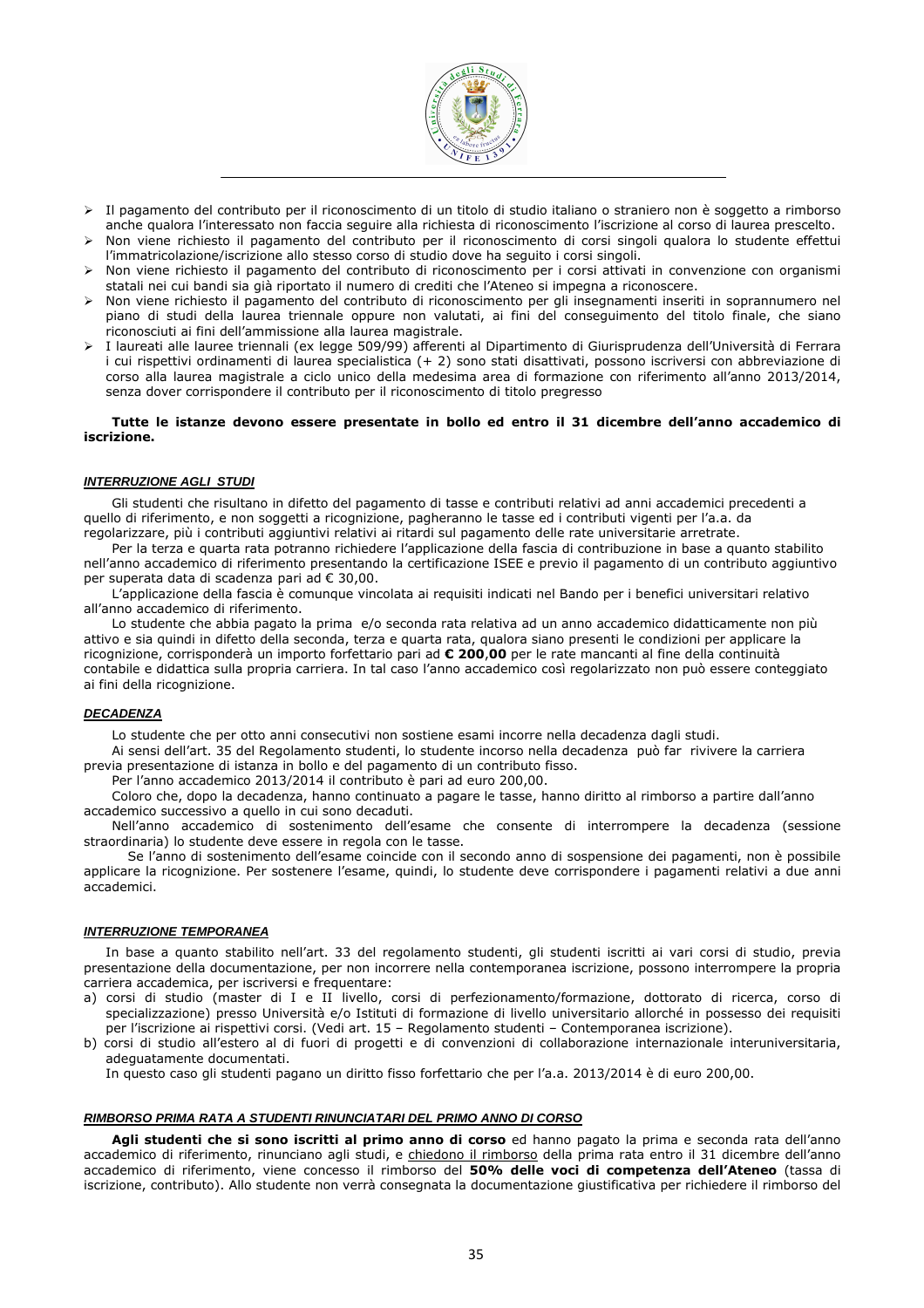

bollo all'Agenzia delle entrate poiché parte integrante di una istanza già accolta. Per la tassa regionale si rimanda alle decisioni dell'ente preposto.

Oltre il termine del 31 dicembre non verrà corrisposto alcun rimborso.

#### **DUPLICATO LIBRETTO**

Il costo del duplicato del libretto universitario ristampato su istanza dell'interessato perché perduto o deteriorato è pari ad € 30 escluso l'imposta di bollo.

L'importo pagato per il duplicato del libretto smarrito, qualora fosse ritrovato, non viene rimborsato. Sarà cura dello studente dichiarare comunque il ritrovamento del libretto in modo tale che la copia resti in custodia nella sua cartella personale. Non è concesso il contemporaneo possesso di due libretti universitari riferiti alla medesima carriera.

#### **CONTRIBUTI AGGIUNTIVI PER RITARDATO PAGAMENTO**

Il versamento delle rate di iscrizione, effettuato oltre i termini previsti, oltre ad ogni altra scadenza fissata per gli adempimenti amministrativi, comporta l'addebito di un contributo aggiuntivo per superato termine di pagamento, come di seguito riportato:

- > fino a 7 giorni di ritardo 10 Euro
- > da 8 a 15 giorni di ritardo 30 Euro
- $\triangleright$  da 16 giorni in poi di ritardo 60 Euro

Per casi particolari, dove soprattutto è limitata la libertà personale, il contributo per ritardato pagamento non viene applicato previa valutazione del Responsabile della Ripartizione.

#### **ALTRE CONTRIBUZIONE UNIVERSITARIE**

Le altre contribuzioni universitarie sono stabilite come segue :

| Descrizione della causale                                                                                                | <b>Importo Euro</b><br>(escluso bollo e<br>assicurazione dove<br>previsti) |
|--------------------------------------------------------------------------------------------------------------------------|----------------------------------------------------------------------------|
| Contributo esame di ammissione corsi di studio a numero programmato                                                      | 60,00                                                                      |
| Contributo esame di ammissione corsi di studio a numero programmato<br>lsede di Bolzano                                  | <b>Nessun contributo</b>                                                   |
| Contributo esame di ammissione corsi di dottorato di ricerca                                                             | Nessun contributo                                                          |
| Prove obbligatorie di verifica delle conoscenze d'accesso                                                                | <b>Nessun contributo</b>                                                   |
| Test di orientamento CISIA per la Facoltà di Ingegneria e CL Scienze<br>biologiche                                       | 60,00                                                                      |
| <b>Assicurazione</b>                                                                                                     | 12,00                                                                      |
| Contributi aggiuntivi per superata data di scadenza da 01 a 07 gg                                                        | 10,00                                                                      |
| Contributi aggiuntivi per superata data di scadenza 08 a 15 gg                                                           | 30,00                                                                      |
| Contributi aggiuntivi per superata data di scadenza da 16 a 30 gg                                                        | 60,00                                                                      |
| Contributi aggiuntivi per superata data di scadenza oltre 30gg                                                           | 100,00                                                                     |
| Contributo aggiuntivo per superata data di presentazione attribuzione di<br><b>lfascia</b>                               | 30,00                                                                      |
| <b>Duplicato libretto</b>                                                                                                | 30,00                                                                      |
| Contributo trasferimento in arrivo e in partenza e/o passaggio                                                           | 100,00                                                                     |
| Contributo passaggio verso corsi di studio della stessa classe o sedi<br>didattiche diverse del medesimo corso di studio | <b>Nessun contributo</b>                                                   |
| Contributo laurea/laurea specialistica/laurea magistrale                                                                 | 50,00                                                                      |
| Contributo pergamena ed eventuali duplicati                                                                              | 40,00                                                                      |